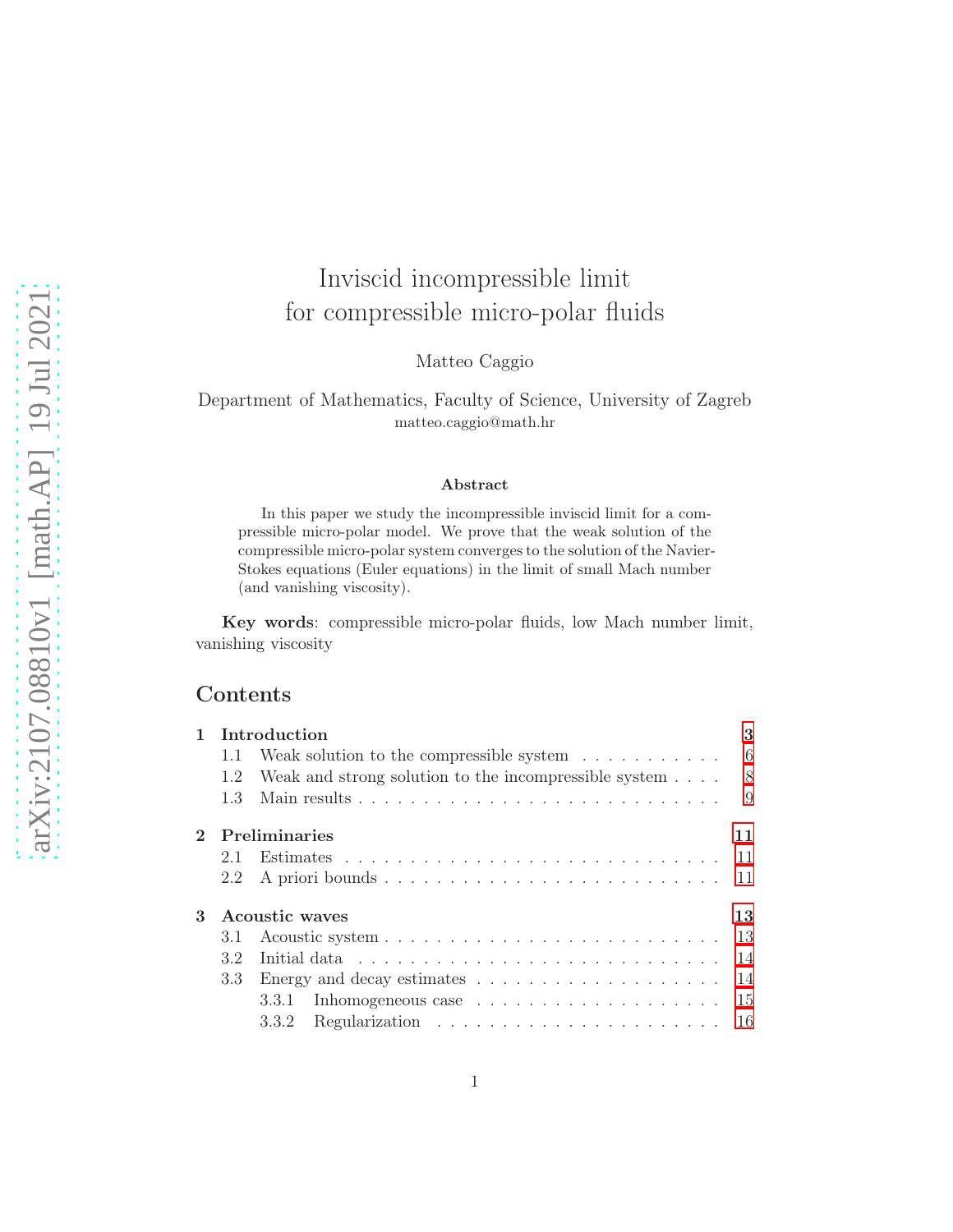| $\overline{4}$ |     | Weak-weak limit                                                                                                                                                                                                                         | 16     |
|----------------|-----|-----------------------------------------------------------------------------------------------------------------------------------------------------------------------------------------------------------------------------------------|--------|
|                | 4.1 | Compactness of the solenoidal component $\dots \dots \dots \dots \dots$ 17                                                                                                                                                              |        |
|                | 4.2 | Compactness of the gradient component $\dots \dots \dots \dots \dots$ 18                                                                                                                                                                |        |
|                | 4.3 | The weak-weak limit convergence $\dots \dots \dots \dots \dots \dots \dots$ 21                                                                                                                                                          |        |
| $5^{\circ}$    |     | Weak-strong limit                                                                                                                                                                                                                       | $22\,$ |
|                | 5.1 | Relative energy inequality $\ldots \ldots \ldots \ldots \ldots \ldots \ldots 22$                                                                                                                                                        |        |
|                | 5.2 | The incompressible inviscid limit                                                                                                                                                                                                       | - 24   |
|                |     | Initial data response in the set of the set of the set of the set of the set of the set of the set of the set of the set of the set of the set of the set of the set of the set of the set of the set of the set of the set of<br>5.2.1 | - 25   |
|                |     | 5.2.2                                                                                                                                                                                                                                   | -26    |
|                |     | The micro-polar convective term $\dots \dots \dots$<br>5.2.3                                                                                                                                                                            | 26     |
|                | 5.3 |                                                                                                                                                                                                                                         | 28     |
|                |     | A Appendix                                                                                                                                                                                                                              | 28     |
|                |     |                                                                                                                                                                                                                                         | 28     |
|                | A.2 |                                                                                                                                                                                                                                         | -31    |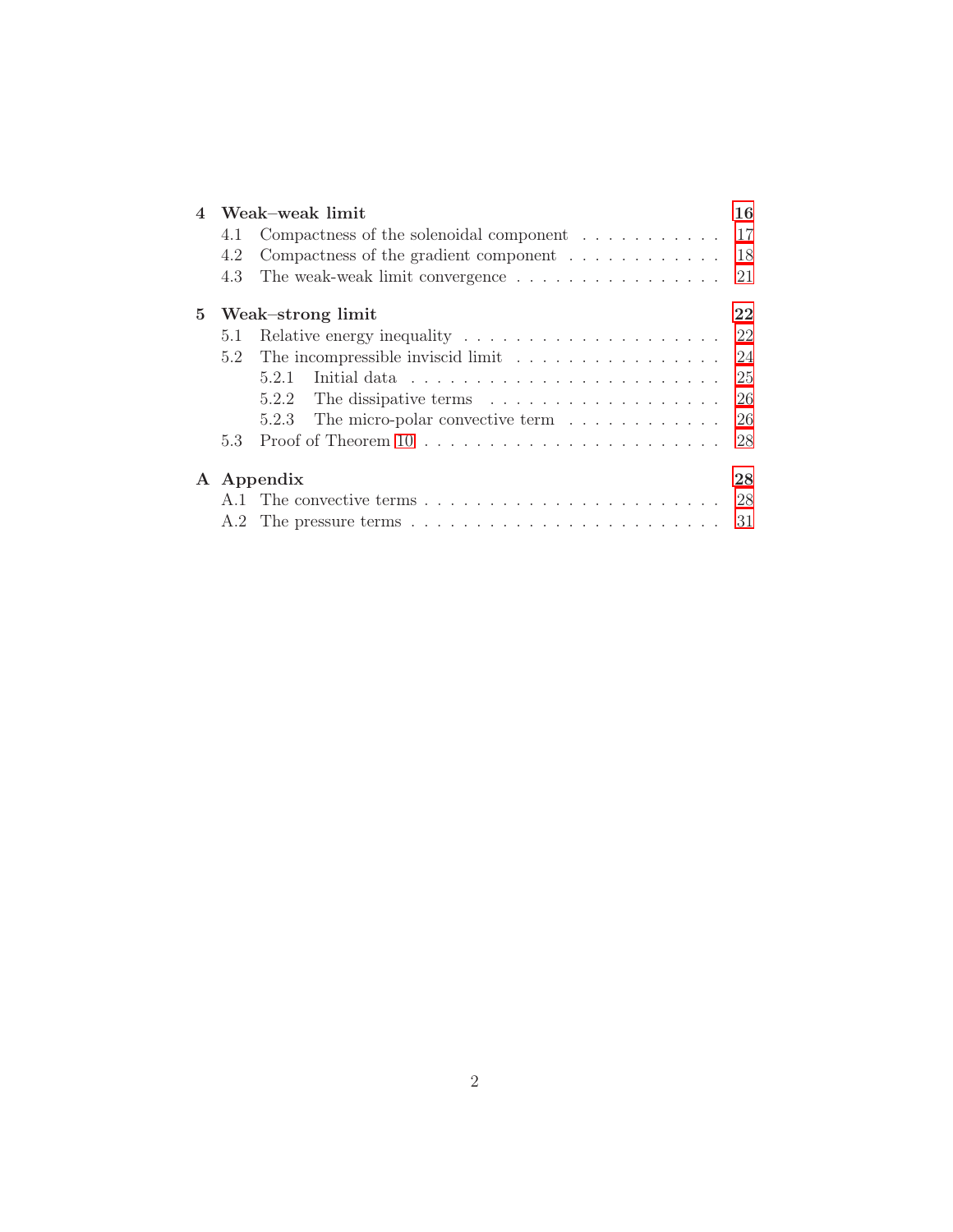## <span id="page-2-0"></span>1 Introduction

We consider the compressible Navier-Stokes system describing the motion of a barotropic micro-polar fluid in the whole space  $\mathbb{R}^3$ 

<span id="page-2-1"></span>
$$
\partial_t \varrho_{\varepsilon} + \operatorname{div}(\varrho_{\varepsilon} \mathbf{u}_{\varepsilon}) = 0, \tag{1.1}
$$

<span id="page-2-3"></span>
$$
\partial_t(\varrho_\varepsilon \mathbf{u}_\varepsilon) + \mathrm{div}(\varrho_\varepsilon \mathbf{u}_\varepsilon \otimes \mathbf{u}_\varepsilon) + \nabla p(\varrho_\varepsilon) = \mathrm{div} \mathbb{S}(\nabla \mathbf{u}_\varepsilon) + 2(\xi \nabla \times \boldsymbol{\omega}_\varepsilon), \qquad (1.2)
$$

<span id="page-2-2"></span>
$$
\mathbb{I}\left[\partial_t(\varrho_{\varepsilon}\boldsymbol{\omega}_{\varepsilon}) + \mathrm{div}(\varrho\mathbf{u}_{\varepsilon}\otimes\boldsymbol{\omega}_{\varepsilon})\right] = \mathrm{div}\mathbb{M}(\nabla\boldsymbol{\omega}_{\varepsilon}) + 2(\xi\nabla\times\mathbf{u}_{\varepsilon} - 2\xi\boldsymbol{\omega}_{\varepsilon}).\tag{1.3}
$$

Here,  $\varrho_{\varepsilon} = \varrho_{\varepsilon}(x, t)$ ,  $\mathbf{u}_{\varepsilon} = \mathbf{u}_{\varepsilon}(x, t)$ ,  $\boldsymbol{\omega}_{\varepsilon} = \boldsymbol{\omega}_{\varepsilon}(x, t)$  and  $p = p(\varrho_{\varepsilon})$  denote the density, velocity, micro-rotational (angular) velocity and pressure of the fluid, respectively. The quantity I represents the micro-inertia coefficient and the viscous stress tensors read as

$$
\mathbb{S}(\nabla \mathbf{u}_{\varepsilon}) = (\mu + \xi) \nabla \mathbf{u}_{\varepsilon} + (\mu + \lambda - \xi) \text{div} \mathbf{u}_{\varepsilon},
$$
(1.4)

$$
\mathbb{M}(\nabla\omega_{\varepsilon}) = \mu' \nabla\omega_{\varepsilon} + (\mu' + \lambda') \text{div}\omega_{\varepsilon},\tag{1.5}
$$

with coefficients of viscosity  $\mu$ ,  $\lambda$  and of micro-viscosity  $\mu'$ ,  $\lambda'$ ,  $\xi$  satisfying

$$
\mu, \mu', \xi > 0, \quad 2\mu + 3\lambda \ge 0, \quad 2\mu' + 3\lambda' \ge 0.
$$
\n(1.6)

Since the works in [\[14\]](#page-34-0) and [\[31\]](#page-35-0), the compressible micro-polar system has recently received a considerable attention in terms of mathematical analysis. In one-dimension, the compressible, viscous and heat-conducting micropolar system was analyzed in [\[32\]](#page-35-1). The global existence of weak solutions in three-dimension with discontinuous initial data was studied in [\[8\]](#page-33-0) and, more recently, the existence of dissipative measure-valued solutions was proved in [\[24\]](#page-34-1) together with a weak-strong uniqueness principle. Existence and large time behavior of strong solutions in three-dimension was concerned by [\[30\]](#page-35-2). For further results on weak and strong solutions to the micropolar system we also refer to [\[1\]](#page-33-1), [\[6\]](#page-33-2), [\[7\]](#page-33-3) [\[11\]](#page-33-4), [\[12\]](#page-33-5), [\[13\]](#page-34-2), [\[20\]](#page-34-3), [\[25\]](#page-35-3), [\[40\]](#page-36-0), [\[41\]](#page-36-1) and references therein. In particular, in the context of singular limit analysis, recent results are given in [\[35\]](#page-35-4), [\[36\]](#page-35-5), [\[37\]](#page-35-6).

For the purpose of our analysis, we rewrite the above system in nondimensional form, namely for each physical quantity  $X$  present in the Navier-Stokes equations, we introduce its reference value  $X_{ref}$  and replace X with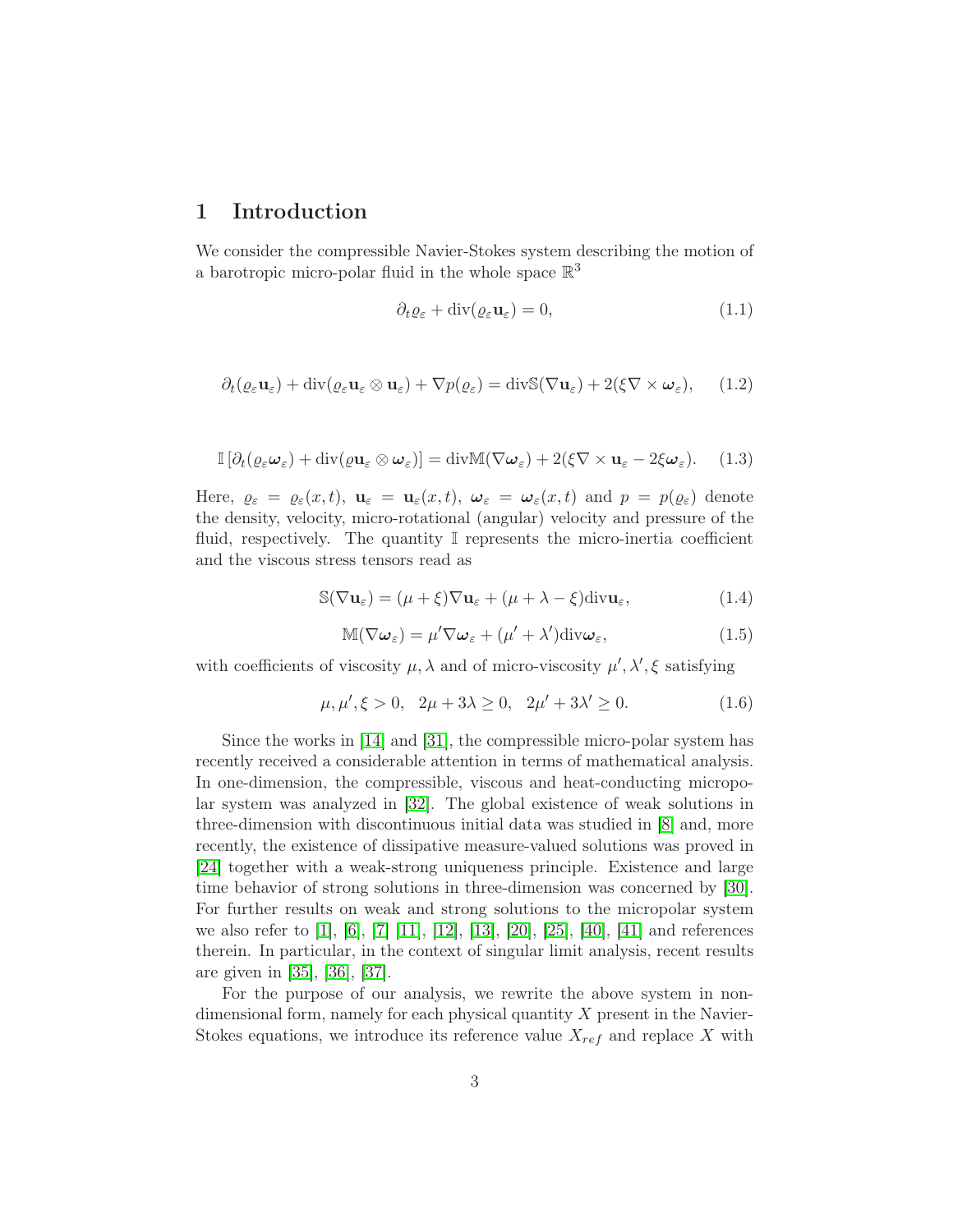its dimensionless analogue  $X/X_{ref}$ . Consequently, the system  $(1.1)$  -  $(1.3)$ reads as follows

$$
\mathcal{S}r\partial_t\varrho_{\varepsilon} + \operatorname{div}(\varrho_{\varepsilon}\mathbf{u}_{\varepsilon}) = 0, \tag{1.7}
$$

$$
\mathcal{S}r\partial_t(\varrho_\varepsilon \mathbf{u}_\varepsilon) + \mathrm{div}(\varrho_\varepsilon \mathbf{u}_\varepsilon \otimes \mathbf{u}_\varepsilon) + \frac{\nabla p(\varrho_\varepsilon)}{\mathcal{M}a^2} = \frac{1}{\mathcal{R}e} \mathrm{div} \mathbb{S}(\nabla \mathbf{u}_\varepsilon) + 2\frac{1}{\mathcal{R}e}(\xi \nabla \times \boldsymbol{\omega}_\varepsilon),\tag{1.8}
$$

$$
\partial_t(\varrho_{\varepsilon}\omega_{\varepsilon}) + \text{div}(\varrho \mathbf{u}_{\varepsilon} \otimes \omega_{\varepsilon}) = \frac{\mathcal{R}e_M}{\mathcal{R}e} \text{div}\mathbb{M}(\nabla \omega_{\varepsilon}) + 2\frac{1}{\mathcal{R}e}(\xi \nabla \times \mathbf{u}_{\varepsilon} - 2\xi \omega_{\varepsilon}). \tag{1.9}
$$

Here,  $Ma$  is the Mach number and  $Re$  is the Reynolds number defined as follows

$$
\mathcal{M}a = u_{ref}/\sqrt{p_{ref}/\varrho_{ref}}, \quad \mathcal{R}e = \varrho_{ref}u_{ref}L_{ref}/\mu_{ref},
$$

while

$$
\mathcal{S}r = \frac{L_{ref}}{t_{ref}u_{ref}}
$$

is the Strouhal number. We also introduce

$$
\mathcal{R}e_M = \mu_{ref}'/\mu_{ref}L_{ref}^2.
$$

The Mach number is the ratio of the characteristic velocity of the flow to the speed of the sound in the fluid while the Reynolds number is the ratio of the inertial to the viscous forces in the fluid. The Strouhal number plays a role in oscillating, non-steady flows, as the Kármán vortex street (see e.g. [\[39\]](#page-35-7)), where  $1/t_{ref}$  is the frequency of vortex shedding in the wake of von Kármań (the characteristic length  $L_{ref}$  could refers to a body invested by the flow with characteristic velocity  $u_{ref}$ ). Here and hereafter, the Strouhal number is set equal to one and we keep  $\mathcal{R}e_M$  fixed and positive. For more details about the scaling procedure, the reader is referred to [\[16\]](#page-34-4), Chapter 4.

Remark 1. Note that in performing the scaling analysis we considered  $\mu_{ref}$ as the reference viscosity for  $\mu$ ,  $\lambda$  and  $\xi$ , and  $\mu'_{ref}$  for  $\mu'$  and  $\lambda'$ . Here,  $\omega_{ref} = 1/t_{ref}$  and  $\mathbb{I}_{ref} = L_{ref}^2$ . For the definition of  $\mathcal{R}e_M$  see e.g. [\[3\]](#page-33-6) and the references therein.

For simplicity of the notation, we set  $\mathcal{M}a = \varepsilon$  and  $\mathcal{R}e = \nu^{-1}$ . We assume that the pressure is given by the following relation

$$
p(\varrho_{\varepsilon}) = a\varrho_{\varepsilon}^{\gamma}, \quad a > 0, \quad \gamma > 3/2. \tag{1.10}
$$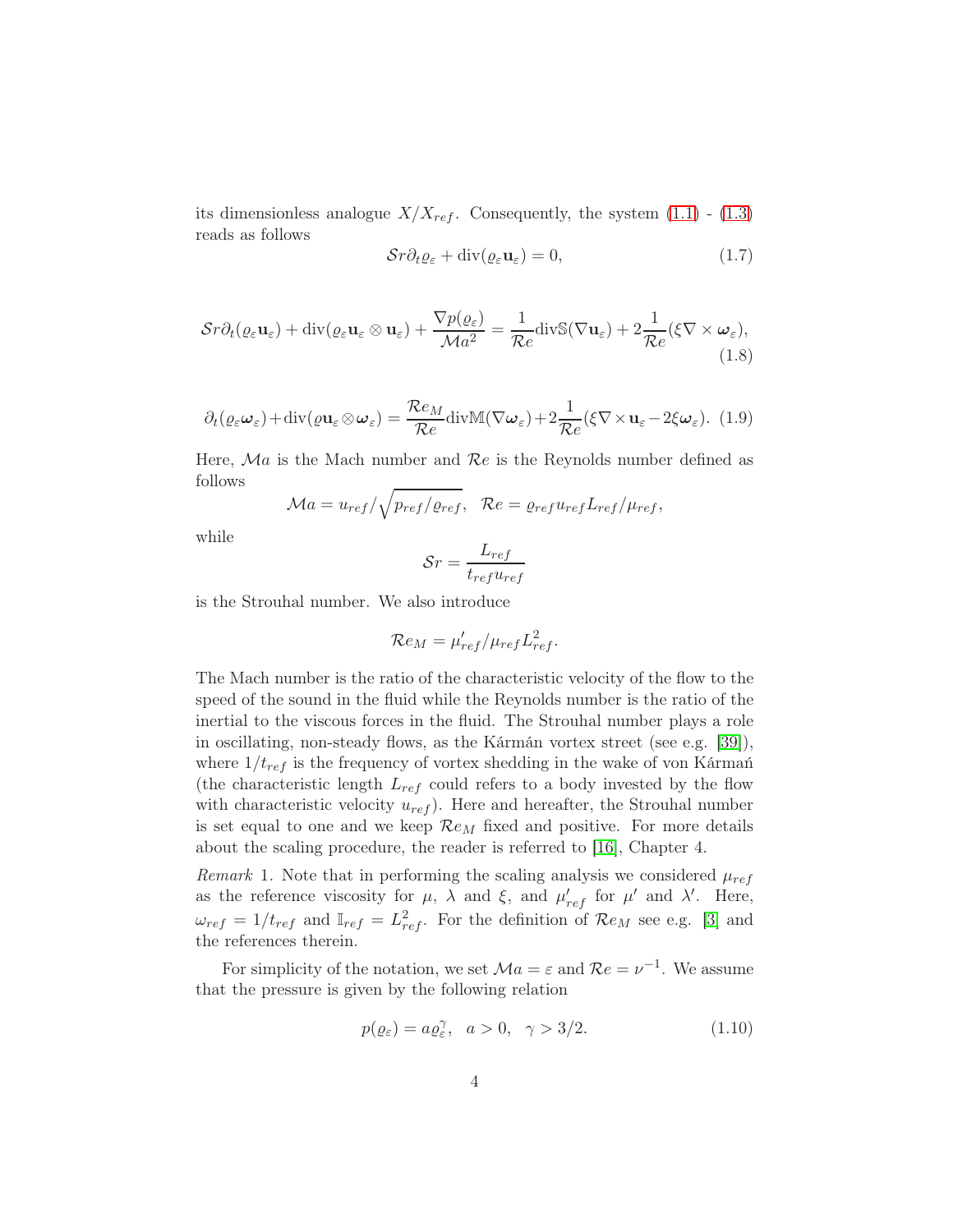The system is supplemented with the initial condition

<span id="page-4-0"></span>
$$
\varrho_{\varepsilon}(0,\cdot)=\varrho_{0,\varepsilon}=1+\varepsilon\varrho_{0,\varepsilon}^{(1)},\quad \mathbf{u}_{\varepsilon}(0,\cdot)=\mathbf{u}_{0,\varepsilon},\quad \boldsymbol{\omega}_{\varepsilon}(0,\cdot)=\boldsymbol{\omega}_{0,\varepsilon} \qquad (1.11)
$$

and the far field conditions

<span id="page-4-1"></span>
$$
\varrho_{\varepsilon} \to 1, \quad \mathbf{u}_{\varepsilon} \to 0, \quad \boldsymbol{\omega}_{\varepsilon} \to 0 \quad \text{as} \quad |x| \to \infty. \tag{1.12}
$$

*Remark* 2. The initial condition  $(1.11)<sub>1</sub>$  can be seen as a perturbation of the density field respect to the constant (equilibrium) density as first order expansion in terms of the Mach number (see [\[16\]](#page-34-4), Chapter 4). The role of the quantity  $\varrho_{0,\varepsilon}^{(1)}$  will be clear later when we introduce the acoustic system related to the compressible Navier-Stokes equations (see Section 3).

Our aim is to identify the system of equations in the limit of  $\varepsilon \to 0$  and in the limit  $\varepsilon, \nu \to 0$ , respectively. More precisely, in the first case our goal is to prove the convergence of the weak solution of the compressible micro-polar system to the weak solution of the incompressible Navier-Stokes equation for micro-polar fluids, namely

<span id="page-4-2"></span>
$$
\text{div}\mathbf{v} = 0,\tag{1.13}
$$

$$
\partial_t \mathbf{v} + \mathbf{v} \cdot \nabla \mathbf{v} + \nabla \Pi - \frac{1}{\mathcal{R}e} \text{div} \mathbb{S}(\nabla \mathbf{v}) - 2 \frac{1}{\mathcal{R}e} \xi \nabla \times \boldsymbol{\omega} = 0, \quad (1.14)
$$

<span id="page-4-3"></span>
$$
\partial_t \boldsymbol{\omega} + \mathbf{v} \cdot \nabla \boldsymbol{\omega} - \frac{\mathcal{R}e_M}{\mathcal{R}e} \text{div} \mathbb{S}(\nabla \boldsymbol{\omega}) + 2 \frac{1}{\mathcal{R}e} (2\xi \boldsymbol{\omega} - \xi \nabla \times \mathbf{v}) = 0. \quad (1.15)
$$

The idea is to obtain suitable a priori estimates in order to pass to the limit in the weak formulation for  $\varepsilon \to 0$ . The main difficulty is to handle the convective term in the momentum equations. Namely to show that  $\varrho_{\varepsilon}u_{\varepsilon}\otimes u_{\varepsilon}\to v\otimes v$  in a weak limit. This could be obtained through the analysis of the acoustic equations. The convergence is meant in the sense of the so-called *ill-prepared* initial data, namely data that allow the propagation of acoustic waves (see [\[16\]](#page-34-4)). The energy and Strichartz estimates (dispersive estimates) discussed below allow the dispersion of the acoustic waves in the limit  $\varepsilon \to 0$ . The analysis is inspired by the recent work [\[4\]](#page-33-7).

In the second case we aim to prove the convergence of the weak solution of the compressible micro-polar system to the strong solution of the incompressible Euler equation for micro-polar fluids, namely

<span id="page-4-4"></span>
$$
\text{div}\mathbf{v} = 0,\tag{1.16}
$$

$$
\partial_t \mathbf{v} + \mathbf{v} \cdot \nabla \mathbf{v} + \nabla \Pi = 0, \tag{1.17}
$$

<span id="page-4-5"></span>
$$
\partial_t \omega + \mathbf{v} \cdot \nabla \omega = 0. \tag{1.18}
$$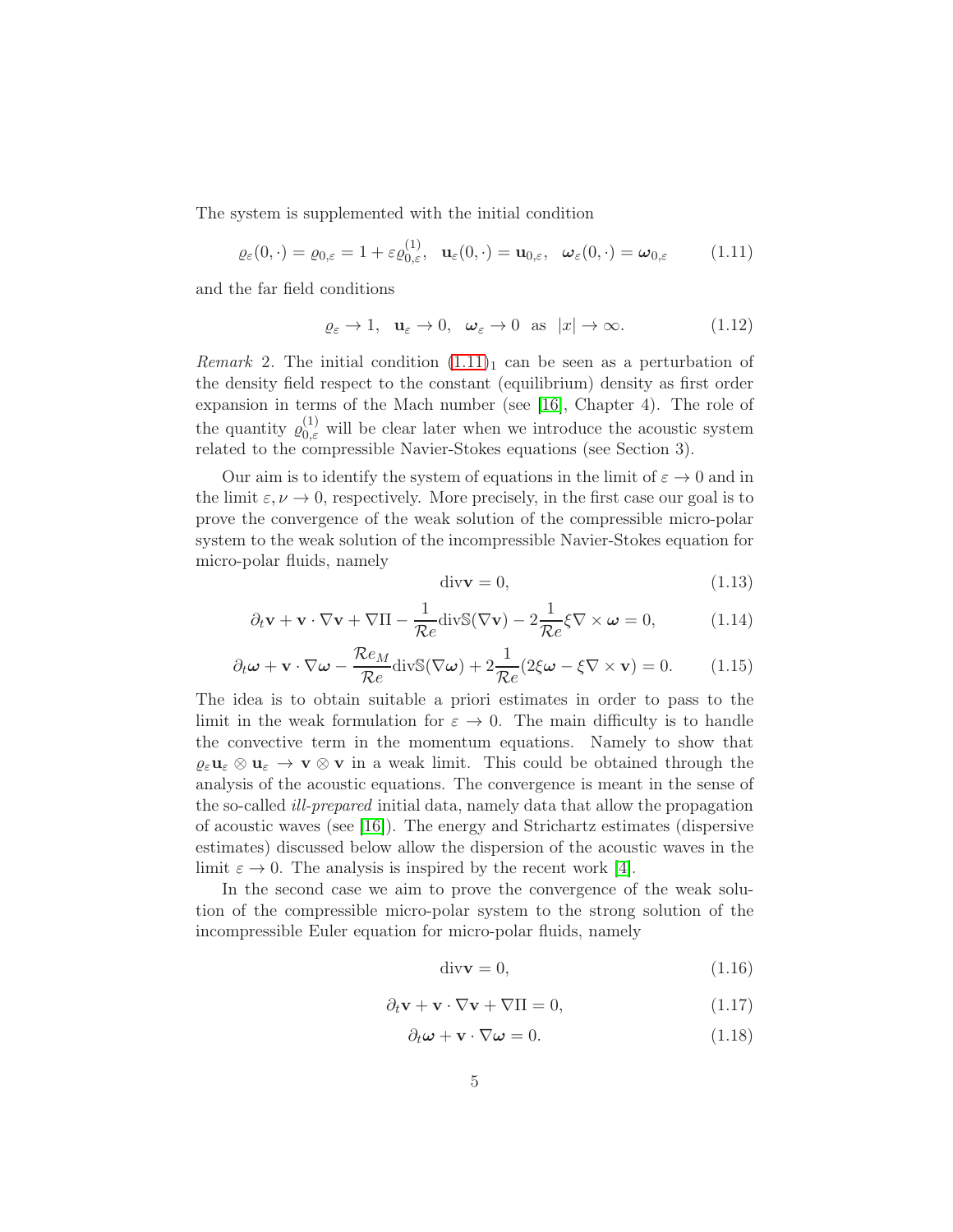The convergence is obtained from a Gronwall type argument introducing a *relative energy inequality* (see e.g. [\[9\]](#page-33-8), [\[16\]](#page-34-4), [\[22\]](#page-34-5), [\[33\]](#page-35-8)). Acoustic waves are dispersed through the energy and Strichartz estimates discussed below.

In the last years, the study of the low Mach number and/or inviscid regime for compressible fluids has been of large interest for many authors (see [\[23\]](#page-34-6) and references therein). However, in the context of micro-polar compressible fluids very few results are present (see [\[35\]](#page-35-4), [\[36\]](#page-35-5), [\[37\]](#page-35-6)). Indeed, as far as the author is aware, the weak-weak convergence in the low Mach number limit for the compressible (barotropic) micro-polar fluid in the whole space with ill-prepared initial data has not been analyzed before. Concerning the weak-strong convergence, the limit was already studied by [\[35\]](#page-35-4). However, the author in [\[35\]](#page-35-4) obtains the convergence under some conditions satisfied in two ranges of the adiabatic coefficient  $\gamma$ , namely  $3/2 < \gamma < 4$  and  $\gamma \ge 4$  (see Theorem 2.3 in [\[35\]](#page-35-4)). In the present result, we remove these conditions and generalize the result for  $\gamma > 3/2$ . We combine the recent analysis done in [\[24\]](#page-34-1), in which the author proves the existence of dissipative measure-valued solution to a compressible micro-polar system together with a weak-strong uniqueness principle, with the analysis in [\[4\]](#page-33-7) and [\[5\]](#page-33-9) in order to treat, on one side, the dispersion of the acoustic waves, and, on the other side, the micro-polar coupling.

#### <span id="page-5-0"></span>1.1 Weak solution to the compressible system

<span id="page-5-1"></span>**Definition 3.** We say that  $(\varrho_{\varepsilon}, \mathbf{u}_{\varepsilon}, \boldsymbol{\omega}_{\varepsilon})$  is a weak solution to the compressible micro-polar Navier-Stokes system [\(1.1\)](#page-2-1) - [\(1.12\)](#page-4-1) if

• the functions  $(\varrho_{\varepsilon}, \mathbf{u}_{\varepsilon}, \boldsymbol{\omega}_{\varepsilon})$  belongs to the class

$$
\varrho_{\varepsilon} - 1 \in L^{\infty}(0, T; L^{2}(\mathbb{R}^{3}) + L^{\gamma}(\mathbb{R}^{3})), \quad \varrho_{\varepsilon} \ge 0 \quad \text{a.a. in} \quad (0, T) \times \mathbb{R}^{3}, \tag{1.19}
$$

$$
\mathbf{u}_{\varepsilon} \in L^{2}(0,T; D_{0}^{1,2}(\mathbb{R}^{3}; \mathbb{R}^{3})), \quad \varrho_{\varepsilon} \mathbf{u}_{\varepsilon} \in L^{\infty}(0,T; (L^{2} + L^{\frac{2\gamma}{\gamma+1}})(\mathbb{R}^{3}; \mathbb{R}^{3})), \tag{1.20}
$$

$$
\boldsymbol{\omega}_{\varepsilon} \in L^{2}(0,T; D_{0}^{1,2}(\mathbb{R}^{3}; \mathbb{R}^{3})), \ \ \varrho_{\varepsilon} \boldsymbol{\omega}_{\varepsilon} \in L^{\infty}(0,T; (L^{2} + L^{\frac{2\gamma}{\gamma+1}})(\mathbb{R}^{3}; \mathbb{R}^{3})). \tag{1.21}
$$

•  $\varrho_{\varepsilon} - 1 \in C_{weak}([0, T]; L^2(\mathbb{R}^3) + L^{\gamma}(\mathbb{R}^3))$  and the integral identity

<span id="page-5-2"></span>
$$
\int_{\mathbb{R}^3} \varrho_{\varepsilon}(\tau, x) \varphi(\tau, x) dx - \int_{\mathbb{R}^3} \varrho_{0, \varepsilon} \varphi(0, x) dx = \int_0^T \int_{\mathbb{R}^3} \left( \varrho_{\varepsilon} \partial_t \varphi + \varrho_{\varepsilon} \mathbf{u}_{\varepsilon} \cdot \nabla \varphi \right) dx dt
$$
\n(1.22)

holds for all  $\tau \in [0, T]$  and any test function  $\varphi \in C_c^{\infty}([0, T] \times \mathbb{R}^3)$ .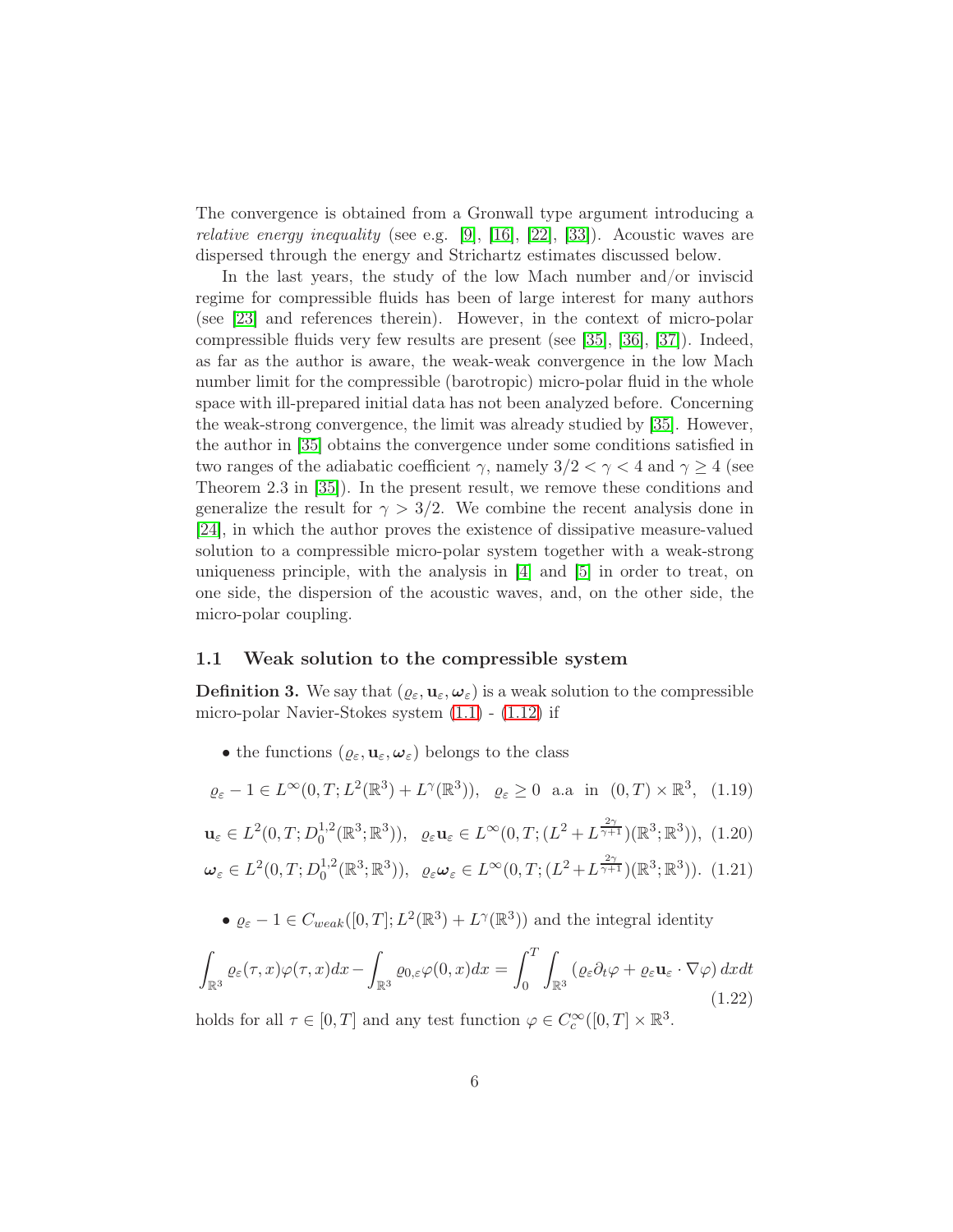$$
\bullet \varrho_{\varepsilon} \mathbf{u}_{\varepsilon} \in C_{weak} \left( [0, T]; (L^2 + L^{\frac{2\gamma}{\gamma+1}}) (\mathbb{R}^3; \mathbb{R}^3) \right) \text{ and the integral identity}
$$

$$
\int_{\mathbb{R}^3} \varrho_{\varepsilon} \mathbf{u}_{\varepsilon}(\tau, x) \cdot \varphi(\tau, x) dx - \int_{\mathbb{R}^3} \varrho_{0,\varepsilon} \mathbf{u}_{0,\varepsilon} \cdot \varphi(0, x) dx
$$

$$
= \int_0^T \int_{\mathbb{R}^3} \left( \varrho_{\varepsilon} \mathbf{u}_{\varepsilon} \cdot \partial_t \varphi + \varrho_{\varepsilon} \mathbf{u}_{\varepsilon} \otimes \mathbf{u}_{\varepsilon} : \nabla \varphi + \frac{p(\varrho_{\varepsilon})}{\varepsilon^2} \text{div} \varphi \right) dx dt
$$

$$
- \nu \int_0^T \int_{\mathbb{R}^3} \left( (\mu + \xi) \nabla \mathbf{u}_{\varepsilon} : \nabla \varphi + (\mu + \lambda - \xi) \text{div} \mathbf{u}_{\varepsilon} \text{div} \varphi \right) dx dt
$$

$$
+ \nu \int_0^T \int_{\mathbb{R}^3} 2\xi \left( \nabla \times \omega_{\varepsilon} \right) \cdot \varphi dx dt \qquad (1.23)
$$

holds for all  $\tau \in [0, T]$  and any test function  $\varphi \in C_c^{\infty}([0, T] \times \mathbb{R}^3; \mathbb{R}^3)$ .

<span id="page-6-1"></span>
$$
\bullet \varrho_{\varepsilon} \omega_{\varepsilon} \in C_{weak} \left( [0, T]; (L^{2} + L^{\frac{2\gamma}{\gamma+1}}) (\mathbb{R}^{3}; \mathbb{R}^{3}) \right) \text{ and the integral identity}
$$

$$
\int_{\mathbb{R}^{3}} \varrho_{\varepsilon} \omega_{\varepsilon} (\tau, x) \cdot \varphi(\tau, x) dx - \int_{\mathbb{R}^{3}} \varrho_{0, \varepsilon} \omega_{0, \varepsilon} \cdot \varphi(0, x) dx
$$

$$
= \int_{0}^{T} \int_{\mathbb{R}^{3}} (\varrho_{\varepsilon} \omega_{\varepsilon} \cdot \partial_{t} \varphi + \varrho_{\varepsilon} \omega_{\varepsilon} \otimes \mathbf{u}_{\varepsilon} : \nabla \varphi) dx dt
$$

$$
- \nu \int_{0}^{T} \int_{\mathbb{R}^{3}} (\mu' \nabla \omega_{\varepsilon} : \nabla \varphi + (\mu' + \lambda') \text{div} \omega_{\varepsilon} \text{div} \varphi) dx dt
$$

$$
+ \nu \int_{0}^{T} \int_{\mathbb{R}^{3}} 2\xi (\nabla \times \mathbf{u}_{\varepsilon} - 2\omega_{\varepsilon}) \cdot \varphi dx dt \qquad (1.24)
$$

holds for all  $\tau \in [0, T]$  and any test function  $\varphi \in C_c^{\infty}([0, T] \times \mathbb{R}^3; \mathbb{R}^3)$ .

<span id="page-6-2"></span> $\bullet$  The energy inequality

$$
\int_{\mathbb{R}^3} \left( \frac{1}{2} \varrho_{\varepsilon} |\mathbf{u}_{\varepsilon}|^2 + \frac{1}{2} \varrho_{\varepsilon} |\omega_{\varepsilon}|^2 + \frac{P(\varrho_{\varepsilon}, 1)}{\varepsilon^2} \right) (\tau, x) dx
$$
\n
$$
+ \nu \int_0^T \int_{\mathbb{R}^3} \left( \mu |\nabla \mathbf{u}_{\varepsilon}|^2 + (\mu + \lambda) |\text{div} \mathbf{u}_{\varepsilon}|^2 + \mu' |\nabla \omega_{\varepsilon}|^2 + (\mu' + \lambda') |\text{div} \omega_{\varepsilon}|^2 + \xi |2\omega_{\varepsilon} - \nabla \times \mathbf{u}_{\varepsilon}|^2 \right) dx dt
$$
\n
$$
\leq \int_{\mathbb{R}^3} \left( \frac{1}{2} \varrho_{0,\varepsilon} |\mathbf{u}_{0,\varepsilon}|^2 + \frac{1}{2} \varrho_{0,\varepsilon} |\omega_{0,\varepsilon}|^2 + \frac{P(\varrho_{0,\varepsilon}, 1)}{\varepsilon^2} \right) dx \qquad (1.25)
$$

holds for a.a  $\tau \in [0, T]$ , where

<span id="page-6-0"></span>
$$
P(\varrho_{\varepsilon},1)=H(\varrho_{\varepsilon})-H'(1)(\varrho_{\varepsilon}-1)-H(1),
$$

with

$$
H(\varrho_{\varepsilon}) = \varrho_{\varepsilon} \int_{1}^{\varrho_{\varepsilon}} \frac{p(z)}{z^2} dz.
$$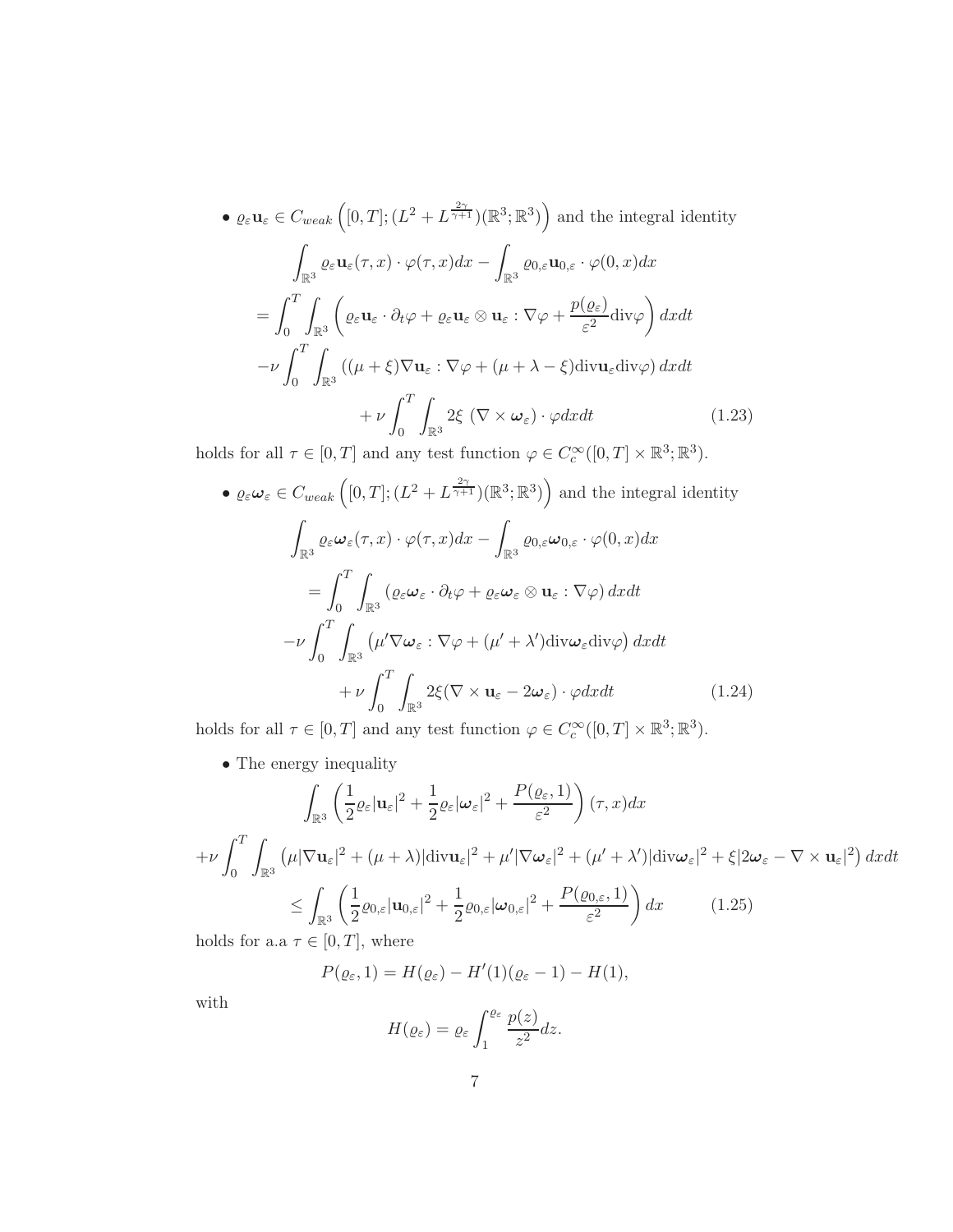Remark 4. Here, the space  $D_0^{1,2}$  $\mathcal{D}^{1,2}(\mathbb{R}^3)$  is a completion of  $\mathcal{D}(\mathbb{R}^3)$  – the space of smooth functions compactly supported in  $\mathbb{R}^3$  – with respect to the norm

$$
||f||_{D_0^{1,2}(\mathbb{R}^3)}^2 = \int_{\mathbb{R}^3} |\nabla f|^2 dx.
$$

In accordance with the Sobolev's inequality, we have

<span id="page-7-1"></span>
$$
D_0^{1,2}(\mathbb{R}^3) \subset L^6(\mathbb{R}^3),\tag{1.26}
$$

see [\[21\]](#page-34-7).

The following result concerns the existence of a global weak solution to the compressible micro-polar system  $(1.1)$  -  $(1.3)$  (see [\[35\]](#page-35-4), Proposition 2.2; see also  $[1]$ ).

**Proposition 1.** Let  $\gamma > 3/2$  and the initial data  $(\varrho_{0,\varepsilon}, \mathbf{u}_{0,\varepsilon}, \boldsymbol{\omega}_{0,\varepsilon})$  satisfy

$$
\int_{\mathbb{R}^3} \left( \frac{1}{2} \varrho_{0,\varepsilon} |\mathbf{u}_{0,\varepsilon}|^2 + \frac{1}{2} \varrho_{0,\varepsilon} |\boldsymbol{\omega}_{0,\varepsilon}|^2 + \frac{P(\varrho_{0,\varepsilon}, 1)}{\varepsilon^2} \right) \leq C \tag{1.27}
$$

such that

$$
\varrho_{0,\varepsilon}\mathbf{u}_{0,\varepsilon}(x) = 0, \quad \varrho_{0,\varepsilon}\omega_{0,\varepsilon}(x) = 0, \quad \text{whenever} \quad x \in \{\varrho_{0,\varepsilon} = 0\}. \tag{1.28}
$$

Then, there exists at least one weak solution to the Navier-Stokes system  $(1.1)$  -  $(1.3)$  in the sense of Definition [3.](#page-5-1)

#### <span id="page-7-0"></span>1.2 Weak and strong solution to the incompressible system

We recall the global existence of weak solution for the Navier-Stokes system [\(1.13\)](#page-4-2) - [\(1.15\)](#page-4-3), and the local existence of strong solution to the incompressible inviscid system [\(1.16\)](#page-4-4) - [\(1.18\)](#page-4-5).

**Theorem 5.** [[\[31\]](#page-35-0) Chapter 3, Theorem 1.1.6] Assume the initial data  $\mathbf{v}_0 \in$  $W^{1,2}(\mathbb{R}^3;\mathbb{R}^3)$ ,  $div\mathbf{v}_0 = 0$ , and  $\boldsymbol{\omega}_0 \in L^2(\mathbb{R}^3;\mathbb{R}^3)$ . Then, there exist  $(\mathbf{v}, \boldsymbol{\omega}, p)$ 

$$
\mathbf{v} \in L^{\infty}(0, T; H(\mathbb{R}^3; \mathbb{R}^3)) \cap L^2(0, T; V(\mathbb{R}^3; \mathbb{R}^3)),
$$
  

$$
\boldsymbol{\omega} \in L^{\infty}(0, T; L^2(\mathbb{R}^3; \mathbb{R}^3)) \cap L^2(0, T; D_0^1(\mathbb{R}^3; \mathbb{R}^3)),
$$
  

$$
p \in \mathcal{D}'(\mathbb{R}^3 \times (0, T))
$$
 (1.29)

satisfying  $(1.13)$  -  $(1.15)$  in the sense of distribution and initial data weakly in  $L^2(\mathbb{R}^3)$ .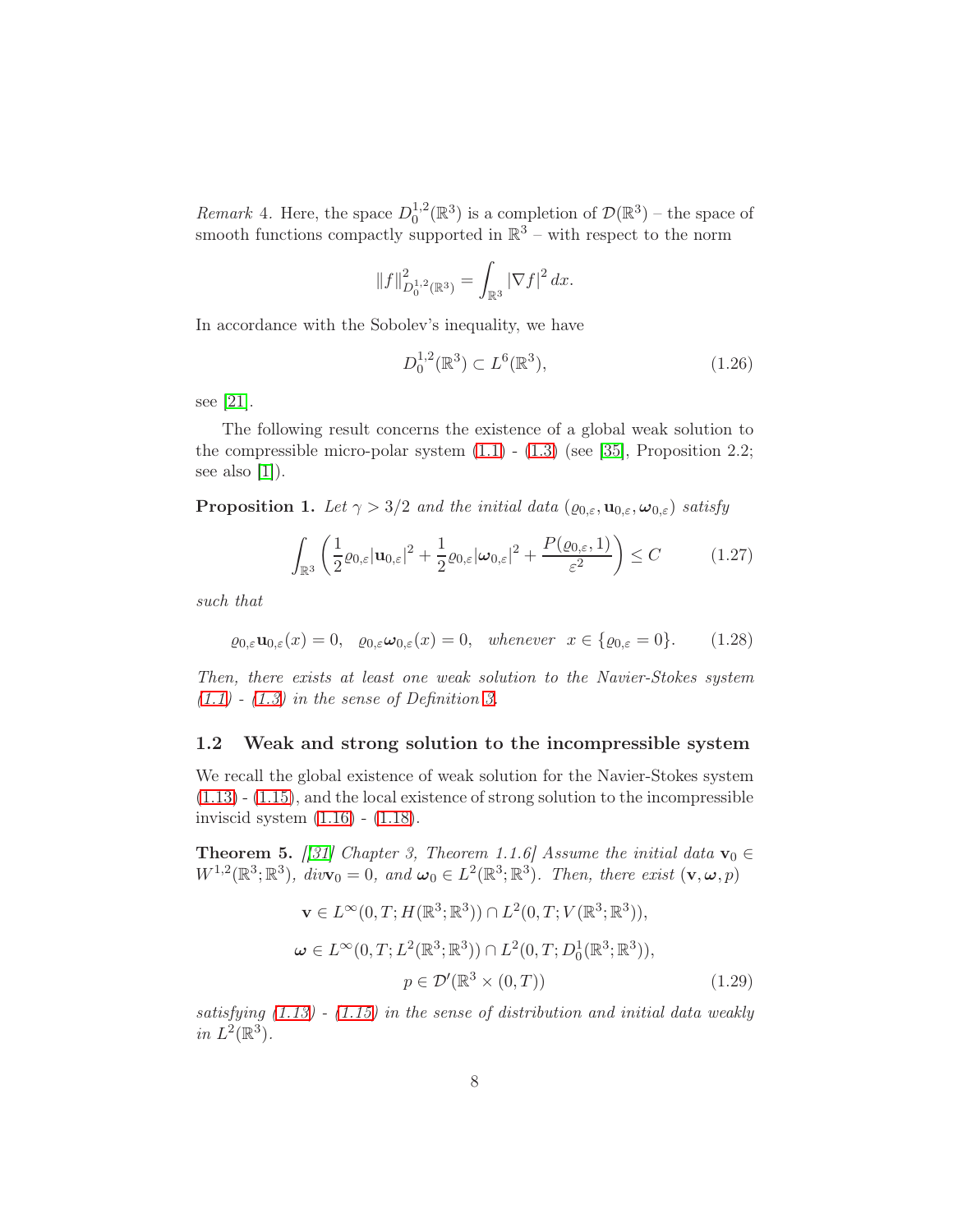Remark 6. Above,  $(H, V)$  denote the closure of  $\{f \in C_0^{\infty}(\mathbb{R}^3; \mathbb{R}^3); \text{div} f = 0\}$ in  $L^2(\mathbb{R}^3)$  and  $D_0^1(\mathbb{R}^3)$ .

**Theorem 7.** [[\[35\]](#page-35-4), Proposition 2.1] Let  $s > 5/2$ . Assume the initial data  $\mathbf{v}_0, \boldsymbol{\omega}_0 \in W^{s,2}(\mathbb{R}^3;\mathbb{R}^3)$  and div $\mathbf{v}_0 = 0$ . Then, there exists  $T^* \in (0,\infty)$  and a unique solution  $(\mathbf{v}, \boldsymbol{\omega}) \in L^{\infty}(0, T^*; W^{s,2}(\mathbb{R}^3; \mathbb{R}^3))$  to the system  $(1.16)$ .  $(1.18)$  such that

<span id="page-8-1"></span>
$$
\sup_{0\leq t\leq T} \{ \left\| (\mathbf{v}, \boldsymbol{\omega})(t, \cdot) \right\|_{W^{s,2}(\mathbb{R}^3; \mathbb{R}^3)} + \left\| (\partial_t \mathbf{v}, \partial_t \boldsymbol{\omega})(t, \cdot) \right\|_{W^{s-1,2}(\mathbb{R}^3; \mathbb{R}^3)} \} \leq C_T
$$
\n(1.30)

for any  $0 < T < T^*$ .

*Remark* 8. Because the system  $(1.16)$  -  $(1.18)$  is decoupled, the classical results on the incompressible Euler equations (see e.g. [\[26\]](#page-35-9)) and on the transport equation gives the estimate [\(1.30\)](#page-8-1) (see [\[35\]](#page-35-4)).

### <span id="page-8-0"></span>1.3 Main results

Our main results can be stated as follows:

<span id="page-8-2"></span>**Theorem 9.** Let  $(\varrho_{\varepsilon}, \mathbf{u}_{\varepsilon}, \boldsymbol{\omega}_{\varepsilon})$  be the weak solution to the compressible Navier-Stokes system  $(1.1)$ - $(1.3)$  with the initial data

 $(\mathbf{u}_{0,\varepsilon}, \boldsymbol{\omega}_{0,\varepsilon})$  bounded in  $L^2(\mathbb{R}^3; \mathbb{R}^3)$ ,  $\varrho_{0,\varepsilon}^{(1)}$  bounded in  $(L^2 \cap L^{\infty})(\mathbb{R}^3)$  (1.31)

uniformly for  $\varepsilon$  such that

$$
\varrho_{0,\varepsilon}\mathbf{u}_{0,\varepsilon} \to \mathbf{v}_0, \quad \varrho_{0,\varepsilon}\omega_{0,\varepsilon} \to \omega_0 \text{ in } L^2(\mathbb{R}^3; \mathbb{R}^3) \tag{1.32}
$$

as  $\varepsilon \to 0$ . Then

$$
\varrho_{\varepsilon} \to 1 \text{ in } L^{\infty}(0, T; (L^2 + L^{\gamma})(\mathbb{R}^3), \quad \mathbf{u}_{\varepsilon} \to \mathbf{v} \text{ weakly in } L^2(0, T; W_0^{1,2}(\mathbb{R}^3; \mathbb{R}^3)),
$$
\n
$$
\omega_{\varepsilon} \to \omega \text{ weakly in } L^2(0, T; W_0^{1,2}(\mathbb{R}^3; \mathbb{R}^3)) \tag{1.34}
$$

and

$$
\mathbf{u}_{\varepsilon} \to \mathbf{v} \text{ in } L^2(0, T; L^2_{loc}(\mathbb{R}^3; \mathbb{R}^3)), \tag{1.35}
$$

for any  $T > 0$ , where  $(v, \omega)$  is the weak solution to the initial value problem  $(1.13)-(1.15).$  $(1.13)-(1.15).$  $(1.13)-(1.15).$  $(1.13)-(1.15).$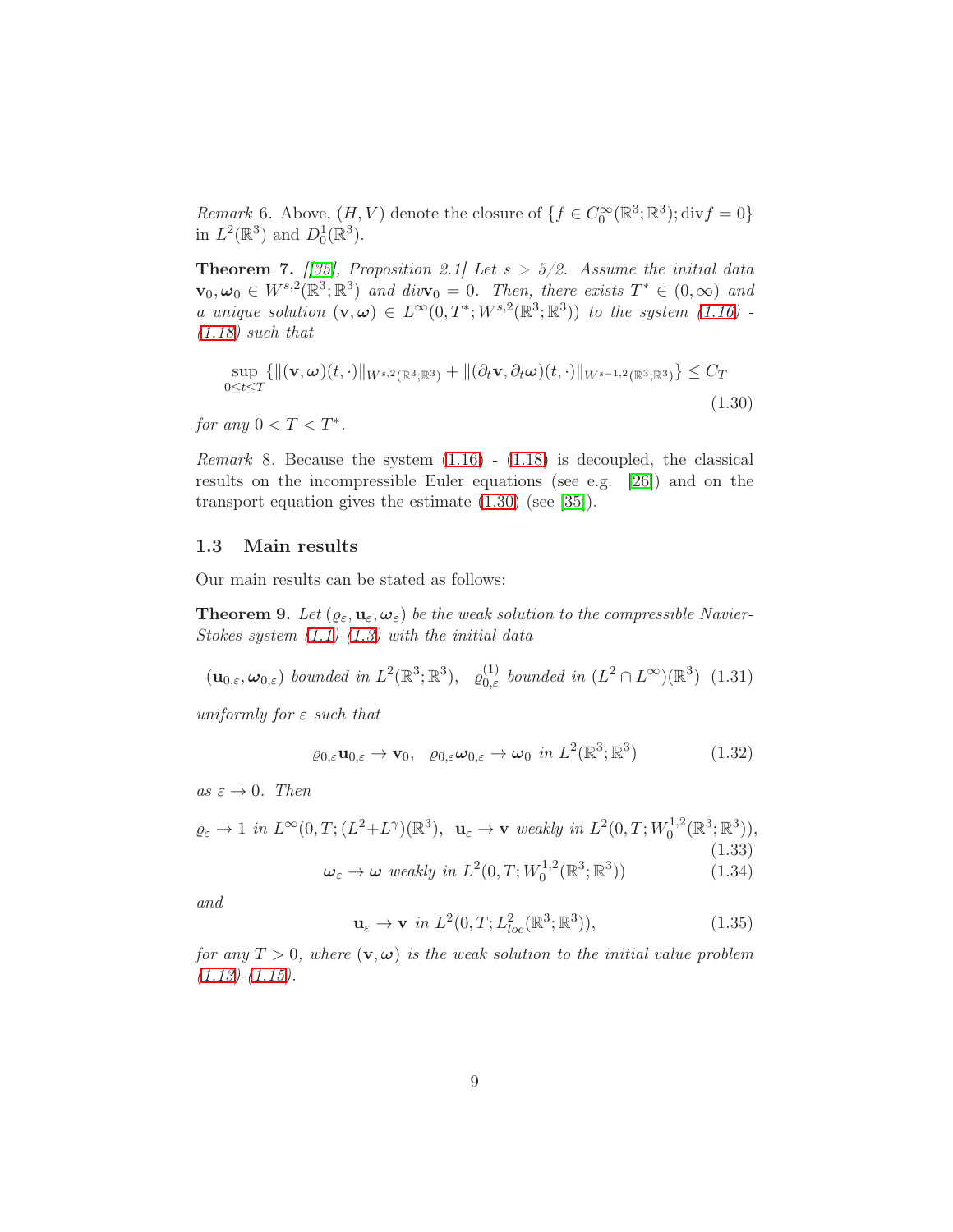<span id="page-9-0"></span>**Theorem 10.** Assume there exist  $\varrho_0^{(1)} \in L^2(\mathbb{R}^3)$  and  $(\mathbf{u}_0, \boldsymbol{\omega}_0) \in L^2(\mathbb{R}^3; \mathbb{R}^3)$ such that

<span id="page-9-4"></span>
$$
\left(\varrho_{0,\varepsilon}^{(1)}-\varrho_0^{(1)}\right), \quad \left(\mathbf{u}_{0,\varepsilon}-\mathbf{u}_0\right), \quad \left(\boldsymbol{\omega}_{0,\varepsilon}-\boldsymbol{\omega}_0\right) \to 0 \ \ in \ L^2(\mathbb{R}^3) \tag{1.36}
$$

and  $(\mathbf{v}_0 = \mathbf{H}(\mathbf{u}_0), \boldsymbol{\omega}_0) \in W^{s,2}(\mathbb{R}^3; \mathbb{R}^3)$  (s>5/2), such that supp[ $\mathbf{v}_0$ ] and  $supp[\omega_0]$  compact in  $\mathbb{R}^3$ ,  $\nabla \Psi_0 = \mathbf{H}^{\perp}(\mathbf{u}_0) \in L^2(\mathbb{R}^3; \mathbb{R}^3)$ . Let  $(\mathbf{v}, \omega)$  be the unique solution to the initial value problem [\(1.16\)](#page-4-4)-[\(1.18\)](#page-4-5) and  $(\varrho_{\varepsilon}, \mathbf{u}_{\varepsilon}, \boldsymbol{\omega}_{\varepsilon})$ be the weak solution to the compressible Navier-Stokes system  $(1.1)$ - $(1.3)$ . Then, as  $\varepsilon, \nu \to 0$ ,

$$
\varrho_{\varepsilon} \to 1 \text{ in } L^{\infty}(0,T;(L^{2}+L^{\gamma})(\mathbb{R}^{3})), \quad \sqrt{\varrho_{\varepsilon}}\mathbf{u}_{\varepsilon} \to \mathbf{v} \text{ in } L^{2}(0,T;L^{2}_{loc}(K;\mathbb{R}^{3})),
$$
\n
$$
\sqrt{\varrho_{\varepsilon}}\mathbf{\omega}_{\varepsilon} \to \omega \text{ in } L^{2}(0,T;L^{2}_{loc}(K;\mathbb{R}^{3})) \tag{1.38}
$$

for any  $T > 0$  and any compact set  $K \subset \mathbb{R}^3$ .

*Remark* 11. Here, the symbol **H** and  $H^{\perp}$  denote the Helmoholtz projection onto the space of solenoidal functions and the corresponding gradient part, in the sense that a vector function  $f: \Omega \to \mathbb{R}^3$  is written as

<span id="page-9-1"></span>
$$
\mathbf{f} = \underbrace{\mathbf{H}[\mathbf{f}]}_{\text{solenoidal part}} + \underbrace{\mathbf{H}^{\perp}[\mathbf{f}]}_{\text{gradient part}}.
$$
 (1.39)

For more details we refer the reader to [\[16\]](#page-34-4), Section 5.4.1.

<span id="page-9-3"></span>Corollary 12. Indeed, the exact convergence rate holds

$$
\|\sqrt{\varrho_{\varepsilon}}\left(\mathbf{u}_{\varepsilon}-\mathbf{v}-\nabla\Psi_{\varepsilon}\right)(\tau,\cdot)\|_{L^{2}(\mathbb{R}^{3};\mathbb{R}^{3})}^{2}+\|\sqrt{\varrho_{\varepsilon}}\left(\boldsymbol{\omega}_{\varepsilon}-\boldsymbol{\omega}\right)(\tau,\cdot)\|_{L^{2}(\mathbb{R}^{3};\mathbb{R}^{3})}^{2} \n+\left\|\frac{\varrho-1}{\varepsilon}(\tau,\cdot)-\psi(\tau,\cdot)\right\|_{L^{2}(\mathbb{R}^{3})}^{2}+\left\|\frac{\varrho-1}{\varepsilon^{2/\gamma}}(\tau,\cdot)-\frac{\psi(\tau,\cdot)}{\varepsilon^{(2/\gamma)-1}}\right\|_{L^{\gamma}(\mathbb{R}^{3})}^{\gamma} \n\leq c\left(\|\mathbf{u}_{0,\varepsilon}-\mathbf{u}_{0}\|_{L^{2}(\mathbb{R}^{3};\mathbb{R}^{3})}^{2}+\left\|\varrho_{0,\varepsilon}^{(1)}-\varrho_{0}^{(1)}\right\|_{L^{2}(\mathbb{R}^{3})}^{2}+\|\boldsymbol{\omega}_{0,\varepsilon}-\boldsymbol{\omega}_{0}\|_{L^{2}(\mathbb{R}^{3};\mathbb{R}^{3})}^{2}\right),\n\tag{1.40}
$$

<span id="page-9-2"></span>for  $\tau \in [0, T]$ .

The paper is organized as follows. In Section 2, we introduce the uniform bounds necessary for our analysis. In Section 3, we discuss the acoustic system related to the Navier-Stokes equations. In Section 4, we prove the convergence of the weak solution of the compressible Navier-Stokes system to the weak solution of the incompressible system in the limit of the Mach number that tends to zero. In Section 5, through the use of the relative energy inequality, we prove the convergence of the weak solution of the compressible Navier-Stokes system to the classical solution of the Euler equations.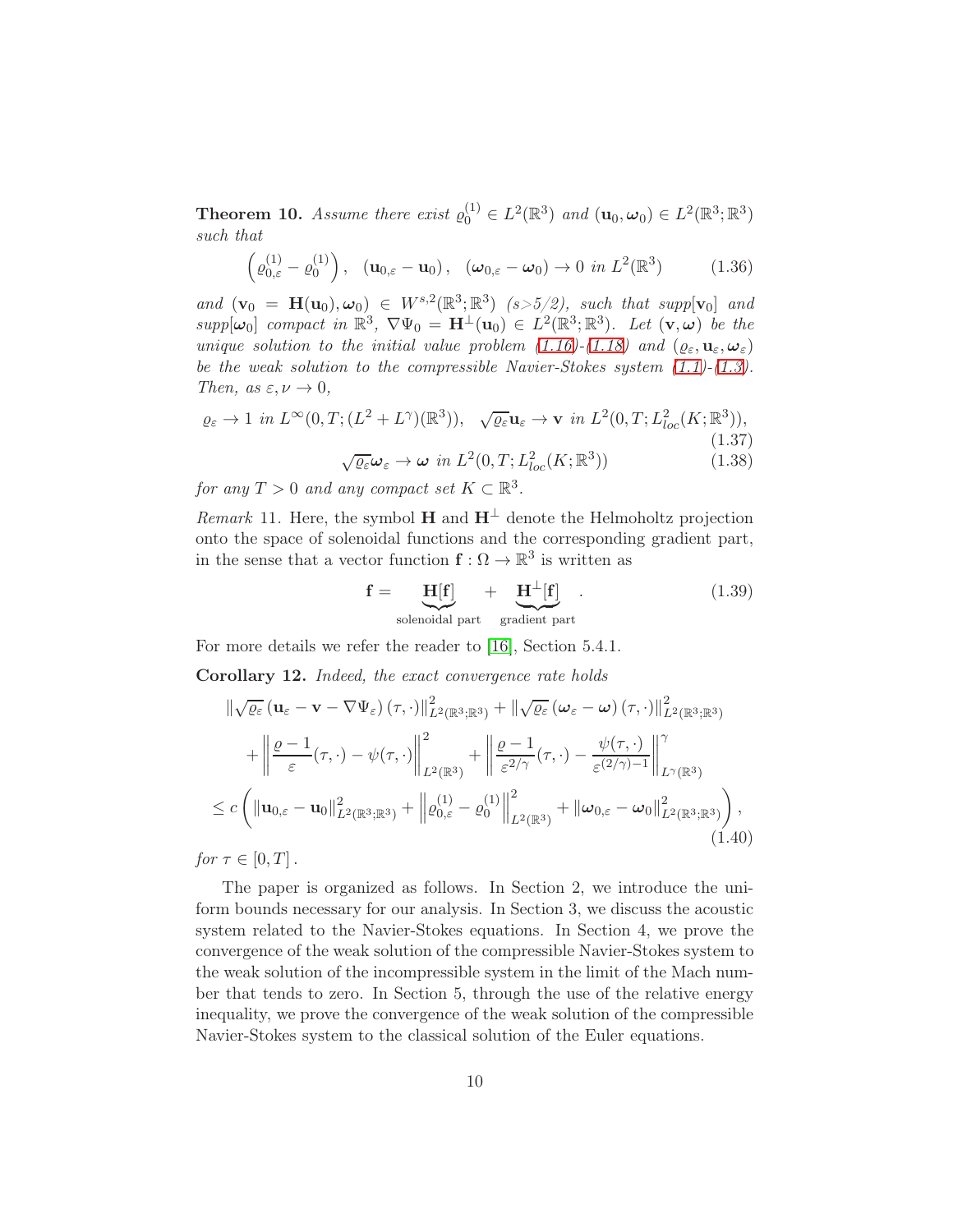## <span id="page-10-0"></span>2 Preliminaries

In the following we introduce some preliminaries estimates useful for our analysis and we discuss the a priori bounds.

#### <span id="page-10-1"></span>2.1 Estimates

Let us introduce a regularizing kernel  $\chi \in C_0^{\infty}(\mathbb{R}^3)$ ,  $\chi \ge 0$  and  $\int_{\mathbb{R}^3} \chi dx = 1$ . We define  $\chi_{\eta} = \eta^{-3} \chi(x/\eta)$ . In the present analysis, we will use the following estimates (see [\[10\]](#page-33-10), relations (2.1) and (2.2)). For  $f \in D^1(\mathbb{R}^3)$ , we have

<span id="page-10-7"></span>
$$
||f - f * \chi_{\eta}||_{L^{q}(\mathbb{R}^{3})} \le c(q)\eta^{1-\sigma} ||\nabla f||_{L^{2}(\mathbb{R}^{3})}, \quad q \in [2, 6], \quad \beta = 3\left(\frac{1}{2} - \frac{1}{q}\right). \tag{2.1}
$$

Moreover, for  $1 < p_2 < p_1 < +\infty$ ,  $s \geq 0$  and  $\eta \in (0,1)$ , we have

<span id="page-10-8"></span>
$$
||f * \chi_{\eta}||_{L^{p_1}(\mathbb{R}^3)} \le c\eta^{-s-3(1/p_2 - 1/p_1)} ||f||_{W^{-s,p_2}(\mathbb{R}^3)}.
$$
 (2.2)

#### <span id="page-10-2"></span>2.2 A priori bounds

From the energy inequality, we have

<span id="page-10-3"></span>
$$
\sqrt{\varrho_{\varepsilon}}\mathbf{u}_{\varepsilon}, \quad \sqrt{\varrho_{\varepsilon}}\boldsymbol{\omega}_{\varepsilon}
$$
 uniformly bounded in  $L^{\infty}\left(0, T; L^{2}\left(\mathbb{R}^{3}; \mathbb{R}^{3}\right)\right)$ , (2.3)

<span id="page-10-6"></span> $\nabla \mathbf{u}_{\varepsilon}$ ,  $\nabla \boldsymbol{\omega}_{\varepsilon}$  uniformly bounded in  $L^2(0,T;L^2(\mathbb{R}^3;\mathbb{R}^3))$  $(2.4)$ 

Moreover, we observe that the map  $\rho \to P(\rho, 1)$  is a strictly convex function on  $(0, \infty)$  with global minimum equal to 0 at  $\varrho = 1$  that grows at infinity with the rate  $\varrho^{\gamma}$ . Consequently, the integral  $\int_{\mathbb{R}^3} P(\varrho,1)(\tau,\cdot) dx$  in [\(1.25\)](#page-6-0) provides a control of  $(\varrho - 1)(\tau, \cdot)$  in  $L^2$  over the sets  $\{x : |\varrho - 1|(\tau, x) < \frac{1}{2}\}$  $rac{1}{2}$ and in  $L^{\gamma}$  over the sets  $\{x : |\varrho - 1| (\tau, x) \geq \frac{1}{2}\}$  $\frac{1}{2}$ . Consequently, there holds

$$
P(\varrho, r) \approx |\varrho - 1|^2 1_{\{|\varrho - r| < \frac{1}{2}\}} + |\varrho - r|^\gamma 1_{\{|\varrho - 1| \ge \frac{1}{2}\}}, \quad \forall \varrho \ge 0,\tag{2.5}
$$

in the sense that  $P(\rho, 1)$  gives an upper and lower bound in term of the right-hand side quantity (see [\[2\]](#page-33-11), [\[35\]](#page-35-4)). Therefore, we have the following uniform bounds

<span id="page-10-4"></span>ess sup 
$$
\underset{\tau \in [0,T]}{\sup} \left\| \left[ (\varrho - 1) \left( \tau, \cdot \right) \right] \mathbb{1}_{\left\{ |\varrho - 1| < \frac{1}{2} \right\}} \right\|_{L^2(\mathbb{R}^3)} \leq C \varepsilon,
$$
 (2.6)

<span id="page-10-5"></span>ess sup<sub>$$
\tau \in [0,T]
$$</sub>  $\left( \left\| \left[ (\varrho - 1) (\tau, \cdot) \right] 1_{\{|\varrho - 1| \ge \frac{1}{2}\}} \right\|_{L^{\gamma}(\mathbb{R}^3)} \right) \le C \varepsilon^{2/\gamma}.$  (2.7)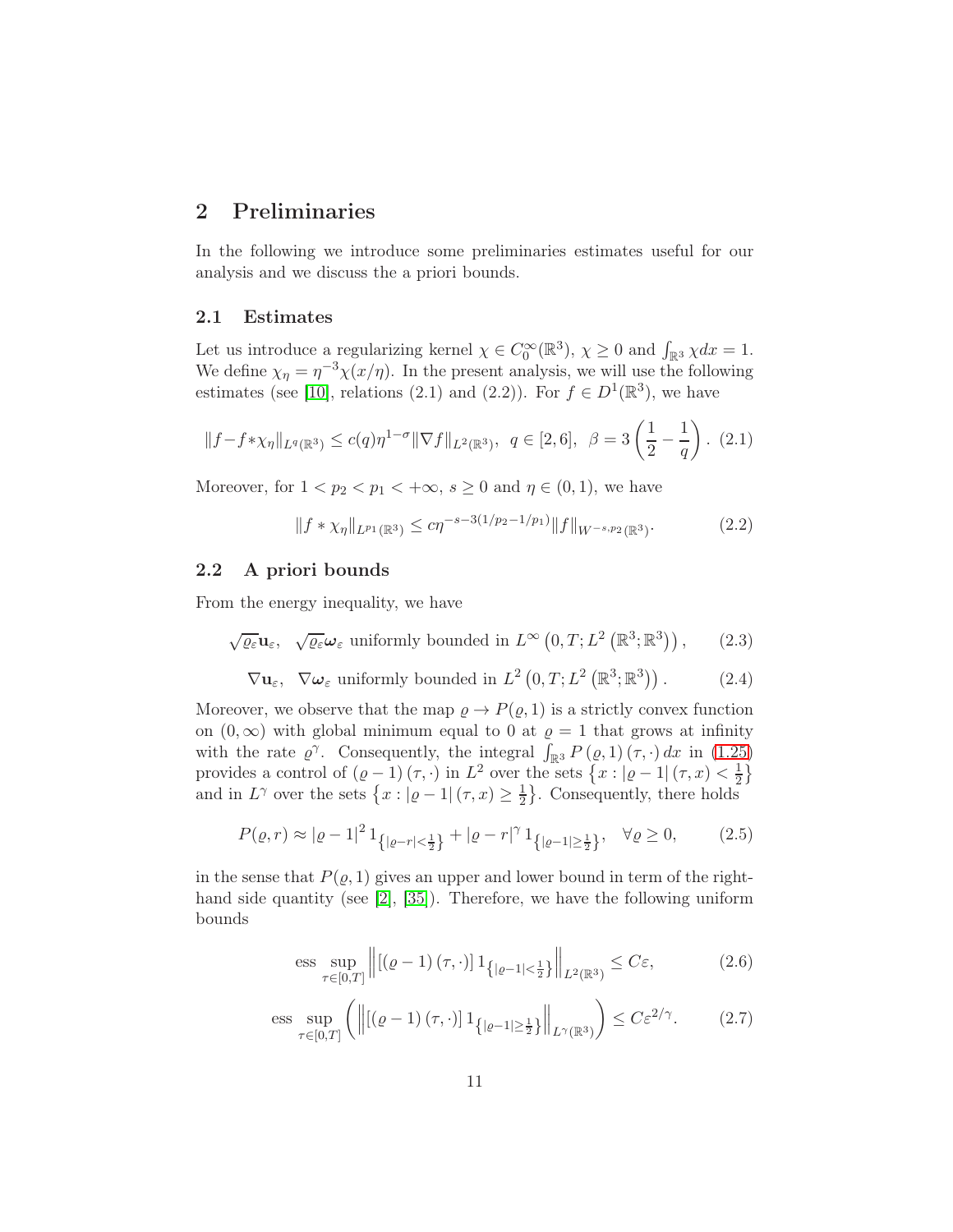Consequently,

<span id="page-11-2"></span>
$$
\varrho_{\varepsilon} \to 1 \text{ in } L^{\infty}\left(0, T; L^{2}\left(\mathbb{R}^{3}\right) + L^{\gamma}\left(\mathbb{R}^{3}\right)\right). \tag{2.8}
$$

Similarly to above, for a function  $f_{\varepsilon}$  such that  $f_{\varepsilon} \in D_0^{1,2}$  $_0^{1,2}(\mathbb{R}^3)$ , we can write

<span id="page-11-3"></span>
$$
f_{\varepsilon} = f_{\varepsilon} 1_{\{|{\varrho}-1| < \frac{1}{2}\}} + f_{\varepsilon} 1_{\{|{\varrho}-1| \ge \frac{1}{2}\}}.\tag{2.9}
$$

Now, for  $f_{\varepsilon} = (\mathbf{u}_{\varepsilon}, \boldsymbol{\omega}_{\varepsilon})$ , following [\[17\]](#page-34-8) we decompose

<span id="page-11-0"></span>
$$
\int_{\mathbb{R}^3} |f_{\varepsilon}|^2 dx = \int_{\mathbb{R}^3} (1 - \varrho_{\varepsilon}) |f_{\varepsilon}|^2 dx + \int_{\mathbb{R}^3} \varrho_{\varepsilon} |f_{\varepsilon}|^2 dx. \tag{2.10}
$$

According to [\(2.3\)](#page-10-3), the second term in [\(2.10\)](#page-11-0) is bounded in  $L^{\infty}(0,T)$ . We consider the first term and we write

$$
\varrho_{\varepsilon} - 1 = \varrho_{\varepsilon}^{(1)} + \varrho_{\varepsilon}^{(2)} \tag{2.11}
$$

with

$$
\varrho_{\varepsilon}^{(1)} \to 0 \text{ in } L^{\infty}\left(0, T; L^{\gamma}\left(\mathbb{R}^{3}\right)\right), \quad \varrho_{\varepsilon}^{(2)} \to 0 \text{ in } L^{\infty}\left(0, T; L^{2}\left(\mathbb{R}^{3}\right)\right), \quad (2.12)
$$

according to [\(2.6\)](#page-10-4) and [\(2.7\)](#page-10-5). By Hölder and Sobolev inequality, we have

<span id="page-11-1"></span>
$$
\left| \int_{\mathbb{R}^3} (1 - \varrho_{\varepsilon}) |f_{\varepsilon}|^2 dx \right|
$$
  
\n
$$
\leq c \varepsilon^{\frac{2}{\gamma}} \left( \int_{\mathbb{R}^3} |f_{\varepsilon}|^{2\gamma'} dx \right)^{1/\gamma'} + c \varepsilon \left( \int_{\mathbb{R}^3} |f_{\varepsilon}|^4 dx \right)^{1/2}
$$
  
\n
$$
\leq c \varepsilon^{\frac{2}{\gamma}} \left( \int_{\mathbb{R}^3} |f_{\varepsilon}|^2 dx \right)^{\frac{3}{2\gamma'} - \frac{1}{2}} \left( \int_{\mathbb{R}^3} |f_{\varepsilon}|^6 dx \right)^{\frac{1}{2} - \frac{1}{2\gamma'}}
$$
  
\n
$$
+ c \varepsilon \left( \int_{\mathbb{R}^3} |f_{\varepsilon}|^2 dx \right)^{1/4} \left( \int_{\mathbb{R}^3} |f_{\varepsilon}|^6 dx \right)^{1/4}
$$
  
\n
$$
\leq c \varepsilon^{\frac{2}{\gamma}} \left( \int_{\mathbb{R}^3} |f_{\varepsilon}|^2 dx \right)^{\frac{3}{2\gamma'} - \frac{1}{2}} \left( \int_{\mathbb{R}^3} |\nabla f_{\varepsilon}|^2 dx \right)^{\frac{3}{2} (1 - \frac{1}{\gamma'})}
$$
  
\n
$$
+ c \varepsilon \left( \int_{\mathbb{R}^3} |f_{\varepsilon}|^2 dx \right)^{1/4} \left( \int_{\mathbb{R}^3} |\nabla f_{\varepsilon}|^2 dx \right)^{3/4}
$$
(2.13)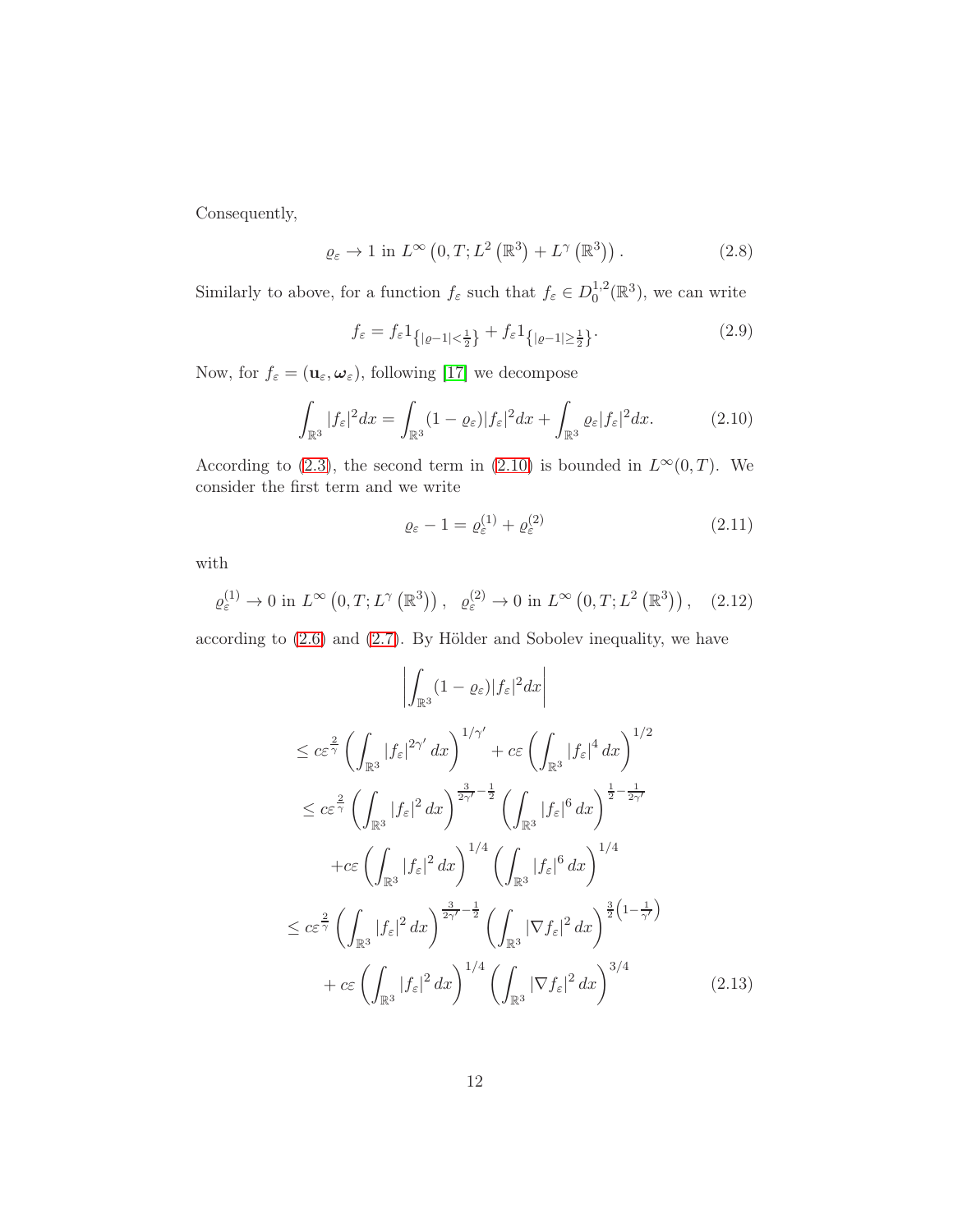with  $1/\gamma + 1/\gamma' = 1$ , and where we used [\(2.6\)](#page-10-4), [\(2.7\)](#page-10-5) and the Sobolev's inequality [\(1.26\)](#page-7-1). By applying Young's inequality, from [\(2.4\)](#page-10-6) and [\(2.10\)](#page-11-0) we conclude

$$
f_{\varepsilon}
$$
 uniformly bounded in  $L^2\left(0, T; W_0^{1,2}\left(\mathbb{R}^3; \mathbb{R}^3\right)\right)$  (2.14)

and, consequently,

<span id="page-12-4"></span>
$$
(\mathbf{u}_{\varepsilon}, \boldsymbol{\omega}_{\varepsilon})
$$
 uniformly bounded in  $L^2\left(0, T; W_0^{1,2}\left(\mathbb{R}^3; \mathbb{R}^3\right)\right)$ , (2.15)

for fixed  $\mu$ ,  $\lambda$ ,  $\mu'$ ,  $\lambda' > 0$ . In particular, a direct consequence of [\(2.3\)](#page-10-3) gives

<span id="page-12-5"></span>
$$
(\mathbf{u}_{\varepsilon}, \boldsymbol{\omega}_{\varepsilon}) \mathbb{1}_{\{|{\varrho}-1|<\frac{1}{2}\}} \text{ uniformly bounded in } L^{\infty}\left(0, T; L^{2}\left(\mathbb{R}^{3}; \mathbb{R}^{3}\right)\right), (2.16)
$$

and, back to [\(2.13\)](#page-11-1), we have

<span id="page-12-6"></span>
$$
\varepsilon^{-\min(1,2/\gamma)}(\mathbf{u}_{\varepsilon},\boldsymbol{\omega}_{\varepsilon})\mathbb{1}_{\{|e-1|\geq\frac{1}{2}\}}\text{ uniformly bounded in }L^{2}\left(0,T;L^{2}\left(\mathbb{R}^{3};\mathbb{R}^{3}\right)\right),\tag{2.17}
$$

We conclude saying that, as a consequence of  $(2.3)$  and  $(2.7)$ , we have

 $(\varrho_{\varepsilon}\mathbf{u}_{\varepsilon}, \varrho_{\varepsilon}\boldsymbol{\omega}_{\varepsilon})\mathbb{1}_{\{|e-1|<\frac{1}{2}\}}$  uniformly bounded in  $L^{\infty}(0,T;L^{2}(\mathbb{R}^{3};\mathbb{R}^{3}))$  (2.18) and

$$
(\varrho_{\varepsilon}\mathbf{u}_{\varepsilon},\varrho_{\varepsilon}\boldsymbol{\omega}_{\varepsilon})\mathbb{1}_{\{|\varrho-1|\geq\frac{1}{2}\}}\text{ uniformly bounded in }L^{\infty}(0,T;L^{\frac{2\gamma}{\gamma+1}}(\mathbb{R}^{3};\mathbb{R}^{3})).
$$
\n(2.19)

## <span id="page-12-0"></span>3 Acoustic waves

The compressibility of the fluid allows the propagation of the acoustic waves. In the following, we introduce the acoustic system related to the Eqs.  $(1.1)$ . [\(1.3\)](#page-2-2) and we discuss the dispersion of the acoustic waves in the incompressible limit.

#### <span id="page-12-1"></span>3.1 Acoustic system

The acoustic system related to the Eqs.  $(1.1)$  -  $(1.3)$  in its homogeneous form reads as follows

<span id="page-12-2"></span>
$$
\varepsilon \partial_t \psi_\varepsilon + \Delta \Psi_\varepsilon = 0, \quad \varepsilon \partial_t \nabla \Psi_\varepsilon + a^2 \nabla \psi_\varepsilon = 0, \quad a^2 = p'(1) > 0,\tag{3.1}
$$

supplemented with the initial data

<span id="page-12-3"></span>
$$
\psi_{\varepsilon}(0,x) = \psi_{0,\varepsilon}(x), \quad \nabla \Psi_{\varepsilon}(0,x) = \nabla \Psi_{0,\varepsilon}(x). \tag{3.2}
$$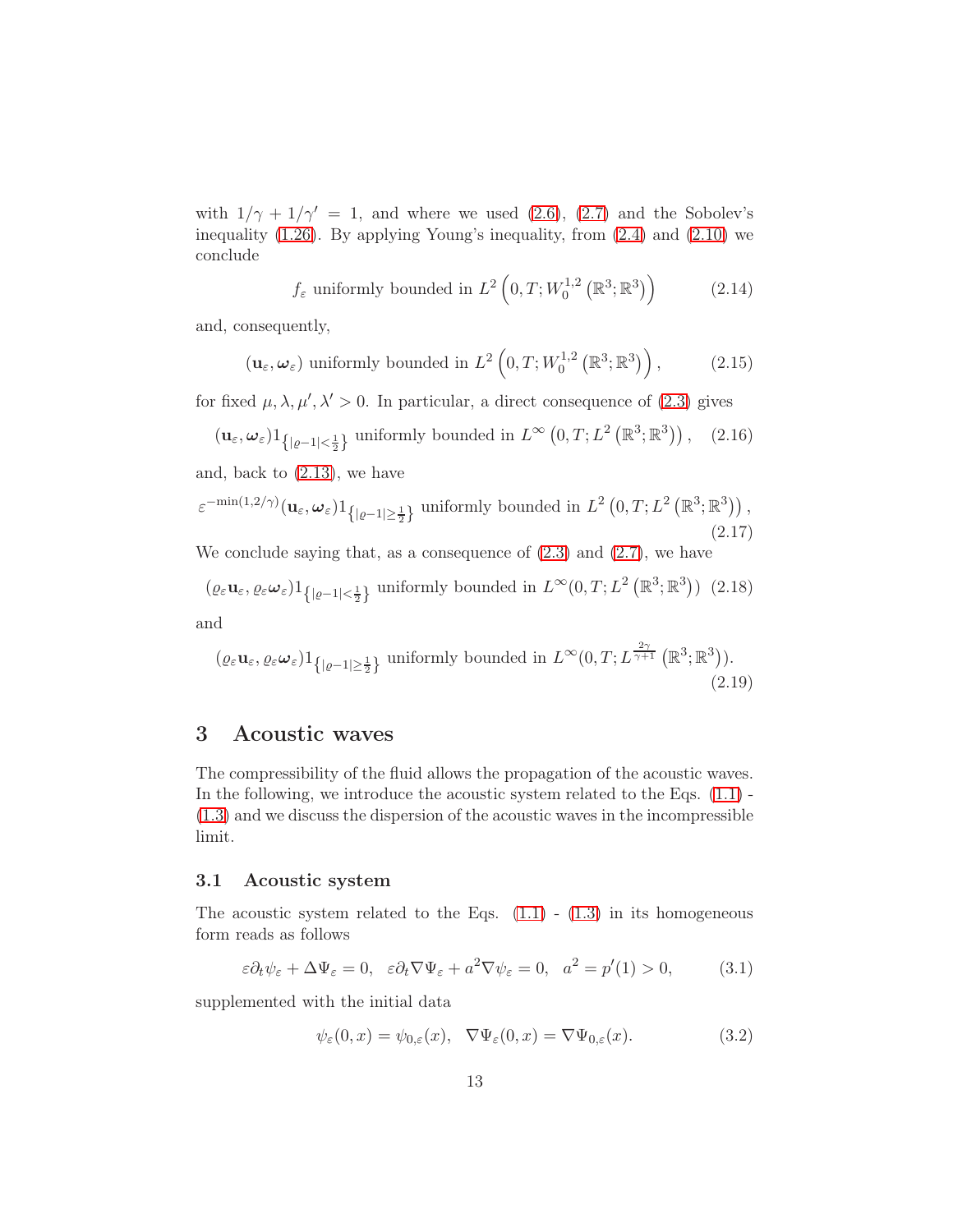*Remark* 13. The homogeneous acoustic system  $(3.1)$  is understood as a linearization of the inviscid compressible momentum equation [\(1.2\)](#page-2-3) where we assumed that the perturbation of the density is small in comparison to the basic state. For more details the reader can refer to [\[15\]](#page-34-9), Section 2.3.1, and [\[27\]](#page-35-10), Chapter 8.

### <span id="page-13-0"></span>3.2 Initial data

We consider

<span id="page-13-2"></span>
$$
\psi_{0,\varepsilon} = \varrho_{0,\varepsilon}^{(1)}, \quad \nabla \Psi_{0,\varepsilon} = \mathbf{H}^{\perp}(\mathbf{u}_{0,\varepsilon}). \tag{3.3}
$$

The initial data [\(3.3\)](#page-13-2) has to be understood in the sense that the velocity  $\mathbf{u}_{\varepsilon}$ is written in terms of the Helmholtz decomposition

$$
\mathbf{u}_{\varepsilon}=\mathbf{H}\left[\mathbf{u}_{\varepsilon}\right]+\mathbf{H}^{\bot}\left[\mathbf{u}_{\varepsilon}\right],
$$

where

$$
\mathbf{H}^{\perp} \left[ \mathbf{u}_{\varepsilon} \right] = \nabla \Psi_{\varepsilon}
$$

represents the presence of the acoustic waves, with  $\Psi_{\varepsilon}$  the acoustic potential, disappearing in the limit  $\varepsilon \to 0$ , and  $\mathbf{H}[\mathbf{u}_{\varepsilon}]$  the solenoidal component.

#### <span id="page-13-1"></span>3.3 Energy and decay estimates

The acoustic system conserves energy, namely

<span id="page-13-3"></span>
$$
\frac{1}{2}\int_{\mathbb{R}^3} |a\psi_{\varepsilon}(t,x)|^2 + |\nabla\Psi_{\varepsilon}(t,x)|^2 dx = \frac{1}{2}\int_{\mathbb{R}^3} |a\psi_0(x)|^2 + |\nabla\Psi(x)|^2 dx \quad (3.4)
$$

for any  $t \geq 0$ . Moreover, the following energy estimates hold

<span id="page-13-4"></span>
$$
\|\psi_{\varepsilon}(t,\cdot)\|_{W^{k,2}(\mathbb{R}^3)} + \|\nabla\Psi_{\varepsilon}(t,\cdot)\|_{W^{k,2}(\mathbb{R}^3;\mathbb{R}^3)}
$$
  

$$
\leq c \left( \|\psi_{0,\varepsilon}\|_{W^{k,2}(\mathbb{R}^3)} + \|\nabla\Psi_{0,\varepsilon}\|_{W^{k,2}(\mathbb{R}^3;\mathbb{R}^3)} \right)
$$
(3.5)

for  $k = 1, 2, \dots, m$ . Concerning the decay of the acoustic waves in the incompressible limit, we recall the following Strichartz or dispersive estimates (see [\[10\]](#page-33-10), [\[34\]](#page-35-11))

$$
\|\psi_{\varepsilon}\|_{L^{q}(0,T;L^{p}(\mathbb{R}^{3}))} + \|\nabla\Psi_{\varepsilon}\|_{L^{q}(0,T;L^{p}(\mathbb{R}^{3};\mathbb{R}^{3}))}
$$
  

$$
\leq c\varepsilon^{\frac{1}{q}} \left( \|\psi_{0,\varepsilon}\|_{W^{\sigma,2}(\mathbb{R}^{3})} + \|\nabla\Psi_{0,\varepsilon}\|_{W^{\sigma,2}(\mathbb{R}^{3};\mathbb{R}^{3})} \right),
$$
 (3.6)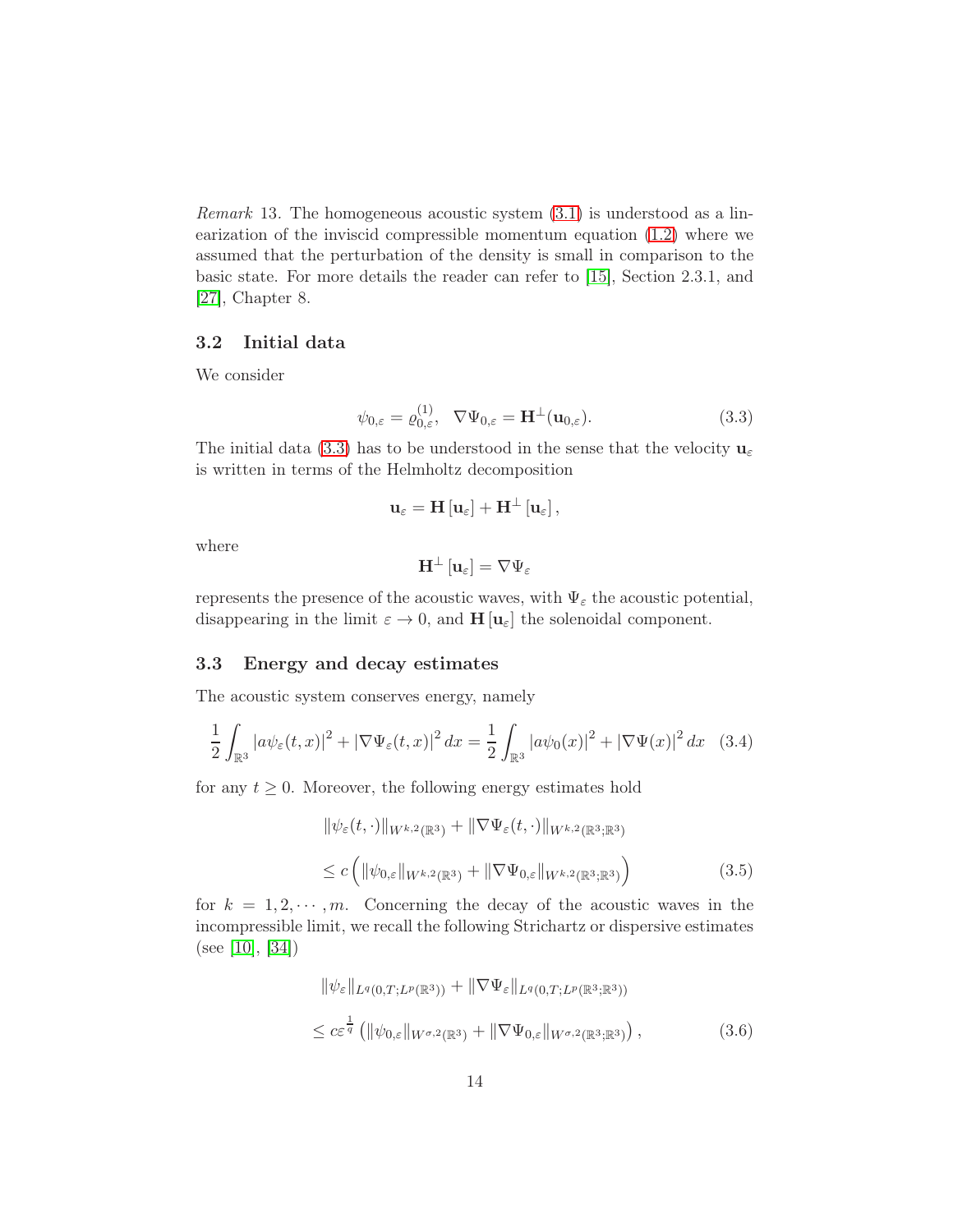for any

$$
p, q \in (2, \infty), \frac{1}{q} = \frac{1}{2} - \frac{1}{p}, \sigma = \frac{2}{q} < 1.
$$
 (3.7)

Hence for any  $k = 0, 1, \dots, m - 1$ ,

<span id="page-14-4"></span>
$$
\|\psi_{\varepsilon}\|_{L^{q}(0,T;W^{k,p}(\mathbb{R}^{3}))} + \|\nabla\Psi_{\varepsilon}\|_{L^{q}(0,T;W^{k,p}(\mathbb{R}^{3};\mathbb{R}^{3}))}
$$
  

$$
\leq c\varepsilon^{\frac{1}{q}} \left( \|\psi_{0,\varepsilon}\|_{W^{m,2}(\mathbb{R}^{3})} + \|\nabla\Psi_{0,\varepsilon}\|_{W^{m,2}(\mathbb{R}^{3};\mathbb{R}^{3})} \right).
$$
 (3.8)

The homogeneous form of the energy and dispersive estimates discussed above and related to the system [\(3.1\)](#page-12-2) - [\(3.2\)](#page-12-3) will be used in order to prove the weak-strong convergence result.

### <span id="page-14-0"></span>3.3.1 Inhomogeneous case

Now, we consider the inhomogeneous case of [\(3.1\)](#page-12-2), namely

<span id="page-14-1"></span>
$$
\varepsilon \partial_t \psi_{\varepsilon} + \Delta \Psi_{\varepsilon} = \varepsilon f_1, \quad \varepsilon \partial_t \nabla \Psi_{\varepsilon} + a^2 \nabla \psi_{\varepsilon} = \varepsilon \mathbf{f}_2 \tag{3.9}
$$

supplemented with the initial data

<span id="page-14-2"></span>
$$
\psi_{\varepsilon}(0,x) = \psi_{0,\varepsilon}(x), \quad \nabla \Psi_{\varepsilon}(0,x) = \nabla \Psi_{0,\varepsilon}(x), \tag{3.10}
$$

where  $f_1, f_2 \in L^q(0,T; W^{m,2}(\mathbb{R}^3))$  and  $\psi_{0,\varepsilon}(x_h), \nabla \Psi_{0,\varepsilon} \in W^{m,2}(\mathbb{R}^3)$ . The following energy estimates hold

$$
\|\psi_{\varepsilon}\|_{L^{\infty}(0,T;W^{k,2}(\mathbb{R}^{3}))} + \|\nabla\Psi_{\varepsilon}\|_{L^{\infty}(0,T;W^{k,2}(\mathbb{R}^{3};\mathbb{R}^{3}))}
$$
  
\n
$$
\leq c \left( \|\psi_{0,\varepsilon}\|_{W^{m,2}(\mathbb{R}^{3})} + \|\nabla\Psi_{0,\varepsilon}\|_{W^{m,2}(\mathbb{R}^{3};\mathbb{R}^{3})} \right)
$$
  
\n
$$
+ c \left( \|f_{1}\|_{L^{2}(0,T;W^{m,2}(\mathbb{R}^{3}))} + \|f_{2}\|_{L^{2}(0,T;W^{m,2}(\mathbb{R}^{3};\mathbb{R}^{3}))} \right),
$$
\n(3.11)

as well as the Strichartz or dispersive estimates

$$
\|\psi_{\varepsilon}\|_{L^{q}(0,T;W^{k,p}(\mathbb{R}^{3}))} + \|\nabla\Psi_{\varepsilon}\|_{L^{q}(0,T;W^{k,p}(\mathbb{R}^{3};\mathbb{R}^{3}))}
$$
  
\n
$$
\leq c\varepsilon^{\frac{1}{q}} \left( \|\psi_{0,\varepsilon}\|_{W^{m,2}(\mathbb{R}^{3})} + \|\nabla\Psi_{0,\varepsilon}\|_{W^{m,2}(\mathbb{R}^{3};\mathbb{R}^{3})} \right)
$$
  
\n
$$
+ c(T)\varepsilon^{\frac{1}{q}} \left( \|f_{1}\|_{L^{q}(0,T;W^{m,2}(\mathbb{R}^{3}))} + \|f_{2}\|_{L^{q}(0,T;W^{m,2}(\mathbb{R}^{3};\mathbb{R}^{3}))} \right)
$$
\n(3.12)

<span id="page-14-3"></span>for the same  $k, p, q$  as above (see [\[4\]](#page-33-7), [\[10\]](#page-33-10)).

In the weak-weak convergence analysis, we will consider the inhomogeneous case discussed above in terms of the Lighthill acoustic analogy [\[28\]](#page-35-12),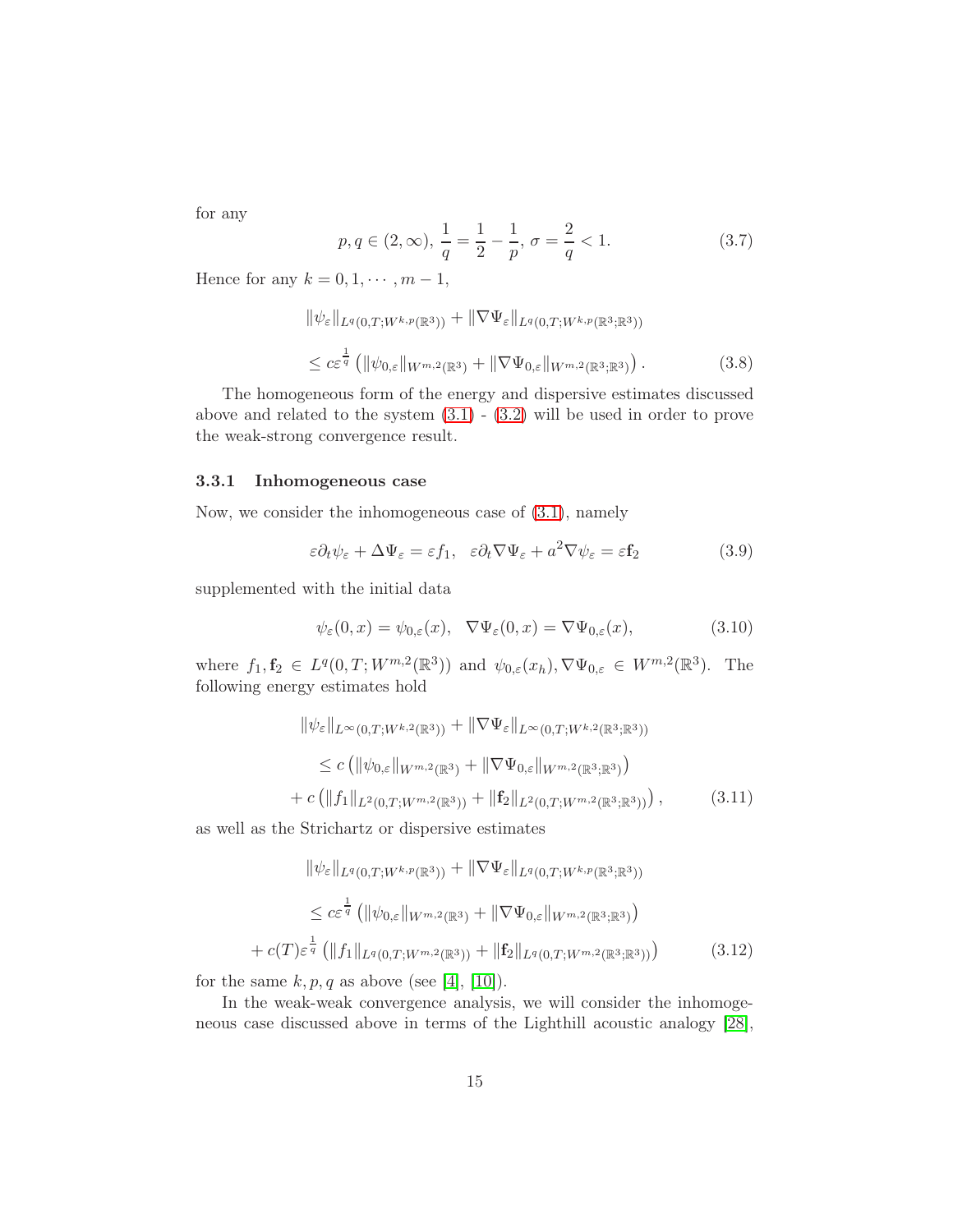[\[29\]](#page-35-13). In this sense, the momentum  $\varrho_{\varepsilon}u_{\varepsilon} = m_{\varepsilon}$  will be written in terms of its Helmholtz decomposition, namely

$$
\mathbf{m}_{\varepsilon}=\mathbf{H}\left[\mathbf{m}_{\varepsilon}\right]+\mathbf{H}^{\bot}\left[\mathbf{m}_{\varepsilon}\right],
$$

where

$$
\mathbf{H}^{\perp} \left[ \mathbf{m}_{\varepsilon} \right] = \nabla \Psi_{\varepsilon}.
$$

In the following we will show the compactness of the solenoidal part and that  $\nabla \Psi_{\varepsilon}$  tends to zero on compact subsets and therefore becames negligible in the limit  $\varepsilon \to 0$ .

#### <span id="page-15-0"></span>3.3.2 Regularization

For the purpose of our analysis, it is convenient to regularize the initial data [\(3.3\)](#page-13-2) in the following way

<span id="page-15-5"></span>
$$
\varrho_{0,\varepsilon,\eta}^{(1)} = \chi_{\eta} \star \left( \phi_{\eta} \varrho_{0,\varepsilon}^{(1)} \right), \quad \nabla \Psi_{0,\varepsilon,\eta} = \chi_{\eta} \star \left( \phi_{\eta} \nabla \Psi_{0,\varepsilon} \right), \tag{3.13}
$$

with  $\eta > 0$  and where  $\{\chi_{\eta}\}\$ is a family of regularazing kernels (see Section 2.1) and  $\phi_{\eta} \in C_0^{\infty}(\mathbb{R}^3)$  are standards cut-off functions. Consequently, the acoustic system posses a (unique) smooth solution  $[\psi_{\varepsilon}, \Psi_{\varepsilon}]$  and the quantities  $\nabla \Psi_{\varepsilon}$  and  $\psi_{\varepsilon}$  are compactly supported in  $\mathbb{R}^3$ .

## <span id="page-15-1"></span>4 Weak–weak limit

Following Lighthill [\[28\]](#page-35-12), [\[29\]](#page-35-13), it is possible to write the Navier-Stokes system in its acoustic analogy, namely

<span id="page-15-2"></span>
$$
\varepsilon \partial_t \left( \frac{\varrho_{\varepsilon} - 1}{\varepsilon} \right) + \text{div} \left( \varrho_{\varepsilon} \mathbf{u}_{\varepsilon} \right) = 0, \qquad (4.1)
$$

$$
\varepsilon \partial_t \left( \varrho_{\varepsilon} \mathbf{u}_{\varepsilon} \right) + a^2 \nabla \left( \frac{\varrho_{\varepsilon} - 1}{\varepsilon} \right)
$$

$$
= \varepsilon \left( \nu \text{div} \mathbb{S}(\nabla \mathbf{u}_{\varepsilon}) - \text{div} \varrho_{\varepsilon} \mathbf{u}_{\varepsilon} \otimes \mathbf{u}_{\varepsilon} \right)
$$

$$
- \frac{1}{\varepsilon^2} \nabla \left( p \left( \varrho_{\varepsilon} \right) - a^2 \left( \varrho_{\varepsilon} - 1 \right) - p \left( 1 \right) \right) + 2\nu \xi \nabla \times \boldsymbol{\omega}_{\varepsilon} \right) \qquad (4.2)
$$

supplemented with the conditions  $(1.12)$ . The system  $(4.1)$  and  $(4.2)$  has to be understood in the weak sense, namely

<span id="page-15-4"></span><span id="page-15-3"></span>
$$
\int_0^T \int_{\mathbb{R}^3} \varepsilon r_\varepsilon \partial_t \varphi + \mathbf{m}_\varepsilon \cdot \nabla \varphi dx dt + \varepsilon \int_{\mathbb{R}^3} r_{0,\varepsilon} \varphi(0, x) dx = 0,
$$
 (4.3)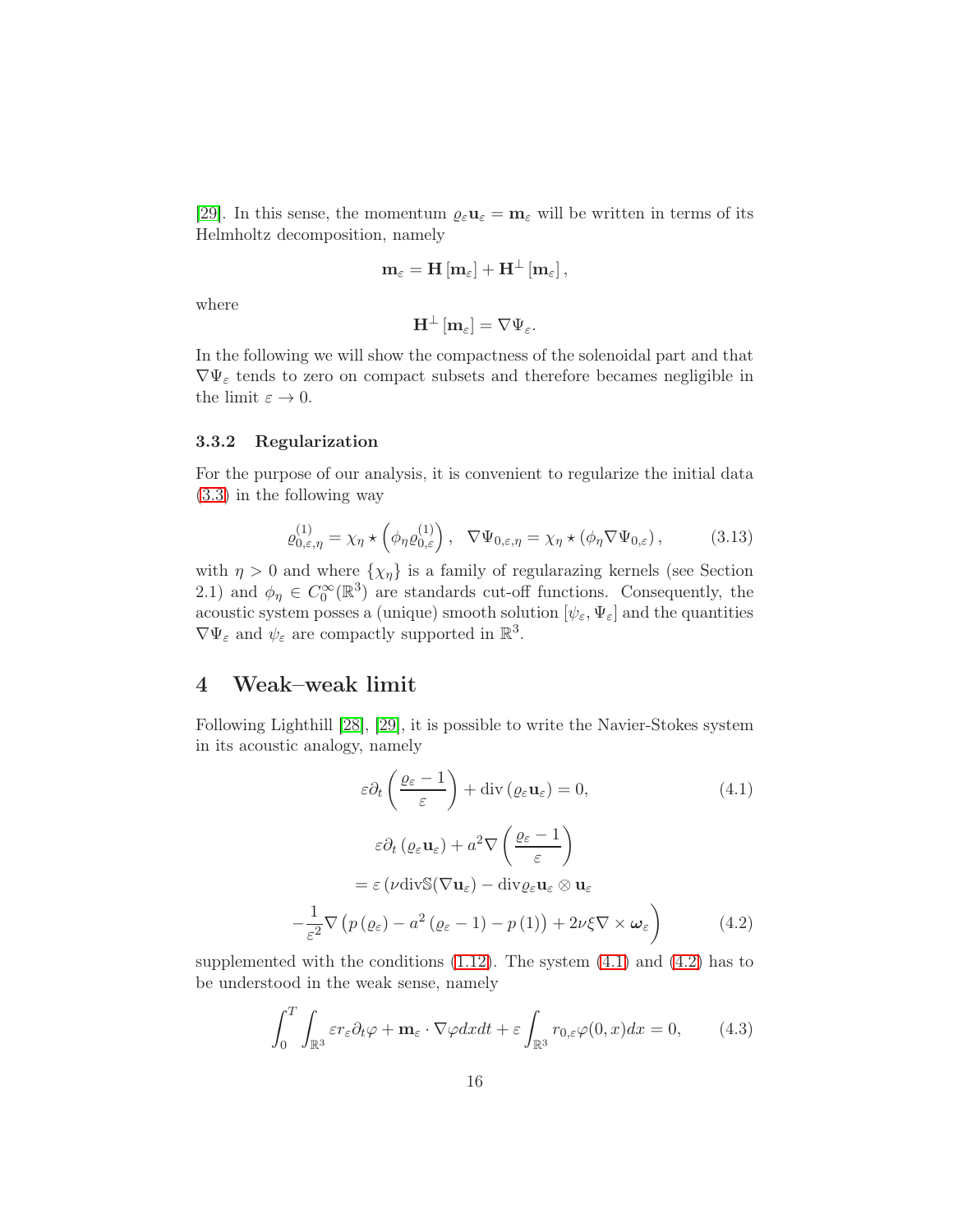holds for every  $\varphi \in C_c^{\infty}([0,T) \times \mathbb{R}^3)$ , while

$$
\int_0^T \int_{\mathbb{R}^3} \varepsilon \mathbf{m}_{\varepsilon} \cdot \partial_t \varphi + a^2 r_{\varepsilon} \text{div} \varphi dx dt + \varepsilon \int_{\mathbb{R}^3} \mathbf{m}_{0,\varepsilon} \cdot \varphi(0, x) dx
$$

$$
= \varepsilon \int_0^T \int_{\mathbb{R}^3} (\mathbf{f}_{\varepsilon} : \nabla \varphi + \mathbf{g}_{\varepsilon} \cdot \varphi) dx dt, \tag{4.4}
$$

for any  $\varphi \in C_c^{\infty}([0,T) \times \mathbb{R}^3; \mathbb{R}^3)$ , where

<span id="page-16-2"></span>
$$
r_{\varepsilon} = \frac{\varrho_{\varepsilon} - 1}{\varepsilon}, \quad \mathbf{m}_{\varepsilon} = \varrho_{\varepsilon} \mathbf{u}_{\varepsilon}, \quad \mathbf{f}_{\varepsilon} = \mathbf{f}_{\varepsilon}^{1} + \mathbf{f}_{\varepsilon}^{2} + \mathbf{f}_{\varepsilon}^{3},
$$

$$
\mathbf{f}_{\varepsilon}^{1} = \varrho_{\varepsilon} \mathbf{u}_{\varepsilon} \otimes \mathbf{u}_{\varepsilon}, \quad \mathbf{f}_{\varepsilon}^{2} = -\nu \mathbb{S}(\nabla \mathbf{u}_{\varepsilon}),
$$

$$
\mathbf{f}_{\varepsilon}^{3} = \frac{1}{\varepsilon^{2}} \left( p \left( \varrho_{\varepsilon} \right) - a^{2} \left( \varrho_{\varepsilon} - 1 \right) - p \left( 1 \right) \right) \mathbb{I}_{2},
$$

$$
\mathbf{g}_{\varepsilon} = 2\nu \xi (\nabla \times \boldsymbol{\omega}_{\varepsilon}),
$$

such that

<span id="page-16-3"></span>
$$
\mathbf{f}_{\varepsilon}^{2}, \mathbf{g}_{\varepsilon} \text{ uniformly bounded in } L^{2}\left(0, T; L^{2}\left(\mathbb{R}^{3}; \mathbb{R}^{3 \times 3}\right)\right) \tag{4.5}
$$

and  $\mathbf{f}_{\varepsilon}^1$ ,  $\mathbf{f}_{\varepsilon}^3$  uniformly bounded in  $L^{\infty}(0,T;L^1(\mathbb{R}^3;\mathbb{R}^{3\times3}))$  according to  $(2.3)$  -[\(2.7\)](#page-10-5). Consequently, we have

<span id="page-16-4"></span> $f_{\varepsilon}^1, f_{\varepsilon}^3$  uniformly bounded in  $L^{\infty}(0,T;W^{-s,2}(\mathbb{R}^3;\mathbb{R}^{3\times3}))$ ,  $s > 3/2$ , (4.6)

since  $L^1(\mathbb{R}^3)$  is continuously embedded in  $W^{-s,2}(\mathbb{R}^3;\mathbb{R}^3)$ .

## <span id="page-16-0"></span>4.1 Compactness of the solenoidal component

From the uniform bound [\(2.15\)](#page-12-4), there exists  $\mathbf{U}(t,x) \in \mathbb{R}^3$  such that

<span id="page-16-1"></span>
$$
\mathbf{u}_{\varepsilon} \to \mathbf{U} \text{ weakly in } L^{2}\left(0, T; W^{1,2}\left(\mathbb{R}^{3}; \mathbb{R}^{3}\right)\right). \tag{4.7}
$$

Consequently, from  $(2.8)$ ,  $(4.7)$  and the weak formulation of the continuity equation, we have

 $\mathbf{m}=\mathbf{U}$ 

and

$$
\mathrm{div}\mathbf{U}=0\text{ in }\mathcal{D}',
$$

which is equivalent to

 $div\mathbf{v}=0.$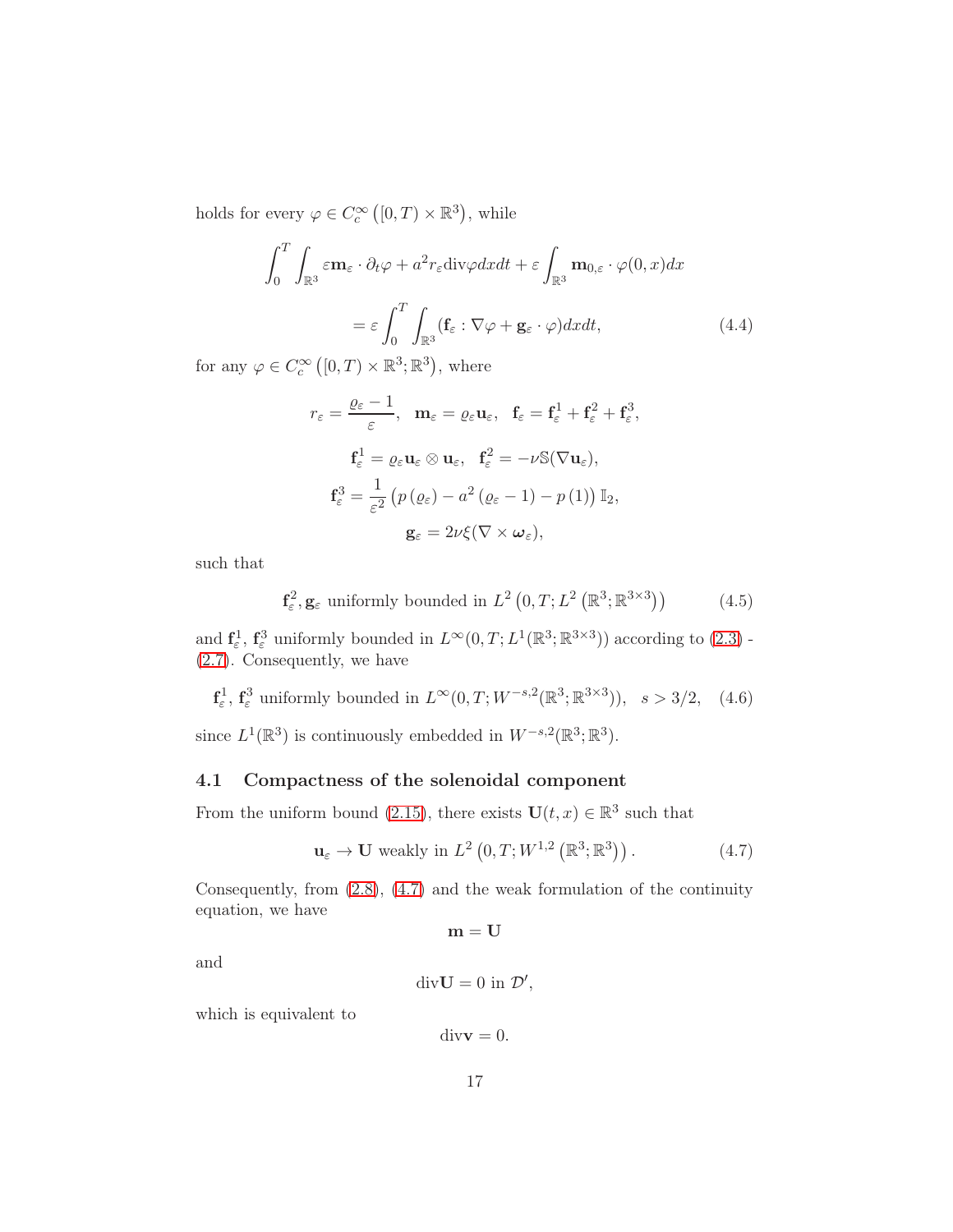Moreover, from [\(2.15\)](#page-12-4), we also have

<span id="page-17-6"></span>
$$
\omega_{\varepsilon} \to \omega \text{ weakly in } L^{2}\left(0, T; W^{1,2}\left(\mathbb{R}^{3}; \mathbb{R}^{3}\right)\right). \tag{4.8}
$$

Now, we have

$$
\mathbf{H}\left[\mathbf{m}_{\varepsilon}\right] \to \mathbf{m} \text{ weakly-}(*) \text{ in } L^{\infty}\left(0, T; \left(L^{2} + L^{2\gamma/(\gamma+1)}\right)\left(\mathbb{R}^{3}; \mathbb{R}^{3}\right)\right). \quad (4.9)
$$

From [\(4.4\)](#page-16-2) and the bounds [\(4.5\)](#page-16-3) and [\(4.6\)](#page-16-4), the above convergence could be strengthen in the sense that

$$
\left[\tau \mapsto \int_{\mathbb{R}^3} \mathbf{H}\left[\mathbf{m}_{\varepsilon}\right] \cdot \phi dx\right] \to \left[\tau \mapsto \int_{\mathbb{R}^3} \mathbf{m} \cdot \phi dx\right] \text{ in } C\left[0, T\right],\tag{4.10}
$$

for any  $\phi \in C_c^{\infty}(\mathbb{R}^3; \mathbb{R}^3)$ , div $\phi = 0$  (for more details see [\[19\]](#page-34-10), Section 6.2). Consequently,

<span id="page-17-1"></span>
$$
\mathbf{H}\left[\mathbf{m}_{\varepsilon}\right] \to \mathbf{m} \text{ in } C_{weak}\left(0, T; \left(L^2 + L^{2\gamma/(\gamma+1)}\right) \left(\mathbb{R}^3; \mathbb{R}^3\right)\right). \tag{4.11}
$$

In particular, we note that  $2\gamma/(\gamma+1) > 6/5$  for  $\gamma > 3/2$ , and the convergence  $(4.11)$  yields

<span id="page-17-2"></span>
$$
\mathbf{H}[\mathbf{m}_{\varepsilon}] \to \mathbf{m} \text{ in } C\left(0, T; W^{-1,2}\left(\mathbb{R}^3; \mathbb{R}^3\right)\right) \tag{4.12}
$$

thanks to the compact embedding of  $L^q$  in  $W^{-1,2}$  for  $q > 6/5$ . Now, from  $(2.8), (4.7)$  $(2.8), (4.7)$  $(2.8), (4.7)$  and  $(4.12),$  we have

$$
\mathbf{H}[\mathbf{u}_{\varepsilon}]\cdot\mathbf{H}[\mathbf{u}_{\varepsilon}] = (\mathbf{H}[(1-\varrho_{\varepsilon})\mathbf{u}_{\varepsilon}] + \mathbf{H}[\varrho_{\varepsilon}\mathbf{u}_{\varepsilon}])\cdot\mathbf{H}[\mathbf{u}_{\varepsilon}] \to |\mathbf{v}|^2
$$

in the sense of distribution. In particular, thanks to [\(4.7\)](#page-16-1) and the compact embedding of  $W^{1,2}(\mathbb{R}^3)$  in  $L^2_{loc}(\mathbb{R}^3)$ , we have

<span id="page-17-5"></span>
$$
\mathbf{H}[\mathbf{u}_{\varepsilon}] \to \mathbf{v} \text{ in } L^2(0, T; L^2_{loc}(\mathbb{R}^3; \mathbb{R}^3)).
$$
\n(4.13)

#### <span id="page-17-0"></span>4.2 Compactness of the gradient component

From  $(4.1)$  -  $(4.2)$  (or from the weak formulation  $(4.3)$  -  $(4.4)$ ), we have  $r_{\varepsilon} = \frac{\varrho_{\varepsilon}-1}{\varepsilon}$  $\frac{-1}{\varepsilon}$  and  $\nabla \Psi_{\varepsilon} = \mathbf{H}^{\perp}(\varrho_{\varepsilon} \mathbf{u}_{\varepsilon})$ , and the inhomogeneous acoustic system reads as follows

<span id="page-17-3"></span>
$$
\varepsilon \partial_t r_{\varepsilon} + \Delta \Psi_{\varepsilon} = 0, \quad \varepsilon \partial_t \nabla \Psi_{\varepsilon} + a^2 \nabla r_{\varepsilon} = \varepsilon (\text{div} \mathbb{F}_{\varepsilon} + \mathbb{G}_{\varepsilon}), \tag{4.14}
$$

supplemented with the initial data

<span id="page-17-4"></span>
$$
r_{\varepsilon}(0,x) = \varrho_{0,\varepsilon}^{(1)}, \quad \nabla \Psi_{\varepsilon}(0,x) = \mathbf{H}^{\perp}(\varrho_{0,\varepsilon}\mathbf{u}_{0,\varepsilon}). \tag{4.15}
$$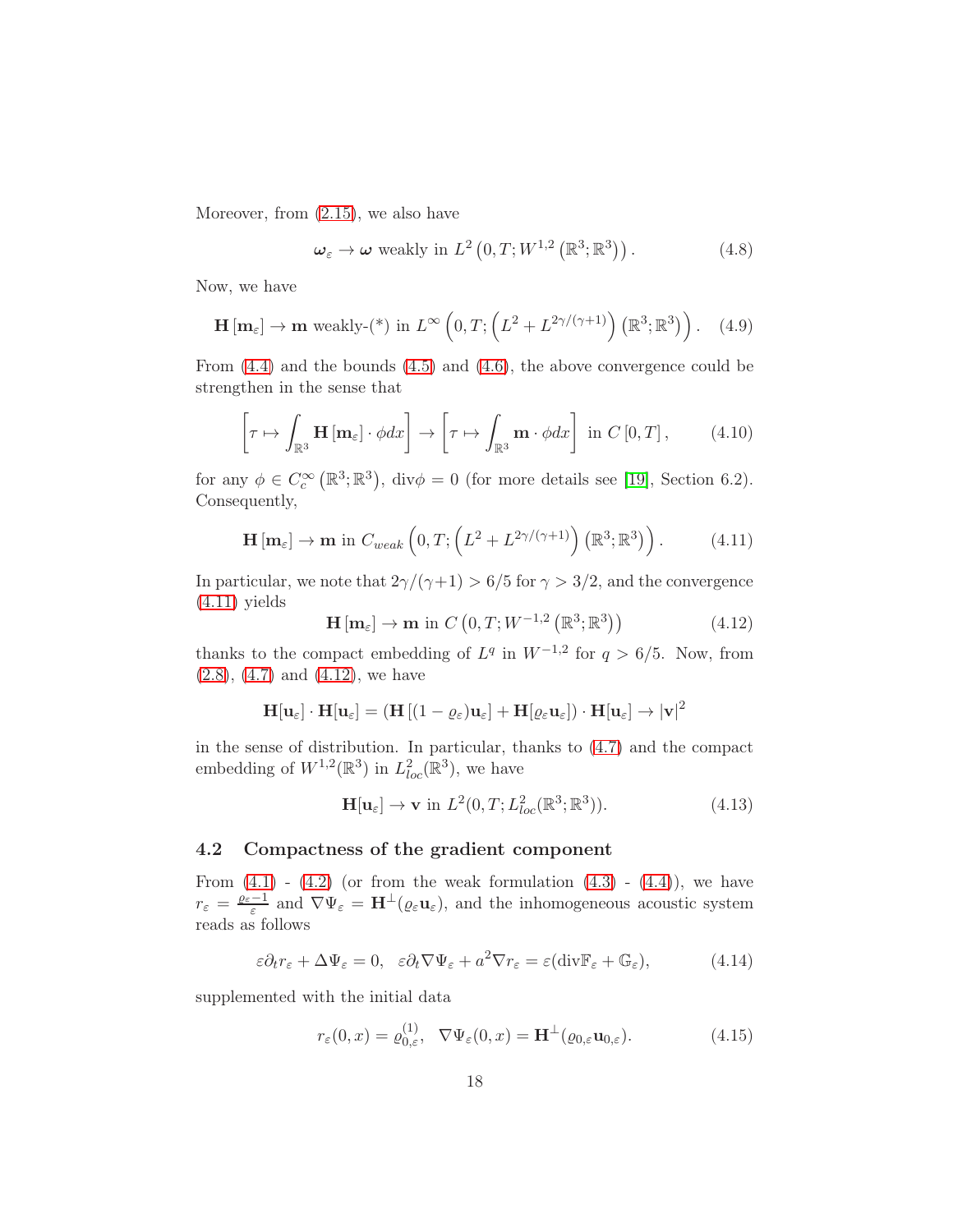Here,  $\mathbb{F}_{\varepsilon}$  and  $\mathbb{G}_{\varepsilon}$  are the gradient part of  $\mathbf{f}_{\varepsilon}$  and  $\mathbf{g}_{\varepsilon}$  in the sense of [\(1.39\)](#page-9-1), namely

$$
\mathbb{F}_{\varepsilon} = \mathbf{H}^{\perp} \bigg[ \varrho_{\varepsilon} \mathbf{u}_{\varepsilon} \otimes \mathbf{u}_{\varepsilon} - \nu \mathbb{S} (\nabla \mathbf{u}_{\varepsilon}) + \frac{1}{\varepsilon^{2}} \left( p \left( \varrho_{\varepsilon} \right) - a^{2} \left( \varrho_{\varepsilon} - 1 \right) - p \left( 1 \right) \right) \bigg]
$$
  

$$
= \mathbb{F}_{\varepsilon}^{1} + \mathbb{F}_{\varepsilon}^{2} + \mathbb{F}_{\varepsilon}^{3}, \tag{4.16}
$$

$$
\mathbb{G}_{\varepsilon} = \mathbf{H}^{\perp} \big[ 2\nu \xi \nabla \times \boldsymbol{\omega}_{\varepsilon} \big],\tag{4.17}
$$

where, in particular, we observe that  $\mathbb{G}_{\varepsilon} = 0$ . Moreover,

<span id="page-18-0"></span>
$$
\mathbb{F}_{\varepsilon}^{2} \text{ uniformly bounded in } L^{2}\left(0, T; L^{2}\left(\mathbb{R}^{3}; \mathbb{R}^{3 \times 3}\right)\right) \tag{4.18}
$$

<span id="page-18-1"></span> $\mathbb{F}^1_{\varepsilon}$ ,  $\mathbb{F}^3_{\varepsilon}$  uniformly bounded in  $L^{\infty}(0,T;W^{-s,2}(\mathbb{R}^3;\mathbb{R}^{3\times3}))$ ,  $s > 3/2$ , (4.19) according to  $(4.5)$  and  $(4.6)$ .

The system  $(4.14)$  and  $(4.15)$  is the inhomogeneous acoustic system  $(3.9)$ - [\(3.10\)](#page-14-2). In order to apply the dispersive estimates, we regularize [\(4.14\)](#page-17-3) and  $(4.15)$  in the sense of  $(3.13)$ , namely

$$
\varepsilon \partial_t r_{\varepsilon,\eta} + \Delta \Psi_{\varepsilon,\eta} = 0, \quad \varepsilon \partial_t \nabla \Psi_{\varepsilon,\eta} + a^2 \nabla r_{\varepsilon,\eta} = \varepsilon \text{div} \mathbb{F}_{\varepsilon,\eta}
$$
(4.20)

<span id="page-18-2"></span>
$$
r_{\varepsilon,\eta}(0,x) = \left(\varrho_{0,\varepsilon}^{(1)}\right)_{\eta}, \quad \nabla \Psi_{\varepsilon,\eta}(0,x) = \left(\mathbf{H}^{\perp}(\varrho_{0,\varepsilon}\mathbf{u}_{0,\varepsilon})\right)_{\eta}.
$$
 (4.21)

Now, we use the Strichartz estimates [\(3.12\)](#page-14-3) (with  $k = 0$  ( $m = 1$ ),  $p = 4$  and  $q = 4$ , for example). We have

<span id="page-18-3"></span>
$$
||r_{\varepsilon,\eta}||_{L_T^q(L^p(\mathbb{R}^3))} + ||\nabla \Psi_{\varepsilon,\eta}||_{L_T^q(L^p(\mathbb{R}^3;\mathbb{R}^3))}
$$
  
\n
$$
\leq c\varepsilon^{\frac{1}{q}} \left( ||r_{\varepsilon,\eta}(0,x)||_{W^{1,2}(\mathbb{R}^3)} + ||\nabla \Psi_{\varepsilon,\eta}(0,x)||_{W^{1,2}(\mathbb{R}^3;\mathbb{R}^3)} \right)
$$
  
\n
$$
+ c(T)\varepsilon^{\frac{1}{q}} ||\text{div}\mathbb{F}_{\varepsilon,\eta}||_{L_T^q(W^{1,2}(\mathbb{R}^3;\mathbb{R}^3))}. \tag{4.22}
$$

According to the uniform bounds [\(4.18\)](#page-18-0), [\(4.19\)](#page-18-1) and [\(4.21\)](#page-18-2), the above dispersive estimate holds for div $\mathbb{F}^1_{\varepsilon}$  and div $\mathbb{F}^3_{\varepsilon}$ . However, due to the lack of integrability in time, the dispersive estimate [\(4.22\)](#page-18-3) does not hold for  $\text{div}\mathbb{F}^2_{\varepsilon}$ . Consequently, we have

$$
||r_{\varepsilon,\eta}||_{L_T^q(L^p(\mathbb{R}^3))} + ||\nabla \Psi_{\varepsilon,\eta}||_{L_T^q(L^p(\mathbb{R}^3;\mathbb{R}^3))}
$$
  

$$
\leq c\varepsilon^{\frac{1}{q}} \left( ||r_{\varepsilon,\eta}(0,x)||_{W^{1,2}(\mathbb{R}^3)} + ||\nabla \Psi_{\varepsilon,\eta}(0,x)||_{W^{1,2}(\mathbb{R}^3;\mathbb{R}^3)} \right)
$$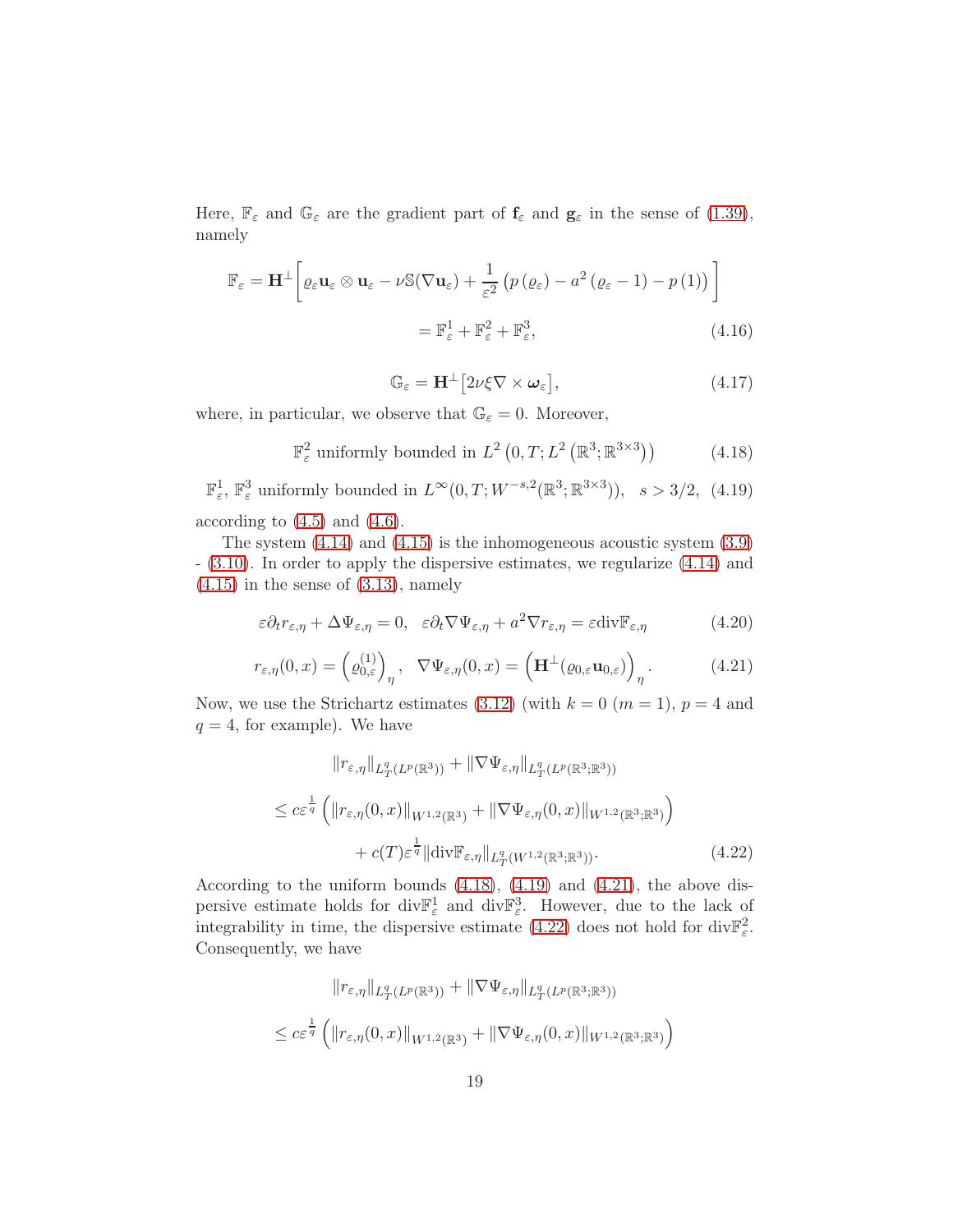$$
+c(T)\varepsilon^{\frac{1}{q}}\|\text{div}\mathbb{F}_{\varepsilon,\eta}^1\|_{L^q_T(W^{1,2}(\mathbb{R}^3;\mathbb{R}^3))}+c(T)\varepsilon^{\frac{1}{q}}\|\text{div}\mathbb{F}_{\varepsilon,\eta}^2\|_{L^q_T(W^{1,2}(\mathbb{R}^3;\mathbb{R}^3))}\n\n\leq c(\eta)\varepsilon^{\frac{1}{q}}+c(\eta,T)\varepsilon^{\frac{1}{q}},\quad \eta\in(0,1).
$$
\n(4.23)

Now, in order to overcome the lack of integrability in time, following the decomposition  $(2.9)$ , in the spirit of  $[10]$  we define

$$
\mathbf{u}_{\varepsilon}^{(1)} = \mathbf{u}_{\varepsilon} \mathbf{1}_{\{|{\varrho}-1|<\frac{1}{2}\}}, \ \ \mathbf{u}_{\varepsilon}^{(2)} = \mathbf{u}_{\varepsilon} \mathbf{1}_{\{|{\varrho}-1|\geq \frac{1}{2}\}}.
$$

Consequently, we split

$$
\begin{aligned} \operatorname{div} & \mathbb{F}_{\varepsilon}^{2} = \operatorname{div} \mathbb{S}(\nabla \mathbf{u}_{\varepsilon}^{(1)}) + \operatorname{div} \mathbb{S}(\nabla \mathbf{u}_{\varepsilon}^{(2)}) \\ &= \mathbb{F}_{\varepsilon}^{(2,1)} + \mathbb{F}_{\varepsilon}^{(2,2)}. \end{aligned}
$$

From the uniform estimates [\(2.16\)](#page-12-5), we deduce that

$$
\mathbb{F}_{\varepsilon}^{(2,1)} \text{ uniformly bounded in } L^{\infty}(0,T;W^{-2,2}(\mathbb{R}^3;\mathbb{R}^3)),
$$

which can be handled using  $(4.22)$ . While, from the uniform estimate  $(2.17)$ , we can deduce

 $\varepsilon^{-\min(1,2/\gamma)} \mathbb{F}^{(2,2)}_{\varepsilon}$  uniformly bounded in  $L^2(0,T;W^{-2,2}(\mathbb{R}^3;\mathbb{R}^3));$ 

see e.g. [\[10\]](#page-33-10). Consequently, the corresponding acoustic wave produced by  $\mathbb{F}^{(2,2)}_{\varepsilon,\eta}$  vanishes in  $L^2(0,T;L^p(\mathbb{R}^3;\mathbb{R}^3))$  as  $\varepsilon \to 0$  (for fixed  $\eta$ ) according to [\(4.22\)](#page-18-3). Letting  $\varepsilon \to 0$ , we find that for any  $\eta \in (0,1)$  and  $p > 2$ 

$$
\nabla \Psi_{\varepsilon,\eta} \to 0 \text{ in } L^2(0,T; L^p(\mathbb{R}^3; \mathbb{R}^3)),\tag{4.24}
$$

since  $q > 2$ . Now, following the analysis in [\[10\]](#page-33-10), we study the following quantity

$$
\mathbf{H}^{\perp}(\mathbf{u}_{\varepsilon}) = \mathbf{H}^{\perp}(\mathbf{u}_{\varepsilon}) - \mathbf{H}^{\perp}(\mathbf{u}_{\varepsilon})_{\eta} - \varepsilon \mathbf{H}^{\perp} (r_{\varepsilon} \mathbf{u}_{\varepsilon})_{\eta} + \mathbf{H}^{\perp} (\varrho_{\varepsilon} \mathbf{u}_{\varepsilon})_{\eta}
$$

where  $\nabla \Psi_{\varepsilon,\eta} = \mathbf{H}^{\perp}(\varrho_{\varepsilon}\mathbf{u}_{\varepsilon})_{\eta}$ . We have

<span id="page-19-0"></span>
$$
\|\mathbf{H}^{\perp}(\mathbf{u}_{\varepsilon})\|_{L^{2}_{T}(L^{p}(\mathbb{R}^{3};\mathbb{R}^{3}))} \leq \|\mathbf{H}^{\perp}(\mathbf{u}_{\varepsilon}) - \mathbf{H}^{\perp}(\mathbf{u}_{\varepsilon})_{\eta}\|_{L^{2}_{T}(L^{p}(\mathbb{R}^{3};\mathbb{R}^{3}))}
$$
  
+ 
$$
\|\varepsilon \mathbf{H}^{\perp} (r_{\varepsilon} \mathbf{u}_{\varepsilon})_{\eta}\|_{L^{2}_{T}(L^{p}(\mathbb{R}^{3};\mathbb{R}^{3}))} + \|\mathbf{H}^{\perp}(\varrho_{\varepsilon} \mathbf{u}_{\varepsilon})_{\eta}\|_{L^{2}_{T}(L^{p}(\mathbb{R}^{3};\mathbb{R}^{3}))}. \tag{4.25}
$$

By the use of the estimates  $(2.1)$  and  $(2.2)$ , the first and the second terms on the right hand side of [\(4.25\)](#page-19-0) could be estimated as follows

$$
\|\mathbf{H}^{\perp}(\mathbf{u}_{\varepsilon})-\mathbf{H}^{\perp}(\mathbf{u}_{\varepsilon})_{\eta}\|_{L^{2}_{T}(L^{p}(\mathbb{R}^{3};\mathbb{R}^{3}))} \leq \eta^{1-\beta} \|\nabla \mathbf{u}_{\varepsilon}\|_{L^{2}_{T}(L^{2}(\mathbb{R}^{3};\mathbb{R}^{3}))}, \ \ \beta=3\left(\frac{1}{2}-\frac{1}{p}\right),
$$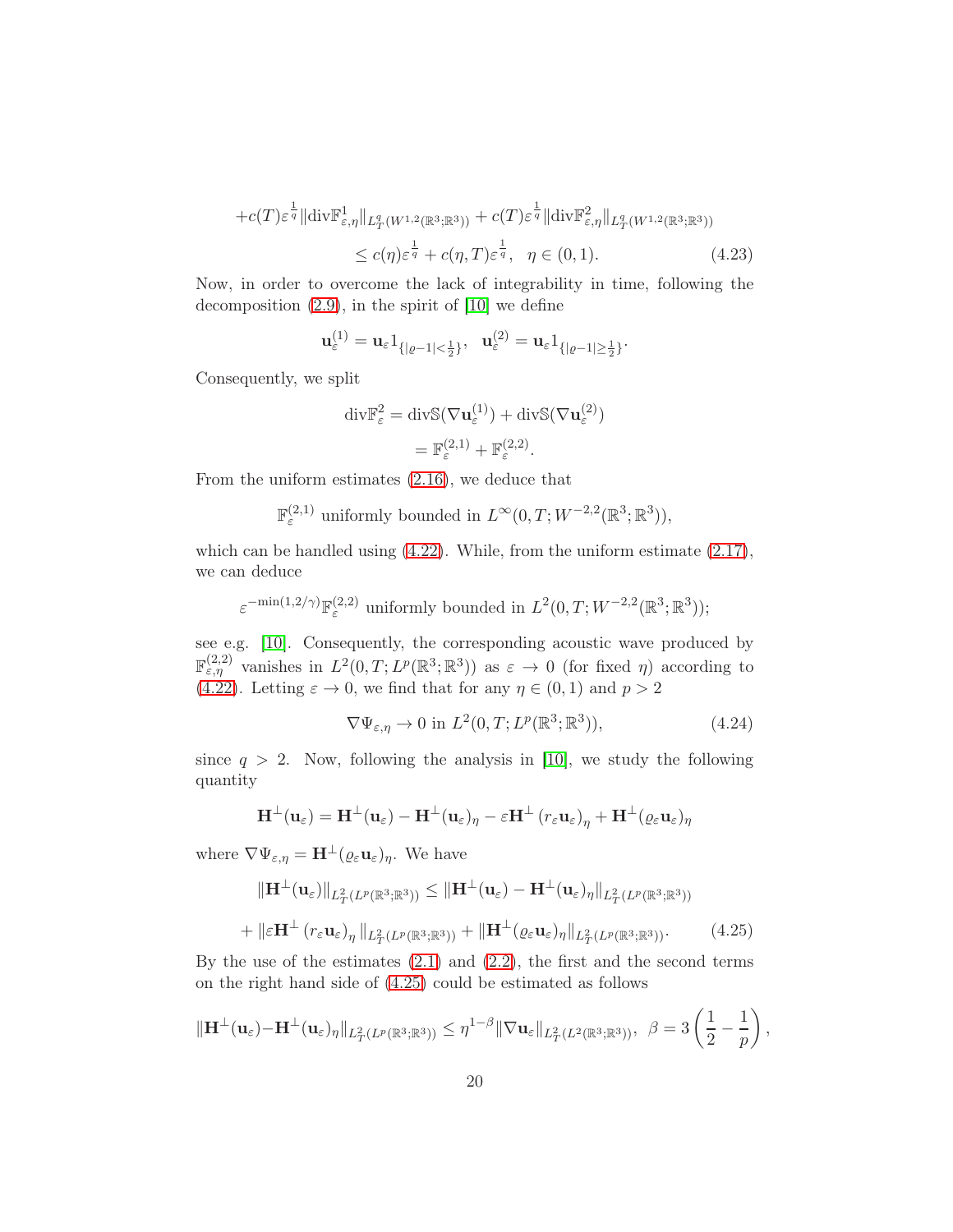$$
\|\varepsilon \mathbf{H}^{\perp}(r_{\varepsilon} \mathbf{u}_{\varepsilon})_{\eta}\|_{L^{2}_{T}(L^{p}(\mathbb{R}^{3};\mathbb{R}^{3}))} \leq \varepsilon \eta^{-(1+\beta)}\|r_{\varepsilon} \mathbf{u}_{\varepsilon}\|_{L^{2}_{T}(W^{-1,2}(\mathbb{R}^{3};\mathbb{R}^{3}))},
$$

with  $\beta \in (0,1)$  for  $p \in (2,6)$ . Consequently, choosing  $\eta$  in terms of  $\varepsilon$ , namely  $\eta = \varepsilon^{1/\alpha}$  with  $\alpha > (1 + \beta)$ , and taking  $\varepsilon \to 0$  in [\(4.25\)](#page-19-0), we obtain

<span id="page-20-1"></span>
$$
\mathbf{H}^{\perp}(\mathbf{u}_{\varepsilon}) \to 0 \text{ in } L^{2}(0, T; L^{p}(\mathbb{R}^{3}; \mathbb{R}^{3})), \quad p \in (2, 6). \tag{4.26}
$$

Combining the convergence [\(4.26\)](#page-20-1) with the strong convergence of the solenoidal part [\(4.13\)](#page-17-5), we obtain

<span id="page-20-2"></span>
$$
\mathbf{u}_{\varepsilon} \to \mathbf{v} \text{ in } L^{2}(0, T; L^{2}_{loc}(\mathbb{R}^{3}; \mathbb{R}^{3})). \tag{4.27}
$$

### <span id="page-20-0"></span>4.3 The weak-weak limit convergence

Applying the strong convergence [\(4.27\)](#page-20-2) together with [\(4.7\)](#page-16-1) and [\(4.8\)](#page-17-6) in the weak formulation, we obtain

$$
\int_{\mathbb{R}^3} \mathbf{v} \cdot \nabla \varphi dx = 0
$$

for any  $\varphi \in C_c^{\infty}(\mathbb{R}^3)$ . Moreover,

$$
\int_{\mathbb{R}^3} \mathbf{v} \cdot \varphi(\tau, x) dx - \int_{\mathbb{R}^3} \mathbf{v}_0 \cdot \varphi(0, x) dx
$$

$$
= \int_0^{\tau} \int_{\mathbb{R}^3} \mathbf{v} \cdot \partial_t \varphi + \mathbf{v} \otimes \mathbf{v} : \nabla \varphi dx dt - (\mu + \xi) \int_0^{\tau} \int_{\mathbb{R}^3} \nabla \mathbf{v} : \nabla \varphi dx dt
$$

$$
+ 2\xi \int_0^{\tau} \int_{\mathbb{R}^3} (\nabla \times \boldsymbol{\omega}) \cdot \varphi dx dt
$$

and

$$
\int_{\mathbb{R}^3} \omega \cdot \varphi(\tau, x) dx - \int_{\mathbb{R}^3} \omega_0 \cdot \varphi(0, x) dx
$$

$$
= \int_0^{\tau} \int_{\mathbb{R}^3} \omega \cdot \partial_t \varphi + \mathbf{v} \otimes \omega : \nabla \varphi dx dt - \mu' \int_0^{\tau} \int_{\mathbb{R}^3} \nabla \omega : \nabla \varphi dx dt
$$

$$
- (\mu' + \lambda') \int_0^{\tau} \int_{\mathbb{R}^3} \text{div}\omega : \text{div}\varphi dx dt + 4\xi \int_0^{\tau} \int_{\mathbb{R}^3} \omega \cdot \varphi dx dt - 2\xi \int_0^{\tau} \int_{\mathbb{R}^3} \nabla \times \mathbf{v} dx dt,
$$

for any  $\varphi \in C_c^{\infty}([0, T) \times \mathbb{R}^3)$ , div $\varphi = 0$ . We thus conclude the proof of the Theorem [9.](#page-8-2)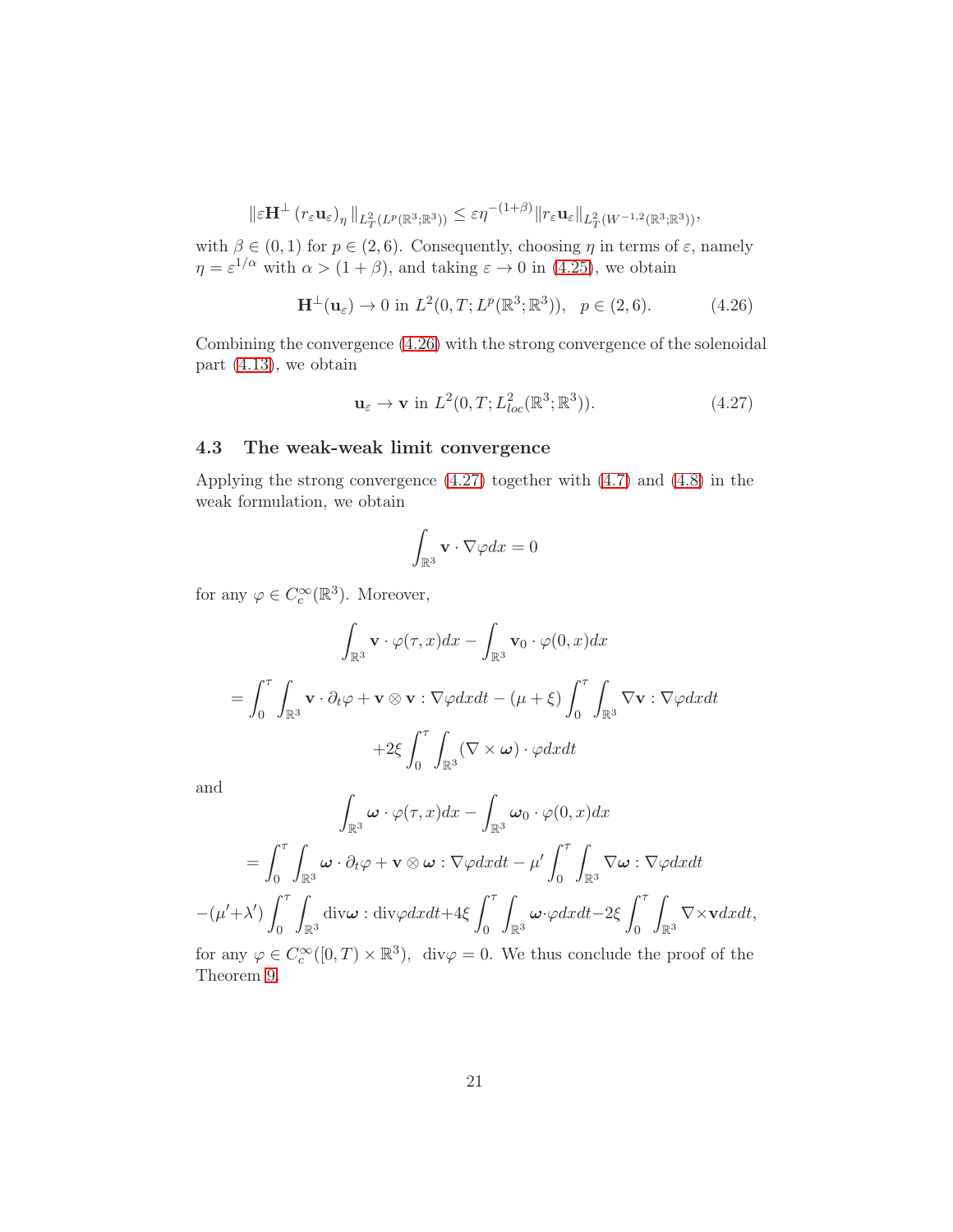## <span id="page-21-1"></span><span id="page-21-0"></span>5 Weak–strong limit

## 5.1 Relative energy inequality

Inspired by [\[18\]](#page-34-11), for any sufficiently smooth function  $(r, U, W)$ , we introduce the following relative energy functional

<span id="page-21-3"></span>
$$
\mathcal{E}(\varrho_{\varepsilon}, \mathbf{u}_{\varepsilon}, \omega_{\varepsilon}|r, \mathbf{U}, \mathbf{W})(\tau, x)
$$
  
= 
$$
\int_{\mathbb{R}^3} \left( \frac{1}{2} \varrho_{\varepsilon} |\mathbf{u}_{\varepsilon} - \mathbf{U}|^2 + \frac{1}{2} \varrho_{\varepsilon} |\omega_{\varepsilon} - \mathbf{W}|^2 + H(\varrho_{\varepsilon}) + H'(r)(\varrho_{\varepsilon} - r) - H(r) \right) dx.
$$
  
(5.1)

Now, in order to derive a relative energy inequality satisfied by the weak solution  $(\varrho_{\varepsilon}, \mathbf{u}_{\varepsilon}, \boldsymbol{\omega}_{\varepsilon})$ , following [\[24\]](#page-34-1) we test the continuity equation [\(1.22\)](#page-5-2) with  $\frac{1}{2}|\mathbf{U}|^2$ ,  $\frac{1}{2}$  $\frac{1}{2}|\mathbf{W}|^2$  and  $H'(r) - H'(1)$  respectively. We have,

$$
\int_{\mathbb{R}^3} \frac{1}{2} \varrho_{\varepsilon}(\tau, x) |\mathbf{U}|^2(\tau, x) dx - \int_{\mathbb{R}^3} \frac{1}{2} \varrho_{0,\varepsilon} |\mathbf{U}|^2(0, x) dx
$$

$$
= \int_0^T \int_{\mathbb{R}^3} (\varrho_{\varepsilon} \mathbf{U} \cdot \partial_t \mathbf{U} + \varrho_{\varepsilon} \mathbf{u}_{\varepsilon} \cdot \nabla \mathbf{U} \cdot \mathbf{U}) dx dt,
$$
(5.2)

<span id="page-21-2"></span>
$$
\int_{\mathbb{R}^3} \frac{1}{2} \varrho_{\varepsilon}(\tau, x) |\mathbf{W}|^2(\tau, x) dx - \int_{\mathbb{R}^3} \frac{1}{2} \varrho_{0,\varepsilon} |\mathbf{W}|^2(0, x) dx
$$

$$
= \int_0^T \int_{\mathbb{R}^3} (\varrho_{\varepsilon} \mathbf{W} \cdot \partial_t \mathbf{W} + \varrho_{\varepsilon} \mathbf{u}_{\varepsilon} \cdot \nabla \mathbf{W} \cdot \mathbf{W}) dx dt \qquad (5.3)
$$

and

$$
\int_{\mathbb{R}^3} \frac{1}{2} \varrho_{\varepsilon}(\tau, x) (H'(r) - H'(1)) (\tau, x) dx - \int_{\mathbb{R}^3} \frac{1}{2} \varrho_{0, \varepsilon} (H'(r) - H'(1)) (0, x) dx
$$

$$
= \int_0^T \int_{\mathbb{R}^3} \left( \varrho_{\varepsilon} \partial_t H'(r) + \varrho_{\varepsilon} \mathbf{u}_{\varepsilon} \cdot \nabla H'(r) \right) dx dt. \tag{5.4}
$$

Now, we test  $(1.23)$  and  $(1.24)$  with **U** and *W*, respectively. We obtain

$$
\int_{\mathbb{R}^3} \varrho_{\varepsilon} \mathbf{u}_{\varepsilon}(\tau, x) \cdot \mathbf{U}(\tau, x) dx - \int_{\mathbb{R}^3} \varrho_{0,\varepsilon} \mathbf{u}_{0,\varepsilon} \cdot \mathbf{U}(0, x) dx
$$
\n
$$
= \int_0^T \int_{\mathbb{R}^3} \left( \varrho_{\varepsilon} \mathbf{u}_{\varepsilon} \cdot \partial_t \mathbf{U} + \varrho_{\varepsilon} \mathbf{u}_{\varepsilon} \otimes \mathbf{u}_{\varepsilon} : \nabla \mathbf{U} + \frac{p(\varrho_{\varepsilon})}{\varepsilon^2} \text{div} \mathbf{U} \right) dx dt
$$
\n
$$
- \nu \int_0^T \int_{\mathbb{R}^3} \left( (\mu + \xi) \nabla \mathbf{u}_{\varepsilon} : \nabla \mathbf{U} + (\mu + \lambda - \xi) \text{div} \mathbf{u}_{\varepsilon} \text{div} \mathbf{U} \right) dx dt
$$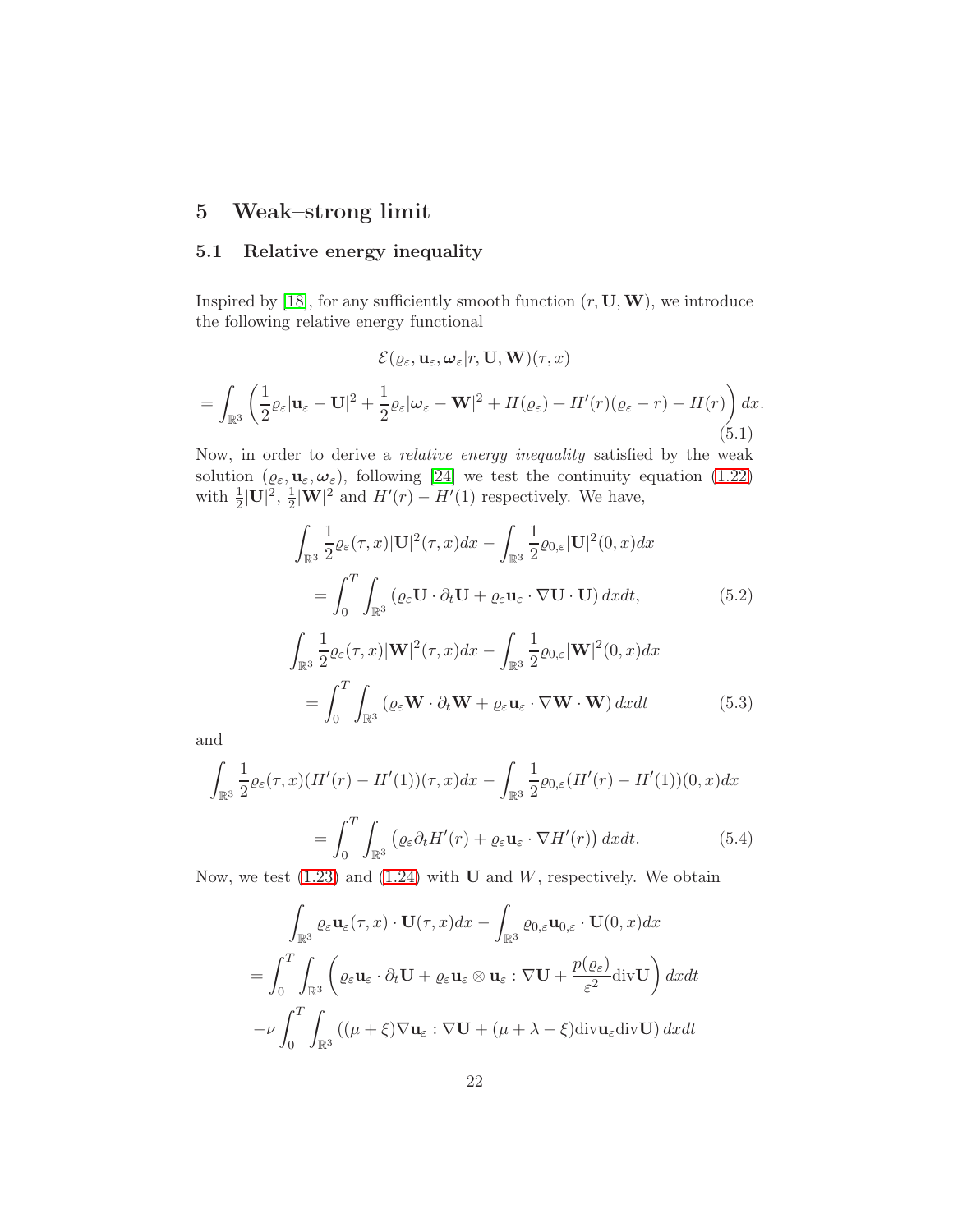$$
\quad \text{and} \quad
$$

$$
+ \nu \int_{0}^{\cdot} \int_{\mathbb{R}^{3}} 2\xi(\nabla \times \omega_{\varepsilon}) \cdot \mathbf{U}) dx dt \qquad (5.5)
$$

$$
\int_{\mathbb{R}^{3}} \varrho_{\varepsilon} \omega_{\varepsilon}(\tau, x) \cdot \mathbf{W}(\tau, x) dx - \int_{\mathbb{R}^{3}} \varrho_{0,\varepsilon} \omega_{0,\varepsilon} \cdot \mathbf{W}(0, x) dx
$$

$$
= \int_{0}^{T} \int_{\mathbb{R}^{3}} (\varrho_{\varepsilon} \omega_{\varepsilon} \cdot \partial_{t} \mathbf{W} + \varrho_{\varepsilon} \omega_{\varepsilon} \otimes \mathbf{u}_{\varepsilon} : \nabla \mathbf{W} - 4\xi \omega_{\varepsilon} \cdot \mathbf{W}) dx dt
$$

$$
- \nu \int_{0}^{T} \int_{\mathbb{R}^{3}} (\mu' \nabla \omega_{\varepsilon} : \nabla \mathbf{W} + (\mu' + \lambda') \text{div} \omega_{\varepsilon} \text{div} \mathbf{W}) dx dt
$$

$$
+ \nu \int_{0}^{T} \int_{\mathbb{R}^{3}} 2\xi(\nabla \times \mathbf{u}_{\varepsilon}) \cdot \mathbf{W}) dx dt. \qquad (5.6)
$$

<span id="page-22-0"></span>Plugging  $(5.2)$  -  $(5.6)$  in  $(5.1)$  and using the energy inequality  $(1.25)$ , we obtain the following relative energy inequality

 $+\nu\int_0^T$ 

ˆ

$$
\mathcal{E}(\varrho_{\varepsilon}, \mathbf{u}_{\varepsilon}, \omega_{\varepsilon}|r, \mathbf{U}, \mathbf{W})(\tau, x) - \mathcal{E}(\varrho_{\varepsilon}, \mathbf{u}_{\varepsilon}, \omega_{\varepsilon}|r, \mathbf{U}, \mathbf{W})(0, x)
$$
\n
$$
+ \nu \int_{0}^{T} \int_{\mathbb{R}^{3}} \left( (\mu + \xi) \nabla \mathbf{u}_{\varepsilon} : (\nabla \mathbf{u}_{\varepsilon} - \nabla \mathbf{U}) + (\mu + \lambda - \xi) \operatorname{div} \mathbf{u}_{\varepsilon} (\operatorname{div} \mathbf{u}_{\varepsilon} - \operatorname{div} \mathbf{U}) \right) dx dt
$$
\n
$$
+ \nu \int_{0}^{T} \int_{\mathbb{R}^{3}} \left( \mu' \nabla \omega_{\varepsilon} : (\nabla \omega_{\varepsilon} - \nabla \mathbf{W}) + (\mu' + \lambda') \operatorname{div} \omega_{\varepsilon} (\operatorname{div} \omega_{\varepsilon} - \operatorname{div} \mathbf{W}) \right) dx dt
$$
\n
$$
+ \nu \int_{0}^{T} \int_{\mathbb{R}^{3}} \left( 4 \xi \omega_{\varepsilon} \cdot (\omega_{\varepsilon} - \mathbf{W}) - 2 \xi (\nabla \times \omega_{\varepsilon}) \cdot (\mathbf{u}_{\varepsilon} - \mathbf{U}) - 2 \xi (\nabla \times \mathbf{u}_{\varepsilon}) \cdot (\omega_{\varepsilon} - \mathbf{W}) \right) dx dt
$$
\n
$$
\leq \int_{0}^{T} \int_{\mathbb{R}^{3}} \varrho_{\varepsilon} (\partial_{t} \mathbf{U} + \mathbf{u}_{\varepsilon} \cdot \nabla \mathbf{U}) \cdot (\mathbf{U} - \mathbf{u}_{\varepsilon}) dx dt + \int_{0}^{T} \int_{\mathbb{R}^{3}} \varrho_{\varepsilon} (\partial_{t} \mathbf{W} + \mathbf{u}_{\varepsilon} \cdot \nabla \mathbf{W}) \cdot (\mathbf{W} - \omega_{\varepsilon}) dx dt
$$
\n
$$
+ \frac{1}{\varepsilon^{2}} \int_{0}^{T} \int_{\mathbb{R}^{3}} \left( (r - \
$$

<span id="page-22-1"></span>for any smooth function  $(r, \mathbf{U}, \mathbf{W})$  such that

$$
r > 0
$$
,  $(r - 1) \in C_c^{\infty}([0, T] \times \mathbb{R}^3)$ ,  $(\mathbf{U}, \mathbf{W}) \in C_c^{\infty}([0, T] \times \mathbb{R}^3; \mathbb{R}^3)$ . (5.8)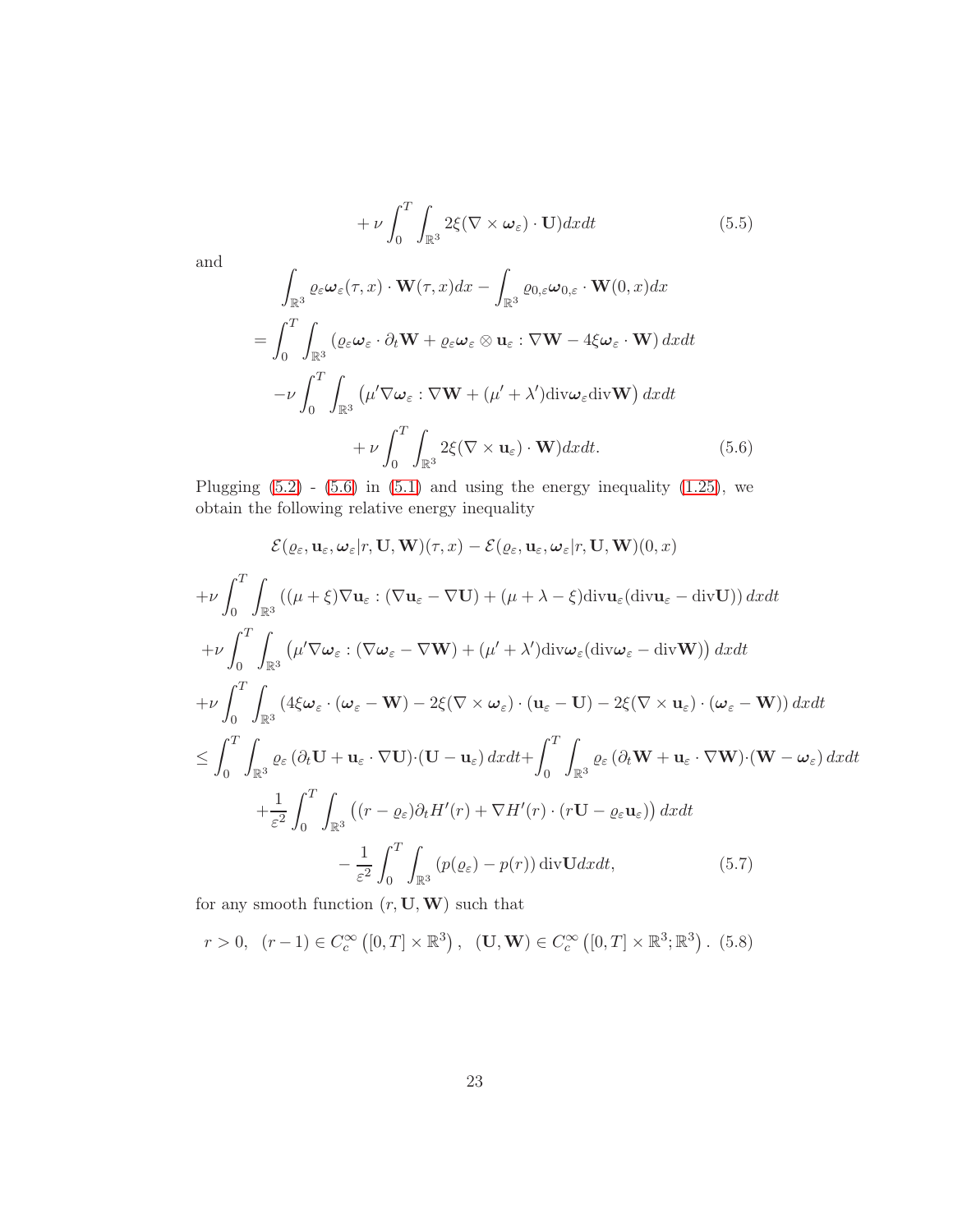## <span id="page-23-0"></span>5.2 The incompressible inviscid limit

After some algebra, the relative energy inequality [\(5.7\)](#page-22-1) could be rewritten as follows

$$
\mathcal{E}(\varrho_{\varepsilon}, \mathbf{u}_{\varepsilon}, \boldsymbol{\omega}_{\varepsilon}|r, \mathbf{U}, \mathbf{W})(\tau, \cdot) - \mathcal{E}(\varrho_{\varepsilon}, \mathbf{u}_{\varepsilon}, \boldsymbol{\omega}_{\varepsilon}|r, \mathbf{U}, \mathbf{W})(0, \cdot)
$$
\n
$$
+ \nu \int_{0}^{T} \int_{\mathbb{R}^{3}} ((\mu + \xi)(\nabla \mathbf{u}_{\varepsilon} - \nabla \mathbf{U}) : (\nabla \mathbf{u}_{\varepsilon} - \nabla \mathbf{U}) + (\mu + \lambda - \xi)(\text{div}\mathbf{u}_{\varepsilon} - \text{div}\mathbf{U})(\text{div}\mathbf{u}_{\varepsilon} - \text{div}\mathbf{U})) dx dt
$$
\n
$$
+ \nu \int_{0}^{T} \int_{\mathbb{R}^{3}} (\mu'(\nabla \boldsymbol{\omega}_{\varepsilon} - \nabla \mathbf{W}) : (\nabla \boldsymbol{\omega}_{\varepsilon} - \nabla \mathbf{W}) + (\mu' + \lambda')(\text{div}\boldsymbol{\omega}_{\varepsilon} - \text{div}\mathbf{W})(\text{div}\boldsymbol{\omega}_{\varepsilon} - \text{div}\mathbf{W})) dx dt
$$
\n
$$
+ \nu \int_{0}^{T} \int_{\mathbb{R}^{3}} \xi \left[ 2(\boldsymbol{\omega}_{\varepsilon} - \mathbf{W}) - \nabla \times (\mathbf{u}_{\varepsilon} - \mathbf{U}) \right]^{2} dx
$$
\n
$$
\leq \int_{0}^{T} \int_{\mathbb{R}^{3}} (\mu + \xi) \nabla \mathbf{U} : (\nabla \mathbf{u}_{\varepsilon} - \nabla \mathbf{U}) + (\mu + \lambda - \xi) \text{div}\mathbf{U}(\text{div}\mathbf{u}_{\varepsilon} - \text{div}\mathbf{U})) dx dt
$$
\n
$$
- \nu \int_{0}^{T} \int_{\mathbb{R}^{3}} (\mu' \nabla \mathbf{W} : (\nabla \boldsymbol{\omega}_{\varepsilon} - \nabla \mathbf{W}) + (\mu' + \lambda') \text{div}\mathbf{W}(\text{div}\boldsymbol{\omega}_{\varepsilon} - \text{div}\mathbf{W})) dx dt
$$
\n $$ 

Now, let  $r_{\varepsilon,\eta} = 1 + \varepsilon \psi_{\varepsilon,\eta}$ . In the following, we will use

<span id="page-23-1"></span>
$$
[r_{\varepsilon,\eta},\mathbf{U}_{\varepsilon,\eta},\mathbf{W}_{\varepsilon,\eta}],\ \ \mathbf{U}_{\varepsilon,\eta}=(\mathbf{v}+\nabla\Psi_{\varepsilon,\eta}),\ \ \mathbf{W}_{\varepsilon,\eta}=\boldsymbol{\omega}
$$

as test functions  $[r, U, W]$  in the relative energy inequality [\(5.9\)](#page-23-1), with  $(v, \omega)$ strong solution of the system  $(1.16)$  -  $(1.18)$ .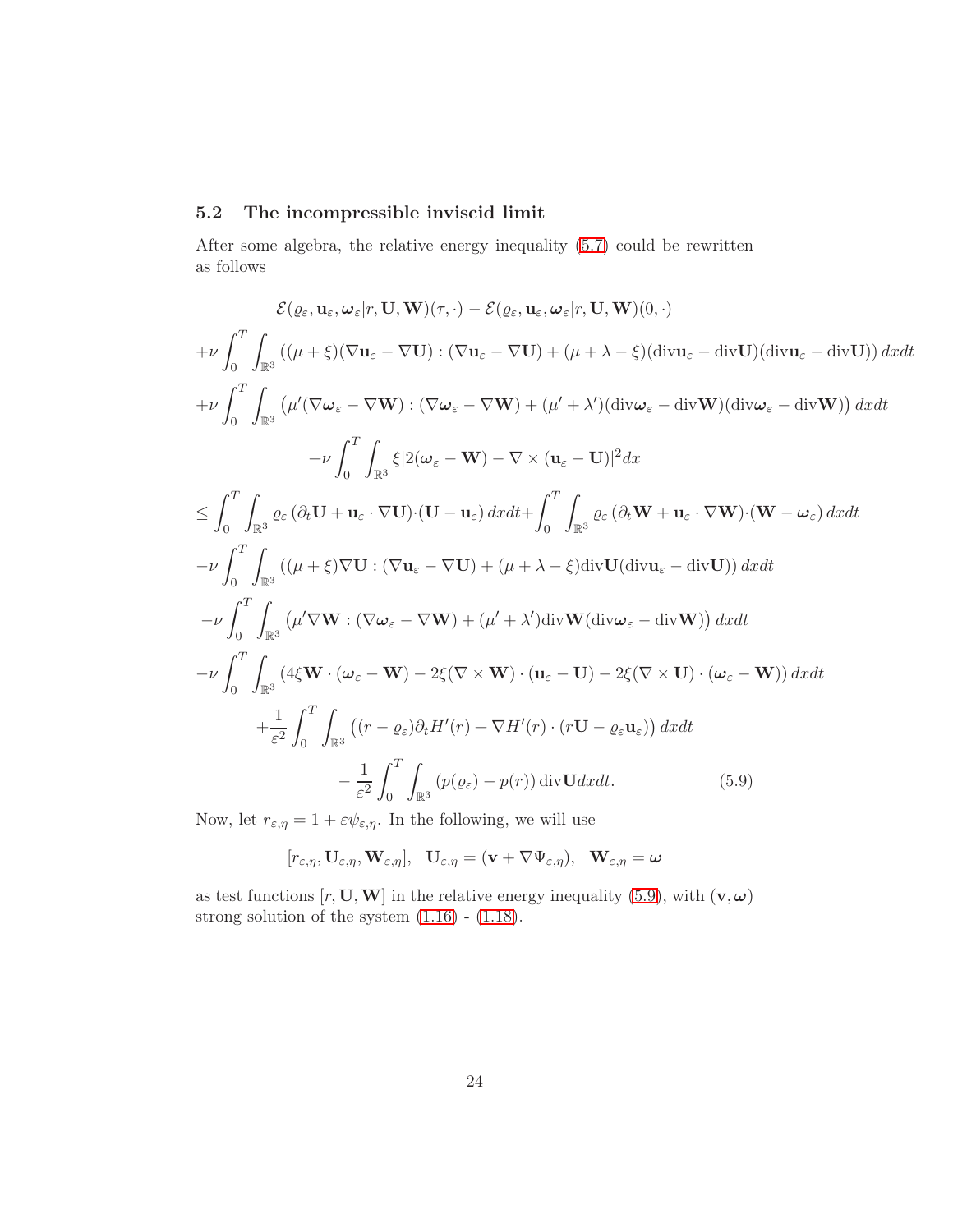### <span id="page-24-0"></span>5.2.1 Initial data

For the initial data, similar to the analysis developed in [\[4\]](#page-33-7) and [\[5\]](#page-33-9), we have

$$
\mathcal{E}_{\varepsilon,\eta} \left( \varrho_{\varepsilon}, \mathbf{u}_{\varepsilon}, \omega_{\varepsilon} | r_{\varepsilon,\eta}, \mathbf{U}_{\varepsilon,\eta}, \mathbf{W}_{\varepsilon,\eta} \right) (0, x) = \int_{\mathbb{R}^3} \frac{1}{2} \varrho_{0,\varepsilon} \left| \mathbf{u}_{0,\varepsilon} - \mathbf{u}_0 \right|^2 dx + \int_{\mathbb{R}^3} \frac{1}{2} \varrho_{0,\varepsilon} \left| \omega_{0,\varepsilon} - \omega_0 \right|^2 dx
$$
  
+ 
$$
\int_{\mathbb{R}^3} \frac{1}{\varepsilon^2} \left[ H \left( 1 + \varepsilon \varrho_{0,\varepsilon}^{(1)} \right) - \varepsilon H' \left( 1 + \varepsilon \varrho_0^{(1)} \right) \left( \varrho_{0,\varepsilon}^{(1)} - \varrho_0^{(1)} \right) - H \left( 1 + \varepsilon \varrho_0^{(1)} \right) \right] dx.
$$
  
(5.10)

<span id="page-24-1"></span>For the first term on the right hand side of the equality [\(5.10\)](#page-24-1), we have

$$
\int_{\mathbb{R}^3} \frac{1}{2} \varrho_{0,\varepsilon} |\mathbf{u}_{0,\varepsilon} - \mathbf{u}_0|^2 dx = \int_{\mathbb{R}^3} \frac{1}{2} |1 + \varepsilon \varrho_{0,\varepsilon}^{(1)}| |\mathbf{u}_{0,\varepsilon} - \mathbf{u}_0|^2 dx
$$
\n
$$
\leq \int_{\mathbb{R}^3} \frac{1}{2} |\mathbf{u}_{0,\varepsilon} - \mathbf{u}_0|^2 dx + \int_{\mathbb{R}^3} \frac{1}{2} |\varepsilon \varrho_{0,\varepsilon}^{(1)}| |\mathbf{u}_{0,\varepsilon} - \mathbf{u}_0|^2 dx
$$
\n
$$
\leq \int_{\mathbb{R}^3} \frac{1}{2} |\mathbf{u}_{0,\varepsilon} - \mathbf{u}_0|^2 dx + \varepsilon ||\varrho_{0,\varepsilon}^{(1)}||_{L^\infty(\mathbb{R}^3)} \int_{\mathbb{R}^3} \frac{1}{2} |\mathbf{u}_{0,\varepsilon} - \mathbf{u}_0|^2 dx
$$
\n
$$
\leq c (1 + \varepsilon) |||\mathbf{u}_{0,\varepsilon} - \mathbf{u}_0|^2||_{L^1(\mathbb{R}^3; \mathbb{R}^3)}.
$$
\n(5.11)

Similar analysis can be done for the second term on the right hand side of  $(5.10)$ . For the third term on the right hand side of  $(5.10)$ , setting  $a =$  $1 + \varepsilon \varrho_{0,\varepsilon}^{(1)}$  and  $b = 1 + \varepsilon \varrho_0^{(1)}$  $_0^{(1)}$  and observing that

$$
H(a) = H(b) + H'(b)(a - b) + \frac{1}{2}H''(\xi)(a - b)^2, \ \xi \in (a, b),
$$
  

$$
|H(a) - H'(b)(a - b) - H(b)| \le c |a - b|^2,
$$

we have

$$
\int_{\mathbb{R}^3} \frac{1}{\varepsilon^2} \left[ H \left( 1 + \varepsilon \varrho_{0,\varepsilon}^{(1)} \right) - \varepsilon H' \left( 1 + \varepsilon \varrho_0^{(1)} \right) \left( \varrho_{0,\varepsilon}^{(1)} - \varrho_0^{(1)} \right) \right] dx
$$
\n
$$
\leq c \int_{\mathbb{R}^3} \frac{1}{\varepsilon^2} \left( \left| \varepsilon \left( \varrho_{0,\varepsilon}^{(1)} - \varrho_0^{(1)} \right) \right|^2 \right) dx
$$
\n
$$
\leq c \left\| \left| \varrho_{0,\varepsilon}^{(1)} - \varrho_0^{(1)} \right|^2 \right\|_{L^1(\mathbb{R}^3)} . \tag{5.12}
$$

We can conclude

<span id="page-24-2"></span>
$$
\mathcal{E}_{\varepsilon,\eta}(\varrho_{\varepsilon}, \mathbf{u}_{\varepsilon}, \omega_{\varepsilon}|r_{\varepsilon,\eta}, \mathbf{U}_{\varepsilon,\eta}, \mathbf{W}_{\varepsilon,\eta})(0, x) \le c (1+\varepsilon) \left( \left\| |\mathbf{u}_{0,\varepsilon} - \mathbf{u}_0|^2 \right\|_{L^1(\mathbb{R}^3; \mathbb{R}^3)} + \left\| |\omega_{0,\varepsilon} - \omega_0|^2 \right\|_{L^1(\mathbb{R}^3; \mathbb{R}^3)} \right) + c \left\| |\varrho_{0,\varepsilon}^{(1)} - \varrho_0^{(1)}|^2 \right\|_{L^1(\mathbb{R}^3)}.
$$
\n(5.13)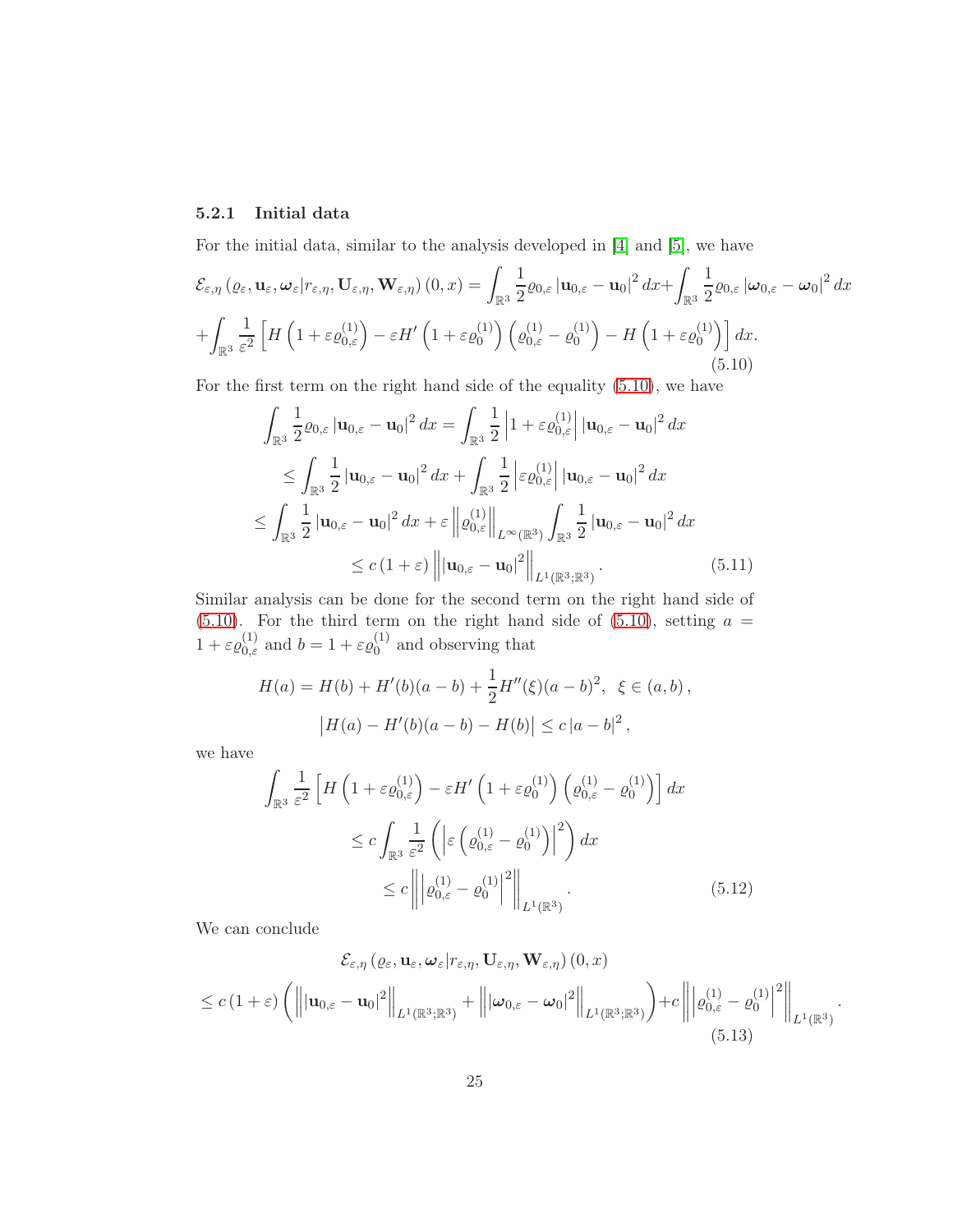### <span id="page-25-0"></span>5.2.2 The dissipative terms

We have

$$
\nu \int_0^T \int_{\mathbb{R}^3} (\mu + \xi) \nabla \mathbf{U}_{\varepsilon, \eta} : (\nabla \mathbf{U}_{\varepsilon, \eta} - \nabla \mathbf{u}_{\varepsilon}) dx dt
$$
  

$$
\leq \frac{\nu}{2} \int_0^{\tau} \int_{\mathbb{R}^3} (\mu + \xi) (\nabla \mathbf{U}_{\varepsilon, \eta} - \nabla \mathbf{u}_{\varepsilon}) : (\nabla \mathbf{U}_{\varepsilon, \eta} - \nabla \mathbf{u}_{\varepsilon}) dx dt + \frac{\nu}{2} \int_0^{\tau} \int_{\mathbb{R}^3} (\mu + \xi) |\nabla \mathbf{U}_{\varepsilon, \eta}|^2 dx dt,
$$

where we used the Young inequality. The first term can be absorbed by its counterpart on the left side of [\(5.9\)](#page-23-1) and the second term is estimated by  $c(\eta, \mu, \xi, T)\nu$ , which goes to zero as  $\nu \to 0$ . Similarly, is possible to treat the other viscous term and the micro-polar viscous terms.

Moreover, thanks to the uniform bounds and the regularity of  $\omega$  and  $\mathbf{U}_{\varepsilon,\eta}$ , the term

$$
\nu \int_0^T \int_{\mathbb{R}^3} \left( 4\xi \boldsymbol{\omega} \cdot (\boldsymbol{\omega}_{\varepsilon} - \boldsymbol{\omega}) - 2\xi (\nabla \times \boldsymbol{\omega}) \cdot (\mathbf{u}_{\varepsilon} - \mathbf{U}_{\varepsilon, \eta}) - 2\xi (\nabla \times \mathbf{U}_{\varepsilon, \eta}) \cdot (\boldsymbol{\omega}_{\varepsilon} - \boldsymbol{\omega}) \right) dx dt
$$

goes to zero as  $\nu \to 0.$ 

### <span id="page-25-1"></span>5.2.3 The micro-polar convective term

We have

$$
\int_0^T \int_{\mathbb{R}^3} \varrho_{\varepsilon} (\partial_t \omega + \mathbf{u}_{\varepsilon} \cdot \nabla \omega) \cdot (\omega - \omega_{\varepsilon}) dx dt
$$

$$
= \int_0^T \int_{\mathbb{R}^3} \varrho_{\varepsilon} \partial_t \omega \cdot (\omega - \omega_{\varepsilon}) dx dt + \int_0^T \int_{\mathbb{R}^3} \varrho_{\varepsilon} \mathbf{u}_{\varepsilon} \cdot \nabla \omega \cdot (\omega - \omega_{\varepsilon}) dx dt
$$

Using  $(1.18)$ , we have

$$
\int_0^T \int_{\mathbb{R}^3} \partial_t \omega \cdot \varrho_{\varepsilon} (\omega - \omega_{\varepsilon}) dx dt = - \int_0^T \int_{\mathbb{R}^3} \mathbf{v} \cdot \nabla \omega \cdot \varrho_{\varepsilon} (\omega - \omega_{\varepsilon}) dx dt
$$
  
= 
$$
- \int_0^T \int_{\mathbb{R}^3} \varrho_{\varepsilon} \mathbf{U}_{\varepsilon, \eta} \cdot \nabla \omega \cdot (\omega - \omega_{\varepsilon}) dx dt + \int_0^T \int_{\mathbb{R}^3} \varrho_{\varepsilon} \nabla \Psi_{\varepsilon, \eta} \cdot \nabla \omega \cdot (\omega - \omega_{\varepsilon}) dx dt.
$$

Consequently, after some algebra, we have

$$
\int_0^T \int_{\mathbb{R}^3} \varrho_{\varepsilon} (\partial_t \boldsymbol{\omega} + \mathbf{u}_{\varepsilon} \cdot \nabla \boldsymbol{\omega}) \cdot (\boldsymbol{\omega} - \boldsymbol{\omega}_{\varepsilon}) dx dt
$$
  
= 
$$
\int_0^T \int_{\mathbb{R}^3} \varrho_{\varepsilon} (\mathbf{u}_{\varepsilon} - \mathbf{U}_{\varepsilon, \eta}) \cdot \nabla \boldsymbol{\omega} \cdot (\boldsymbol{\omega} - \boldsymbol{\omega}_{\varepsilon}) dx dt + \int_0^T \int_{\mathbb{R}^3} \varrho_{\varepsilon} \nabla \Psi_{\varepsilon, \eta} \cdot \nabla \boldsymbol{\omega} \cdot (\boldsymbol{\omega} - \boldsymbol{\omega}_{\varepsilon}) dx dt.
$$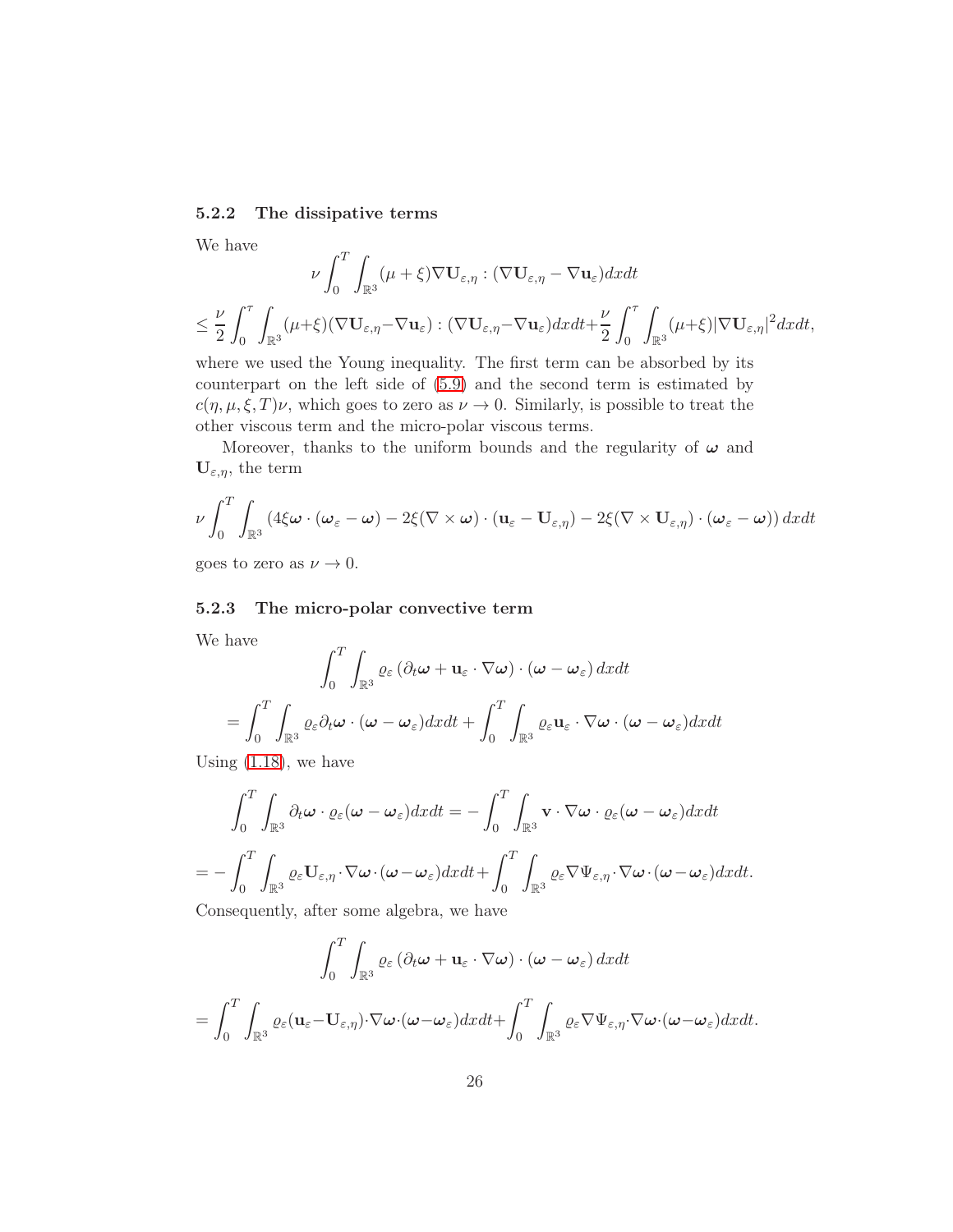We can estimate the first term as follows

$$
\int_{0}^{T} \int_{\mathbb{R}^{3}} \varrho_{\varepsilon}(\mathbf{u}_{\varepsilon} - \mathbf{U}_{\varepsilon,\eta}) \cdot \nabla \omega \cdot (\omega - \omega_{\varepsilon}) dx dt
$$
  
\n
$$
\leq c(\eta, T) \left( \int_{0}^{T} \int_{\mathbb{R}^{3}} \varrho_{\varepsilon} |\mathbf{u}_{\varepsilon} - \mathbf{U}_{\varepsilon,\eta}|^{2} dx dt + \int_{0}^{T} \int_{\mathbb{R}^{3}} \varrho_{\varepsilon} |\omega - \omega_{\varepsilon}|^{2} dx dt \right)
$$
  
\n
$$
\leq c(\eta, T) \int_{0}^{T} \mathcal{E}(t, \cdot) dx,
$$
\n(5.14)

where we used the Young inequality and the regularity of  $\omega$ . While, for the acoustic contribution we have

$$
\int_{0}^{T} \int_{\mathbb{R}^{3}} \varrho_{\varepsilon} \nabla \Psi_{\varepsilon, \eta} \cdot \nabla \omega \cdot (\omega - \omega_{\varepsilon}) dx dt
$$
\n
$$
= \int_{0}^{T} \int_{\mathbb{R}^{3}} \varrho_{\varepsilon} \nabla \Psi_{\varepsilon, \eta} \cdot \nabla \omega \cdot \omega dx dt - \int_{0}^{T} \int_{\mathbb{R}^{3}} \varrho_{\varepsilon} \omega_{\varepsilon} \cdot \nabla \Psi_{\varepsilon, \eta} \cdot \nabla \omega dx dt.
$$
\n
$$
= \varepsilon \int_{0}^{T} \int_{\mathbb{R}^{3}} \frac{\varrho_{\varepsilon} - 1}{\varepsilon} \nabla \Psi_{\varepsilon, \eta} \cdot \nabla \omega \cdot \omega dx dt + \int_{0}^{T} \int_{\mathbb{R}^{3}} \nabla \Psi_{\varepsilon, \eta} \cdot \nabla \omega \cdot \omega dx dt
$$
\n
$$
- \int_{0}^{T} \int_{\mathbb{R}^{3}} \varrho_{\varepsilon} \omega_{\varepsilon} \cdot \nabla \Psi_{\varepsilon, \eta} \cdot \nabla \omega dx dt.
$$

According to  $(2.6)$  -  $(2.7)$ , the first term can be estimated as follows

$$
c(T) \left\| \frac{\varrho_{\varepsilon} - 1}{\varepsilon} \right\|_{L^{\infty}_{T}(L^{2}(\mathbb{R}^{3}) + L^{\gamma}(\mathbb{R}^{3}))} \|\nabla \omega\|_{L^{\infty}_{T}(L^{8}(\mathbb{R}^{3}) + L^{\frac{8\gamma}{3\gamma - 4}}(\mathbb{R}^{3}))}
$$

$$
\cdot \|\omega\|_{L^{\infty}_{T}(L^{8}(\mathbb{R}^{3}) + L^{\frac{8\gamma}{3\gamma - 4}}(\mathbb{R}^{3}))} \|\nabla \Psi_{\varepsilon,\eta}\|_{L^{4}_{T}(L^{4}(\mathbb{R}^{3}) + L^{4}(\mathbb{R}^{3}))}
$$

$$
\leq c(\eta, T) \varepsilon^{\frac{1}{4}}, \qquad (5.15)
$$

as well as the second term,

$$
c(\eta, T)\varepsilon^{\frac{1}{4}},\tag{5.16}
$$

thanks to the dispersive estimates and the regularity of  $\omega$ . Finally, for the last term we have the following estimate

$$
c(\eta, T) \| \varrho_{\varepsilon} \omega_{\varepsilon} \|_{L^{\infty}_{T}(L^{2}(\mathbb{R}^{3}) + L^{\frac{2\gamma}{\gamma+1}}(\mathbb{R}^{3}))} \| \nabla \omega \|_{L^{\infty}_{T}(L^{4}(\mathbb{R}^{3}) + L^{\infty}(\mathbb{R}^{3}))}
$$
  

$$
\cdot \| \nabla \Psi_{\varepsilon, \eta} \|_{L^{4}_{T}(L^{4}(\mathbb{R}^{3})) + L^{2\gamma}_{T}(L^{\frac{2\gamma}{\gamma-1}}(\mathbb{R}^{3}))}
$$
  

$$
\leq c(\eta, T) \varepsilon^{\min\{\frac{1}{4}, \frac{1}{2\gamma}\}}.
$$
 (5.17)

In conclusion, the convective term related to the momentum equation and the pressure terms are treated as in [\[4\]](#page-33-7) and [\[5\]](#page-33-9) (see the Appendix).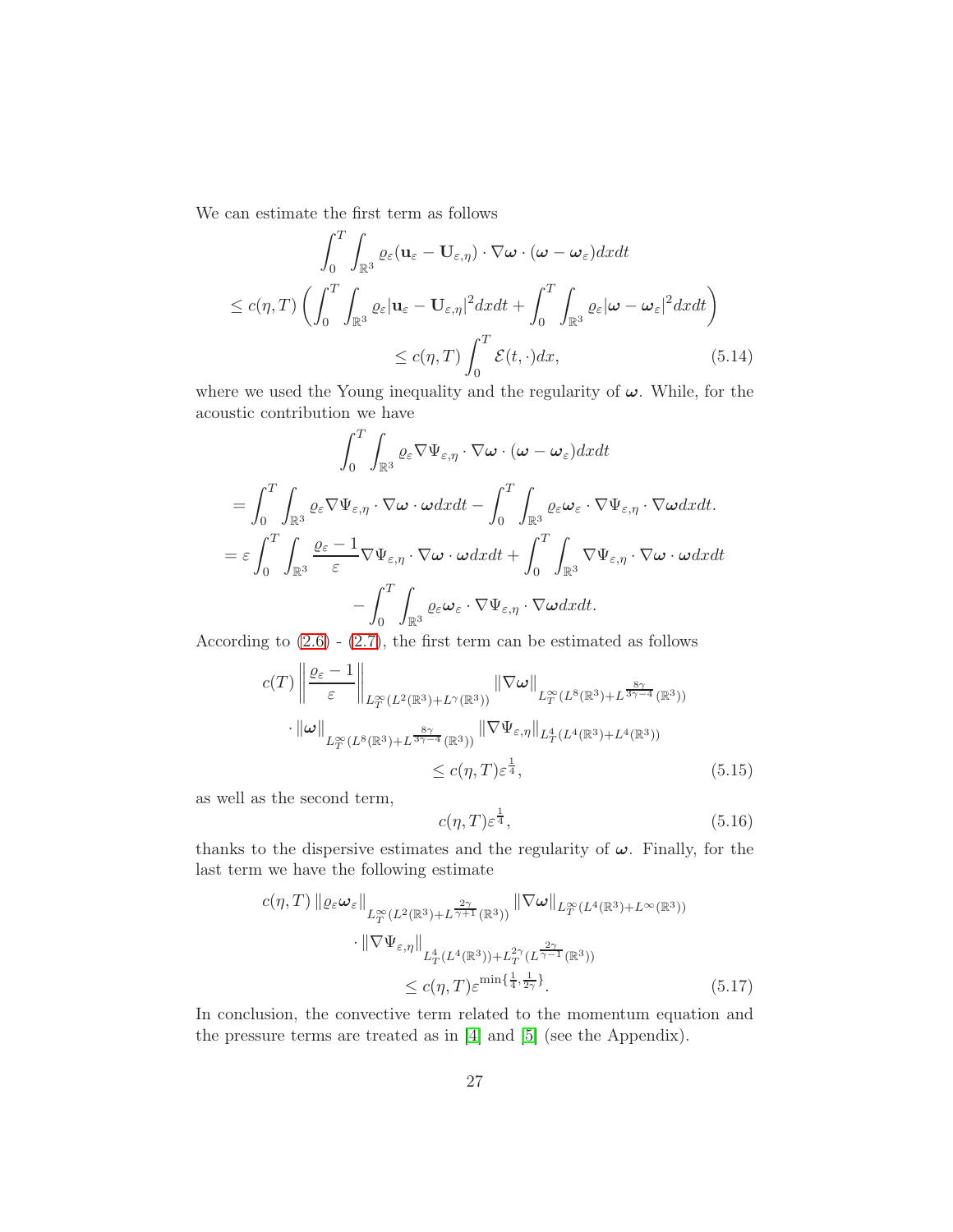### <span id="page-27-0"></span>5.3 Proof of Theorem [10](#page-9-0)

From the above estimates, [\(A.12\)](#page-30-1), [\(A.18\)](#page-32-0) and the conservation of the acoustic energy [\(3.4\)](#page-13-3), we obtain

$$
\mathcal{E}_{\varepsilon,\eta}\left(\varrho,\mathbf{u},\boldsymbol{\omega}\mid r,\mathbf{U},W\right)(\tau,x)\leq c(\eta,T)\varepsilon^{\alpha}+\int_{0}^{T}c(t)\mathcal{E}_{\varepsilon,\eta}(t)dt,\ \ \alpha=\min\{\frac{1}{4},\frac{1}{2\gamma}\}.
$$

By Gronwall's inequality, we have

<span id="page-27-3"></span>
$$
\mathcal{E}_{\varepsilon,\eta}(\varrho,\mathbf{u},\omega \mid r,\mathbf{U},W) \left(\tau,x\right) \leq c(\eta,T)\varepsilon^{\alpha} + c(T)\mathcal{E}_{\varepsilon,\eta}(0,x), \quad \text{a.e. } \tau \in (0,T). \tag{5.18}
$$

The convergence rate [\(1.40\)](#page-9-2) given in Corollary [12](#page-9-3) comes from [\(5.13\)](#page-24-2) together with [\(5.18\)](#page-27-3). Now, sending  $\varepsilon \to 0$ , according to the assumptions [\(1.36\)](#page-9-4), we find

$$
\lim_{\varepsilon \to 0} \mathcal{E} \left( \varrho_{\varepsilon}, \mathbf{u}_{\varepsilon}, \boldsymbol{\omega}_{\varepsilon} \mid r_{\varepsilon, \eta}, \mathbf{U}_{\varepsilon, \eta}, W_{\varepsilon, \eta} \right) (\tau, x) = 0 \text{ uniformly in } \tau \in (0, T),
$$

where  $r_{\varepsilon,\eta} = 1 + \psi_{\varepsilon,\eta}$ ,  $\mathbf{U}_{\varepsilon,\eta} = \mathbf{v} + \nabla \Psi_{\varepsilon,\eta}$ ,  $W_{\varepsilon,\eta} = \boldsymbol{\omega}$ . We thus conclude the proof of Theorem [10.](#page-9-0) Indeed,  $\nabla \Psi_{\varepsilon,\eta} \to 0$  in  $L^q(0,T;L^p(\mathbb{R}^3))$  as  $\varepsilon \to 0$  for any  $(p, q) > 2$  according to [\(3.8\)](#page-14-4). Consequently, for any compact set  $K \subset \mathbb{R}^3$ , we have

$$
\|\sqrt{\varrho_{\varepsilon}}\mathbf{u}_{\varepsilon}-\mathbf{v}\|_{L^{2}_{T}(L^{2}(K))} \leq \|\sqrt{\varrho_{\varepsilon}}\mathbf{u}_{\varepsilon}-\mathbf{U}_{\varepsilon,\eta}\|_{L^{2}_{T}(L^{2}(\mathbb{R}^{3}))}
$$

$$
+c(T,K)\|\nabla\Psi_{\varepsilon,\eta}\|_{L^{q}_{T}(L^{p}(K))},
$$

which goes to zero as  $\varepsilon \to 0$ .

## <span id="page-27-1"></span>A Appendix

For the reader's convenience, we recall the analysis from [\[4\]](#page-33-7) and [\[5\]](#page-33-9) providing the estimates on the convective and pressure terms.

### <span id="page-27-2"></span>A.1 The convective terms

We decompose

$$
\int_0^T \int_{\mathbb{R}^3} \varrho_{\varepsilon} \left( \partial_t \mathbf{U}_{\varepsilon,\eta} + \mathbf{u}_{\varepsilon} \cdot \nabla \mathbf{U}_{\varepsilon,\eta} \right) \cdot (\mathbf{U}_{\varepsilon,\eta} - \mathbf{u}_{\varepsilon}) \, dxdt
$$

$$
= \int_0^T \int_{\mathbb{R}^3} \varrho_{\varepsilon} \left( \partial_t \mathbf{U}_{\varepsilon,\eta} + \mathbf{U}_{\varepsilon,\eta} \cdot \nabla \mathbf{U}_{\varepsilon,\eta} \right) \cdot (\mathbf{U}_{\varepsilon,\eta} - \mathbf{u}_{\varepsilon}) \, dxdt
$$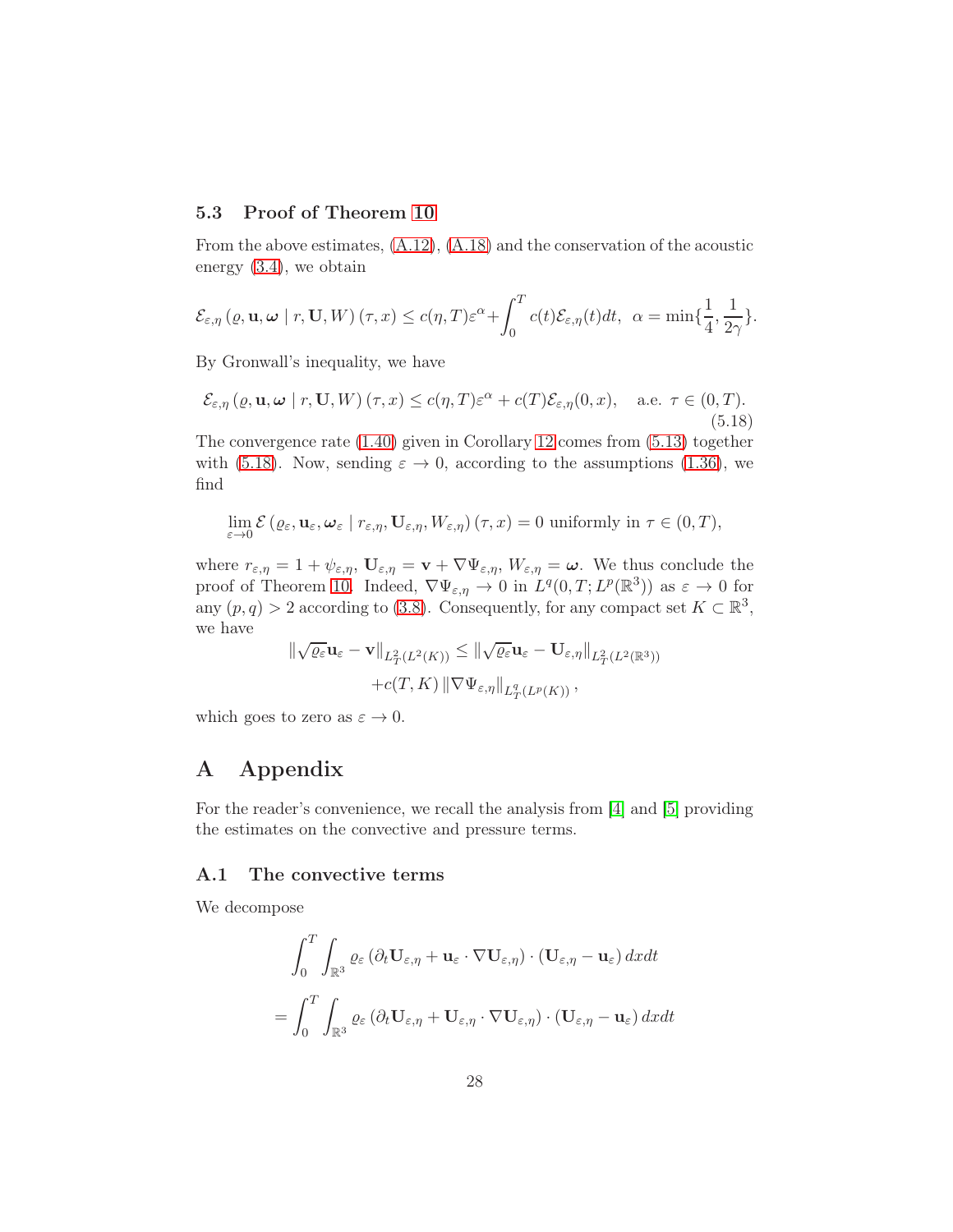<span id="page-28-0"></span>
$$
-\int_0^T \int_{\mathbb{R}^3} \varrho_{\varepsilon} \left( \mathbf{U}_{\varepsilon,\eta} - \mathbf{u}_{\varepsilon} \right) \cdot \nabla \mathbf{U}_{\varepsilon,\eta} \cdot \left( \mathbf{U}_{\varepsilon,\eta} - \mathbf{u}_{\varepsilon} \right) dx dt. \tag{A.1}
$$

The last term is estimated as follows

$$
\int_0^T \int_{\mathbb{R}^3} \varrho_{\varepsilon} \left( \mathbf{U}_{\varepsilon,\eta} - \mathbf{u}_{\varepsilon} \right) \cdot \nabla \mathbf{U}_{\varepsilon,\eta} \cdot \left( \mathbf{U}_{\varepsilon,\eta} - \mathbf{u}_{\varepsilon} \right) dx dt \le \int_0^T c(t) \mathcal{E}(t,\cdot) dt. \tag{A.2}
$$

For the first term on the right side of [\(A.1\)](#page-28-0), we have

$$
\int_{0}^{T} \int_{\mathbb{R}^{3}} \varrho_{\varepsilon} \left( \partial_{t} \mathbf{U}_{\varepsilon,\eta} + \mathbf{U}_{\varepsilon,\eta} \cdot \nabla \mathbf{U}_{\varepsilon,\eta} \right) \cdot (\mathbf{U}_{\varepsilon,\eta} - \mathbf{u}_{\varepsilon}) \, dxdt
$$
\n
$$
= \int_{0}^{T} \int_{\mathbb{R}^{3}} \varrho_{\varepsilon} \left( \partial_{t} \mathbf{v} + \mathbf{v} \cdot \nabla \mathbf{v} \right) \cdot (\mathbf{U}_{\varepsilon,\eta} - \mathbf{u}_{\varepsilon}) \, dxdt + \int_{0}^{T} \int_{\mathbb{R}^{3}} \varrho_{\varepsilon} \partial_{t} \nabla \Psi_{\varepsilon,\eta} \cdot (\mathbf{U}_{\varepsilon,\eta} - \mathbf{u}_{\varepsilon}) \, dxdt
$$
\n
$$
+ \int_{0}^{T} \int_{\mathbb{R}^{3}} \varrho_{\varepsilon} \nabla \Psi_{\varepsilon,\eta} \cdot \nabla \nabla \Psi_{\varepsilon,\eta} \cdot (\mathbf{U}_{\varepsilon,\eta} - \mathbf{u}_{\varepsilon}) \, dxdt
$$
\n
$$
+ \int_{0}^{T} \int_{\mathbb{R}^{3}} \varrho_{\varepsilon} \left( \mathbf{v} \cdot \nabla (\nabla \Psi_{\varepsilon,\eta}) + \nabla \Psi_{\varepsilon,\eta} \cdot \nabla \mathbf{v} \right) \cdot (\mathbf{U}_{\varepsilon,\eta} - \mathbf{u}_{\varepsilon}) \, dxdt. \tag{A.3}
$$
\nNext,

<span id="page-28-2"></span>Next,

$$
\int_0^1 \int_{\mathbb{R}^3} \varrho_{\varepsilon} \left( \partial_t \mathbf{v} + \mathbf{v} \cdot \nabla \mathbf{v} \right) \cdot (\mathbf{U}_{\varepsilon, \eta} - \mathbf{u}_{\varepsilon}) \, dx dt = I_1 + I_2.
$$

We have

$$
I_1 = \int_0^T \int_{\mathbb{R}^3} \varrho_{\varepsilon} \mathbf{u}_{\varepsilon} \cdot \nabla \Pi dx dt
$$

$$
= \int_{\mathbb{R}^3} \varrho_{\varepsilon} \Pi dx \Big|_{t=0}^T - \int_0^T \int_{\mathbb{R}^3} \varrho_{\varepsilon} \partial_t \Pi dx dt
$$

$$
= \varepsilon \int_{\mathbb{R}^3} \frac{\varrho_{\varepsilon} - 1}{\varepsilon} \Pi dx \Big|_{t=0}^T - \varepsilon \int_0^T \int_{\mathbb{R}^3} \frac{\varrho_{\varepsilon} - 1}{\varepsilon} \partial_t \Pi dx dt \le c(\eta, T)\varepsilon \qquad (A.4)
$$

according to  $(2.6)$  -  $(2.7)$ , and

<span id="page-28-1"></span>
$$
|I_2| = \left| \int_0^T \int_{\mathbb{R}^3} \varrho_{\varepsilon} \mathbf{U}_{\varepsilon, \eta} \cdot \nabla \Pi dx dt \right| \le \left| \int_0^T \int_{\mathbb{R}^3} (\varrho_{\varepsilon} - 1) \cdot \mathbf{U}_{\varepsilon, \eta} \cdot \nabla \Pi dx dt \right|
$$

$$
+ \left| \int_0^T \int_{\mathbb{R}^3} \mathbf{U}_{\varepsilon, \eta} \cdot \nabla \Pi dx dt \right|.
$$
(A.5)

For the first term on the right hand side of [\(A.5\)](#page-28-1), we have

$$
\left| \int_0^T \int_{\mathbb{R}^3} (\varrho_\varepsilon - 1) \cdot \mathbf{U}_{\varepsilon, \eta} \cdot \nabla \Pi dx dt \right| \leq \varepsilon \left| \int_0^T \int_{\mathbb{R}^3} \frac{(\varrho_\varepsilon - 1)}{\varepsilon} \cdot \mathbf{U}_{\varepsilon, \eta} \cdot \nabla \Pi dx dt \right|
$$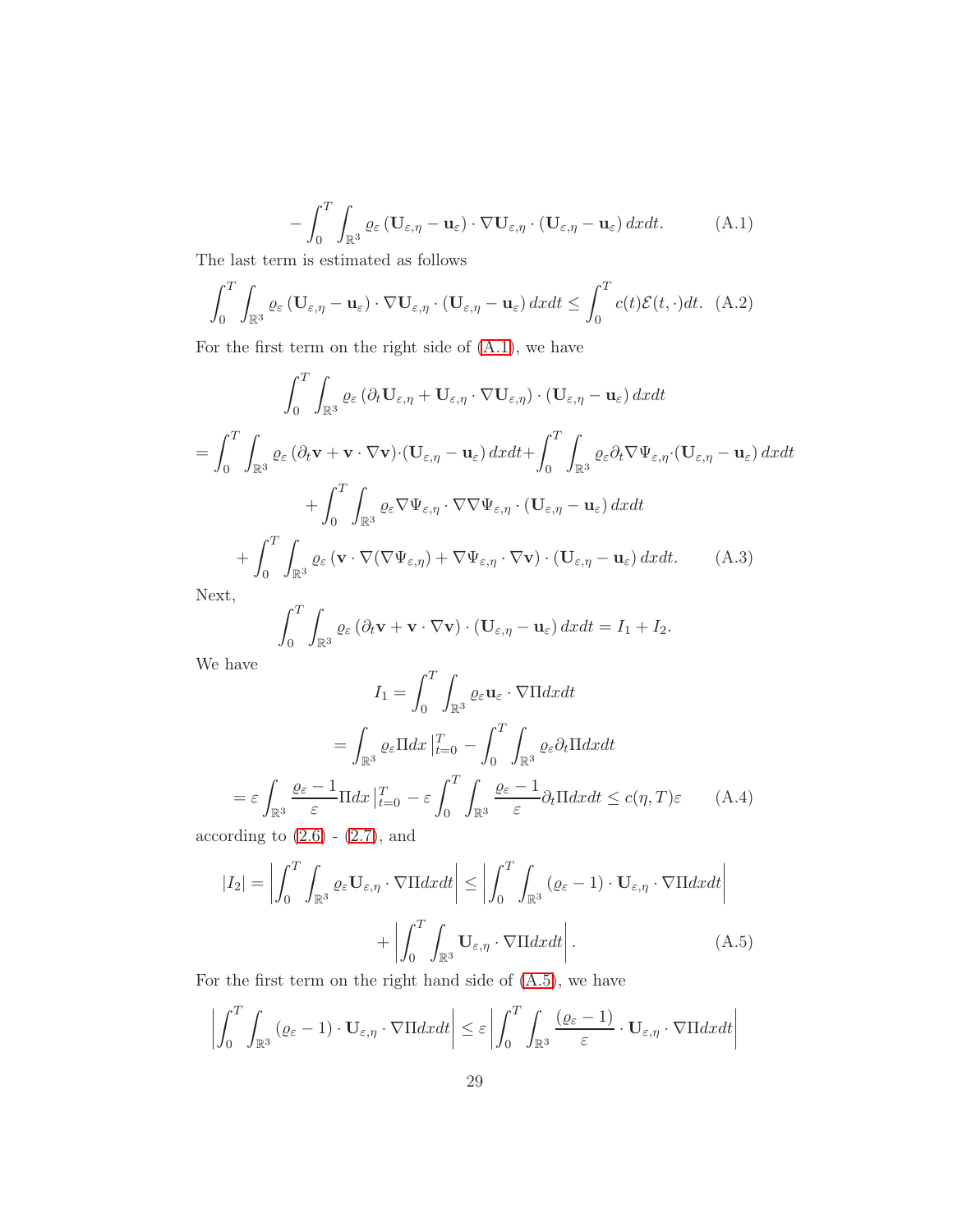$$
\leq c(T)\varepsilon,
$$

according to  $(2.6)$  -  $(2.7)$  and the energy estimate  $(3.5)$ . For the second term on the right hand side of [\(A.5\)](#page-28-1), we have

<span id="page-29-0"></span>
$$
\int_0^T \int_{\mathbb{R}^3} \mathbf{U}_{\varepsilon,\eta} \cdot \nabla \Pi dx dt = \int_0^T \int_{\mathbb{R}^3} \mathbf{v} \cdot \nabla \Pi dx dt + \int_0^T \int_{\mathbb{R}^3} \nabla \Psi_{\varepsilon,\eta} \cdot \nabla \Pi dx dt.
$$
\n(A.6)

Performing integration by parts in the first term on the right-hand side of  $(A.6)$ , we have

$$
\int_0^T \int_{\mathbb{R}^3} \text{div}\mathbf{v} \cdot \Pi dx dt = 0,
$$

thanks to the incompressibility condition div $v = 0$ . For the second term on the right-hand side of [\(A.6\)](#page-29-0), using integration by parts and acoustic equation, we have

$$
\int_{0}^{T} \int_{\mathbb{R}^{3}} \nabla \Psi_{\varepsilon,\eta} \cdot \nabla \Pi dx dt = -\int_{0}^{T} \int_{\mathbb{R}^{3}} \Delta \Psi_{\varepsilon,\eta} \cdot \Pi dx dt
$$

$$
= \varepsilon \int_{0}^{T} \int_{\mathbb{R}^{3}} \partial_{t} \psi_{\varepsilon,\eta} \cdot \Pi dx dt
$$

$$
= \varepsilon \left[ \int_{\mathbb{R}^{3}} \psi_{\varepsilon,\eta} \cdot \Pi dx \right]_{t=0}^{t=T} - \varepsilon \int_{0}^{T} \int_{\mathbb{R}^{3}} \psi_{\varepsilon,\eta} \cdot \partial_{t} \Pi dx dt, \tag{A.7}
$$

that goes to zero for  $\varepsilon \to 0$ .

Moreover, by using similar argument as above, the last two terms in [\(A.3\)](#page-28-2) are of order

$$
c(\eta, T)(1+\varepsilon) \|\nabla \Psi_{\varepsilon,\eta}\|_{L^4_T(W^{1,4}(\mathbb{R}^3;\mathbb{R}^3))} \le c(\eta, T)\varepsilon^{\frac{1}{4}}.
$$
 (A.8)

Now, using div $\mathbf{v} = 0$ , we have

$$
\int_0^T \int_{\mathbb{R}^3} \varrho_{\varepsilon} \partial_t \nabla \Psi_{\varepsilon, \eta} \cdot (\mathbf{U}_{\varepsilon, \eta} - \mathbf{u}_{\varepsilon}) \, dx dt = - \int_0^T \int_{\mathbb{R}^3} \varrho_{\varepsilon} \mathbf{u}_{\varepsilon} \cdot \partial_t \nabla \Psi_{\varepsilon, \eta} dx dt
$$

$$
+ \int_0^T \int_{\mathbb{R}^3} (\varrho_{\varepsilon} - 1) \mathbf{v} \cdot \partial_t \nabla \Psi_{\varepsilon, \eta} dx dt + \int_0^T \int_{\mathbb{R}^3} \varrho_{\varepsilon} \partial_t \nabla \Psi_{\varepsilon, \eta} \cdot \nabla \Psi_{\varepsilon, \eta} dx dt \quad (A.9)
$$

<span id="page-29-1"></span>The first term on the right side of [\(A.9\)](#page-29-1) will be cancelled later by the pressure term while, by using the acoustic wave equations [\(3.1\)](#page-12-2), the second term equals to

$$
\int_0^T \int_{\mathbb{R}^3} \frac{\varrho_\varepsilon - 1}{\varepsilon} \varepsilon \partial_t \nabla \Psi_{\varepsilon, \eta} \cdot \mathbf{v} dx dt = - \int_0^T \int_{\mathbb{R}^3} \frac{\varrho_\varepsilon - 1}{\varepsilon} a^2 \nabla \psi_{\varepsilon, \eta} \cdot \mathbf{v} dx dt
$$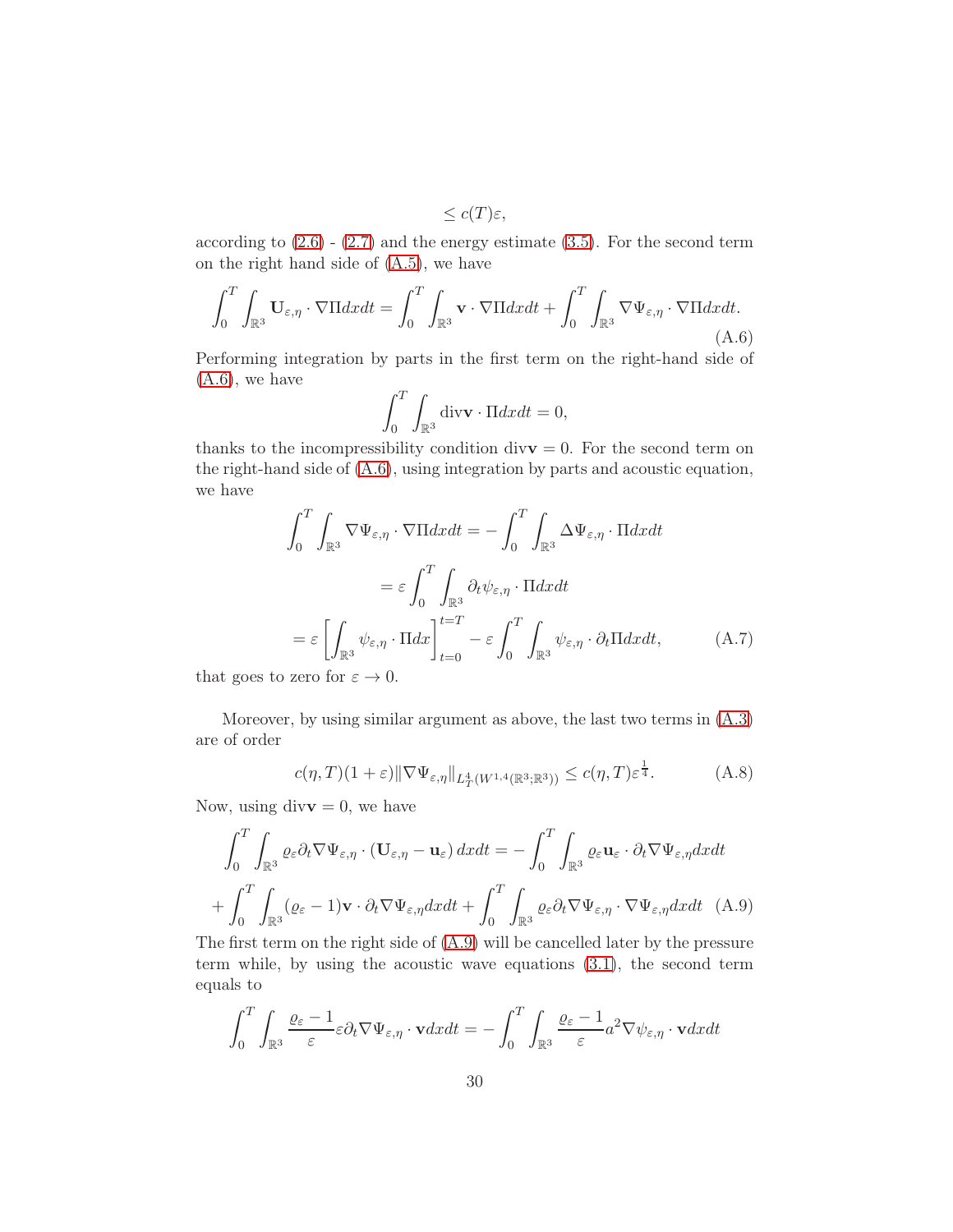$$
\leq c(T) \left\| \frac{\varrho_{\varepsilon} - 1}{\varepsilon} \right\|_{L^{\infty}_{T}(L^{2}(\mathbb{R}^{3}) + L^{\gamma}(\mathbb{R}^{3}))} \|\mathbf{v}\|_{L^{\infty}_{T}(L^{4}(\mathbb{R}^{3}; \mathbb{R}^{3}) + L^{\frac{4\gamma}{3\gamma - 4}}(\mathbb{R}^{3}; \mathbb{R}^{3}))} \|\nabla \psi_{\varepsilon, \eta} \|_{L^{4}_{T}(L^{4}(\mathbb{R}^{3}) + L^{4}(\mathbb{R}^{3}))}
$$
  

$$
\leq c(\eta, T) \varepsilon^{\frac{1}{4}}, \qquad (A.10)
$$

according to  $(2.6)$  -  $(2.7)$ . Finally, by using again the acoustic equations  $\varepsilon \partial_t \nabla \Psi_{\varepsilon, \eta} = -a^2 \nabla \psi_{\varepsilon, \eta},$ 

$$
\int_{0}^{T} \int_{\mathbb{R}^{3}} \varrho_{\varepsilon} \partial_{t} \nabla \Psi_{\varepsilon, \eta} \cdot \nabla \Psi_{\varepsilon, \eta} dxdt
$$
\n
$$
= -a^{2} \int_{0}^{T} \int_{\mathbb{R}^{3}} \frac{\varrho_{\varepsilon} - 1}{\varepsilon} \nabla \psi_{\varepsilon, \eta} \cdot \nabla \Psi_{\varepsilon, \eta} dxdt + \frac{1}{2} \int_{\mathbb{R}^{3}} |\nabla \Psi_{\varepsilon, \eta}|^{2} dx \Big|_{t=0}^{T}
$$
\n
$$
\leq c(\eta, T) \varepsilon^{\frac{1}{4}} + \frac{1}{2} \int_{\mathbb{R}^{3}} |\nabla \Psi_{\varepsilon, \eta}|^{2} dx \Big|_{t=0}^{T} . \tag{A.11}
$$

<span id="page-30-2"></span>From  $(A.1)$  to  $(A.11)$  we conclude that

$$
\int_{0}^{T} \int_{\mathbb{R}^{3}} \varrho_{\varepsilon} \left( \partial_{t} \mathbf{U}_{\varepsilon,\eta} + \mathbf{u}_{\varepsilon} \cdot \nabla \mathbf{U}_{\varepsilon,\eta} \right) \cdot (\mathbf{U}_{\varepsilon,\eta} - \mathbf{u}_{\varepsilon}) \, dx dt \le c(\eta, T) \varepsilon^{\frac{1}{4}} + \int_{0}^{T} c(t) \mathcal{E}(t, \cdot) dt
$$

$$
+ \frac{1}{2} \int_{\mathbb{R}^{3}} |\nabla \Psi_{\varepsilon,\eta}|^{2} dx \, \big|_{t=0}^{T} - \int_{0}^{T} \int_{\mathbb{R}^{3}} \varrho_{\varepsilon} \mathbf{u}_{\varepsilon} \cdot \partial_{t} \nabla \Psi_{\varepsilon,\eta} dx dt. \tag{A.12}
$$

## <span id="page-30-1"></span><span id="page-30-0"></span>A.2 The pressure terms

We recall

$$
\frac{1}{\varepsilon^2} \int_0^T \int_{\mathbb{R}^3} (r - \varrho_\varepsilon) \, \partial_t H'(r) + \nabla H'(r) \cdot (r \mathbf{U}_{\varepsilon, \eta} - \varrho_\varepsilon \mathbf{u}_\varepsilon) dx dt
$$

$$
- \frac{1}{\varepsilon^2} \int_0^T \int_{\mathbb{R}^3} (p (\varrho_\varepsilon) - p (r)) \text{div} \mathbf{U}_{\varepsilon, \eta} dx dt
$$

where  $r = r_{\varepsilon,\eta} = 1 + \varepsilon \psi_{\varepsilon,\eta}$ . We have,

$$
\int_0^T \int_{\mathbb{R}^3} \nabla H'(r) \cdot r \mathbf{U}_{\varepsilon, \eta} dx dt = - \int_0^T \int_{\mathbb{R}^3} p(r) \text{div} \mathbf{U}_{\varepsilon, \eta} dx dt
$$

that cancels with its counterpart. Next,

$$
\frac{1}{\varepsilon^2} \int_0^T \int_{\mathbb{R}^3} \varrho_\varepsilon \mathbf{u}_\varepsilon \cdot \nabla H'(r) \, dx = \frac{1}{\varepsilon} \int_0^T \int_{\mathbb{R}^3} \varrho_\varepsilon \mathbf{u}_\varepsilon \cdot \nabla \psi_{\varepsilon,\eta} H''(r) dx dt
$$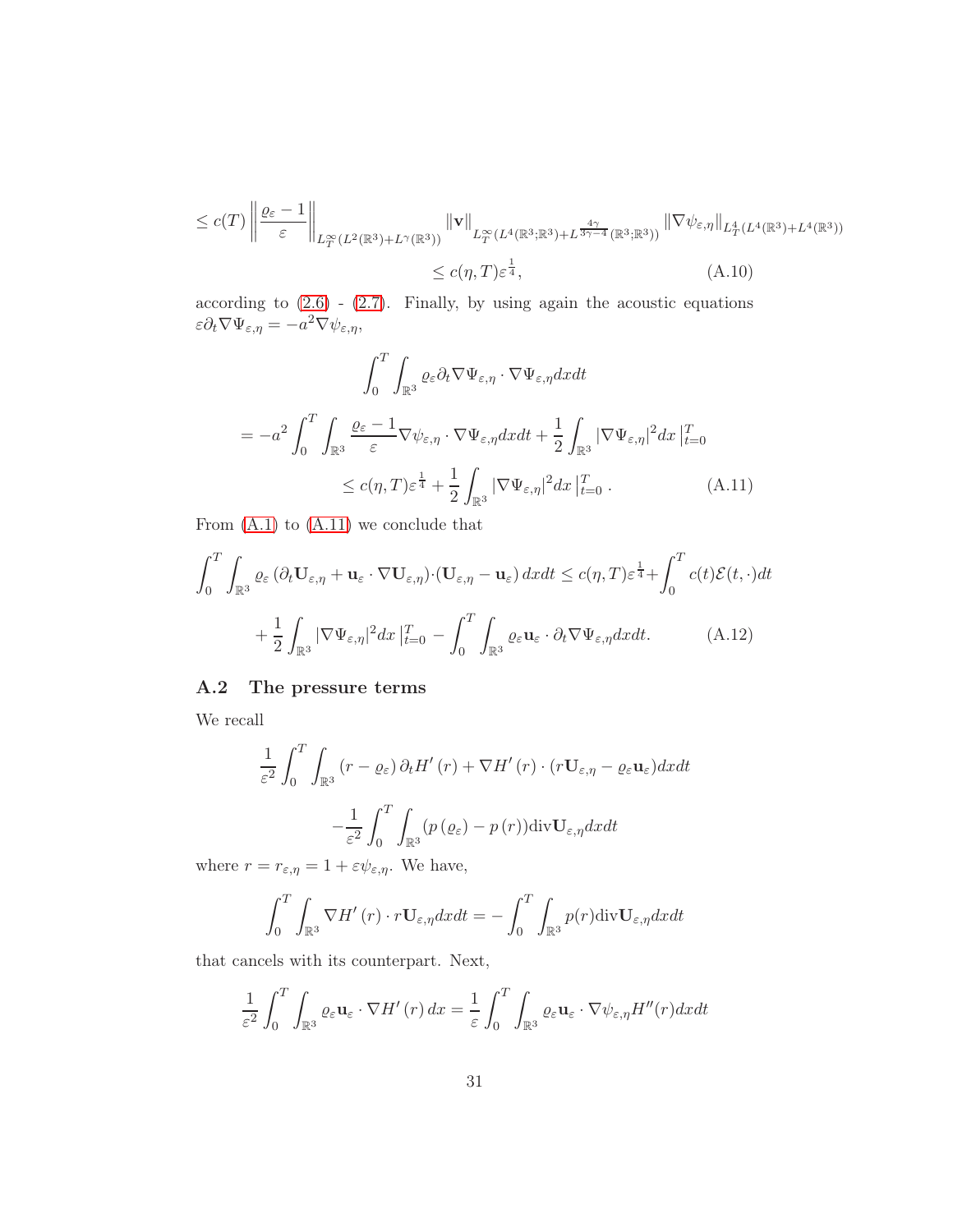$$
= \int_0^T \int_{\mathbb{R}^3} \varrho_{\varepsilon} \mathbf{u}_{\varepsilon} \cdot \nabla \psi_{\varepsilon, \eta} \frac{H''(1 + \varepsilon \psi_{\varepsilon, \eta}) - H''(1)}{\varepsilon} dx dt + \frac{1}{\varepsilon} \int_0^T \int_{\mathbb{R}^3} a^2 \varrho_{\varepsilon} \mathbf{u}_{\varepsilon} \cdot \nabla \psi_{\varepsilon, \eta} dx dt
$$

where  $H''(1) = p'(1) = a^2$ . Observing that

<span id="page-31-1"></span>
$$
\left|\frac{H''(1+\varepsilon\psi_{\varepsilon,\eta})-H''(1)}{\varepsilon}\right|\leq c|\psi_{\varepsilon,\eta}|,
$$

the first term on the right side can be estimated in the following way

$$
c(\eta, T) \left\| \varrho_{\varepsilon} \mathbf{u}_{\varepsilon} \right\|_{L^{\infty}_{T}(L^{2}(\mathbb{R}^{3}; \mathbb{R}^{3}) + L^{\frac{2\gamma}{\gamma+1}}(\mathbb{R}^{3}; \mathbb{R}^{3}))} \|\psi\|_{L^{\infty}_{T}(L^{4}(\mathbb{R}^{3}) + L^{\infty}(\mathbb{R}^{3}))} \|\nabla\psi\|_{L^{4}_{T}(L^{4}(\mathbb{R}^{3})) + L^{2\gamma}_{T}(L^{\frac{2\gamma}{\gamma-1}}(\mathbb{R}^{3}))}
$$
  

$$
\leq c(\eta, T) \varepsilon^{\min\{\frac{1}{4}, \frac{1}{2\gamma}\}} \qquad (A.13)
$$

For the second term, by using the acoustic equations,

$$
\frac{1}{\varepsilon} \int_0^T \int_{\mathbb{R}^3} a^2 \varrho_{\varepsilon} \mathbf{u}_{\varepsilon} \cdot \nabla \psi_{\varepsilon, \eta} dx dt = - \int_0^{\tau} \int_{\mathbb{R}^3} \varrho_{\varepsilon} \mathbf{u}_{\varepsilon} \cdot \partial_t \Psi_{\varepsilon, \eta} dx dt,
$$

which cancels with its counterpart on the right side of  $(A.12)$  (or  $(A.9)$ ). Now, we have

$$
\frac{1}{\varepsilon^2} \int_0^T \int_{\mathbb{R}^3} (r - \varrho_{\varepsilon}) \, \partial_t H'(r) - p(\varrho_{\varepsilon}) \, \text{div} \mathbf{U}_{\varepsilon, \eta} dx dt
$$
\n
$$
= \int_0^T \int_{\mathbb{R}^3} \frac{1 - \varrho_{\varepsilon}}{\varepsilon} H''(r) \partial_t \psi_{\varepsilon, \eta} dx dt + \int_0^T \int_{\mathbb{R}^3} \psi_{\varepsilon, \eta} H''(r) \partial_t \psi_{\varepsilon, \eta} dx_h dt
$$
\n
$$
- \int_0^T \int_{\mathbb{R}^3} \frac{p(\varrho_{\varepsilon}) - p'(1)(\varrho_{\varepsilon} - 1) - p(1)}{\varepsilon^2} \Delta \Psi_{\varepsilon, \eta} dx dt
$$
\n
$$
- \int_0^T \int_{\mathbb{R}^3} p'(1) \frac{\varrho_{\varepsilon} - 1}{\varepsilon^2} \Delta \Psi_{\varepsilon, \eta} dx dt. \tag{A.14}
$$

Then, the following estimate holds

<span id="page-31-0"></span>
$$
\int_0^T \int_{\mathbb{R}^3} \frac{p(\varrho_\varepsilon) - p'(1)(\varrho_\varepsilon - 1) - p(1)}{\varepsilon^2} \Delta \Psi_{\varepsilon, \eta} dx dt \le c(\eta, T) \varepsilon^{\frac{1}{4}}.
$$
 (A.15)

Now, we write

$$
\int_0^T \int_{\mathbb{R}^3} \frac{1 - \varrho_{\varepsilon}}{\varepsilon} H''(r) \partial_t \psi_{\varepsilon, \eta} dx dt = \int_0^T \int_{\mathbb{R}^3} \frac{1 - \varrho_{\varepsilon}}{\varepsilon} H''(1) \partial_t \psi_{\varepsilon, \eta} dx dt
$$

$$
+ \int_0^T \int_{\mathbb{R}^3} \frac{1 - \varrho_{\varepsilon}}{\varepsilon} \left( H''(r) - H''(1) \right) \partial_t \psi_{\varepsilon, \eta} dx dt.
$$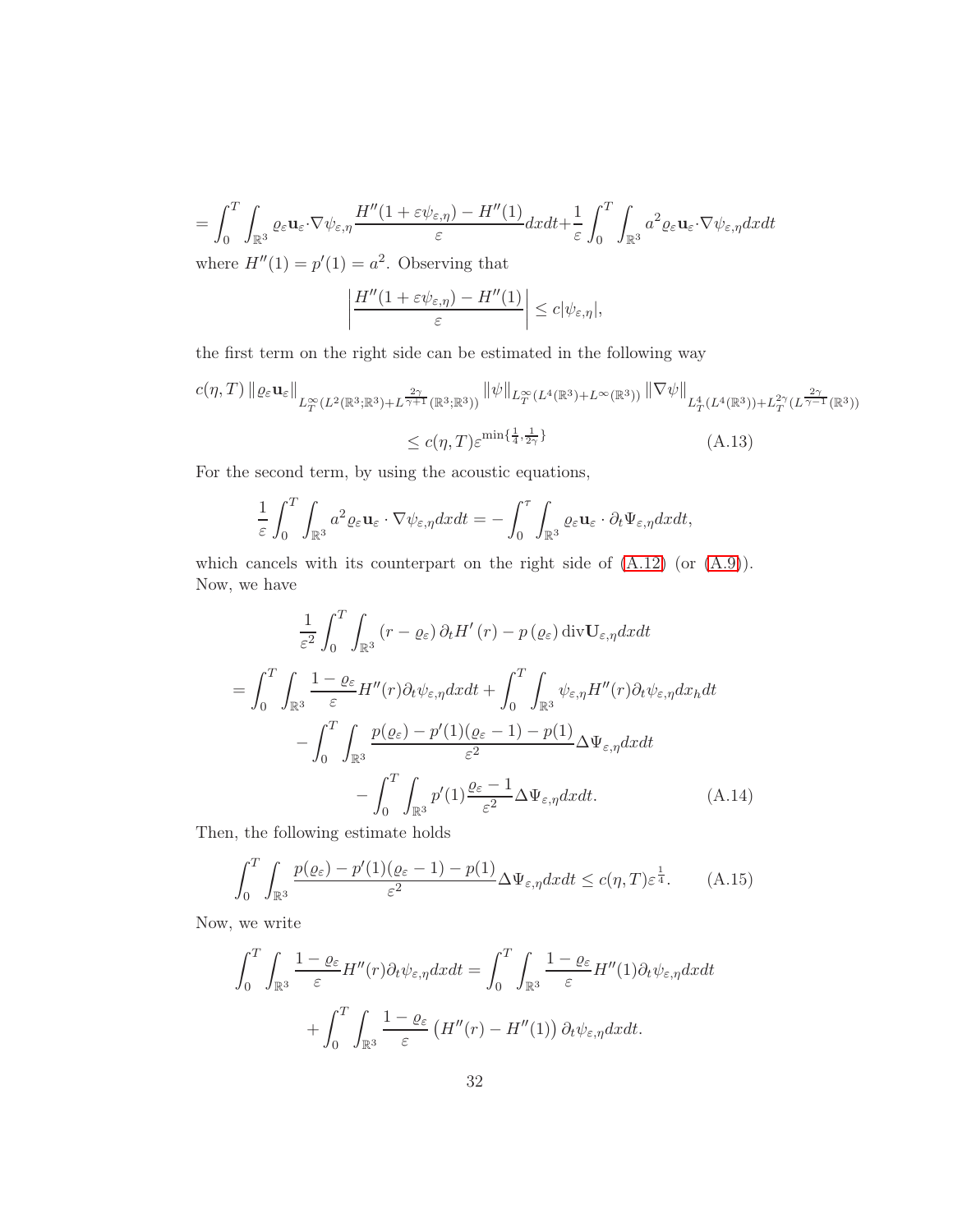Using the acoustic equation, the first term on the right side cancels with the last term in [\(A.14\)](#page-31-0) while the remaining term equals to

$$
-\int_0^T \int_{\mathbb{R}^3} \frac{1-\varrho_\varepsilon}{\varepsilon} \frac{H''(r) - H''(1)}{\varepsilon} \Delta \Psi_{\varepsilon, \eta} dxdt
$$

and can be estimated as follows

$$
c(T) \left\| \frac{\varrho_{\varepsilon} - 1}{\varepsilon} \right\|_{L^{\infty}_{T}(L^{2}(\mathbb{R}^{3}) + L^{\gamma}(\mathbb{R}^{3}))} \|\psi_{\varepsilon,\eta}\|_{L^{\infty}_{T}(L^{4}(\mathbb{R}^{3}) + L^{\frac{4\gamma}{3\gamma - 4}}(\mathbb{R}^{3}))} \|\Delta \Psi_{\varepsilon,\eta}\|_{L^{4}_{T}(L^{4}(\mathbb{R}^{3};\mathbb{R}^{3}) + L^{4}(\mathbb{R}^{3};\mathbb{R}^{3}))}
$$
  

$$
\leq c(\eta,T) \varepsilon^{\frac{1}{4}}.
$$
 (A.16)

Similarly,

$$
\int_0^T \int_{\mathbb{R}^3} \psi_{\varepsilon,\eta} H''(r) \partial_t \psi_{\varepsilon,\eta} dx dt = \int_0^T \int_{\mathbb{R}^3} \psi_{\varepsilon,\eta} H''(1) \partial_t \psi_{\varepsilon,\eta} dx dt
$$

$$
+ \int_0^T \int_{\mathbb{R}^3} \psi_{\varepsilon,\eta} \left( H''(r) - H''(1) \right) \partial_t \psi_{\varepsilon,\eta} dx dt
$$

$$
\int_{\mathbb{R}^3} \int_{\mathbb{R}^3} |e^{2 \int_{\mathbb{R}^3} |F(x)|^2} dx dt = \int_{\mathbb{R}^3} \int_{\mathbb{R}^3} \psi_{\varepsilon,\eta} H'''(1) \partial_t \psi_{\varepsilon,\eta} dx dt
$$

$$
\leq \frac{1}{2} \int_{\mathbb{R}^3} a^2 |\psi_{\varepsilon,\eta}|^2 dx \, |_{t=0}^T + c(T) \, \|\psi_{\varepsilon,\eta}\|_{L_T^\infty(L^2(\mathbb{R}^3))} \, \|\psi_{\varepsilon,\eta}\|_{L_T^\infty(L^4(\mathbb{R}^3))} \, \|\Delta\Psi_{\varepsilon,\eta}\|_{L_T^4(L^4(\mathbb{R}^3;\mathbb{R}^3))}
$$
\n
$$
\leq \frac{1}{2} \int_{\mathbb{R}^3} a^2 |\psi_{\varepsilon,\eta}|^2 dx \, |_{t=0}^T + c(\eta,T) \varepsilon^{\frac{1}{4}}. \tag{A.17}
$$

From  $(A.13)$  to  $(A.17)$  we conclude that

<span id="page-32-1"></span><span id="page-32-0"></span>
$$
\frac{1}{\varepsilon^2} \int_0^T \int_{\mathbb{R}^3} (\varrho_\varepsilon - r) \, \partial_t H'(r) - p(\varrho_\varepsilon) \operatorname{div} \mathbf{U}_{\varepsilon, \eta} - \varrho_\varepsilon \mathbf{u}_\varepsilon \cdot \nabla H'(r) \, dx dt
$$
\n
$$
\leq \frac{1}{2} \int_{\mathbb{R}^3} a^2 \, |\psi_{\varepsilon, \eta}|^2 \, dx \, \big|_{t=0}^T + c(\eta, T) \varepsilon^\alpha, \, \alpha = \min\{\frac{1}{4}, \frac{1}{2\gamma}\}. \tag{A.18}
$$

### Acknowledgements

M. C. has been fully supported by the Croatian Science Foundation under the project MultiFM IP-2019-04-1140. The author would like to thank professor Igor Pažanin and professor Boris Muha from the Department of Mathematics, Faculty of Science, University of Zagreb for the fruitful discussions about the topic.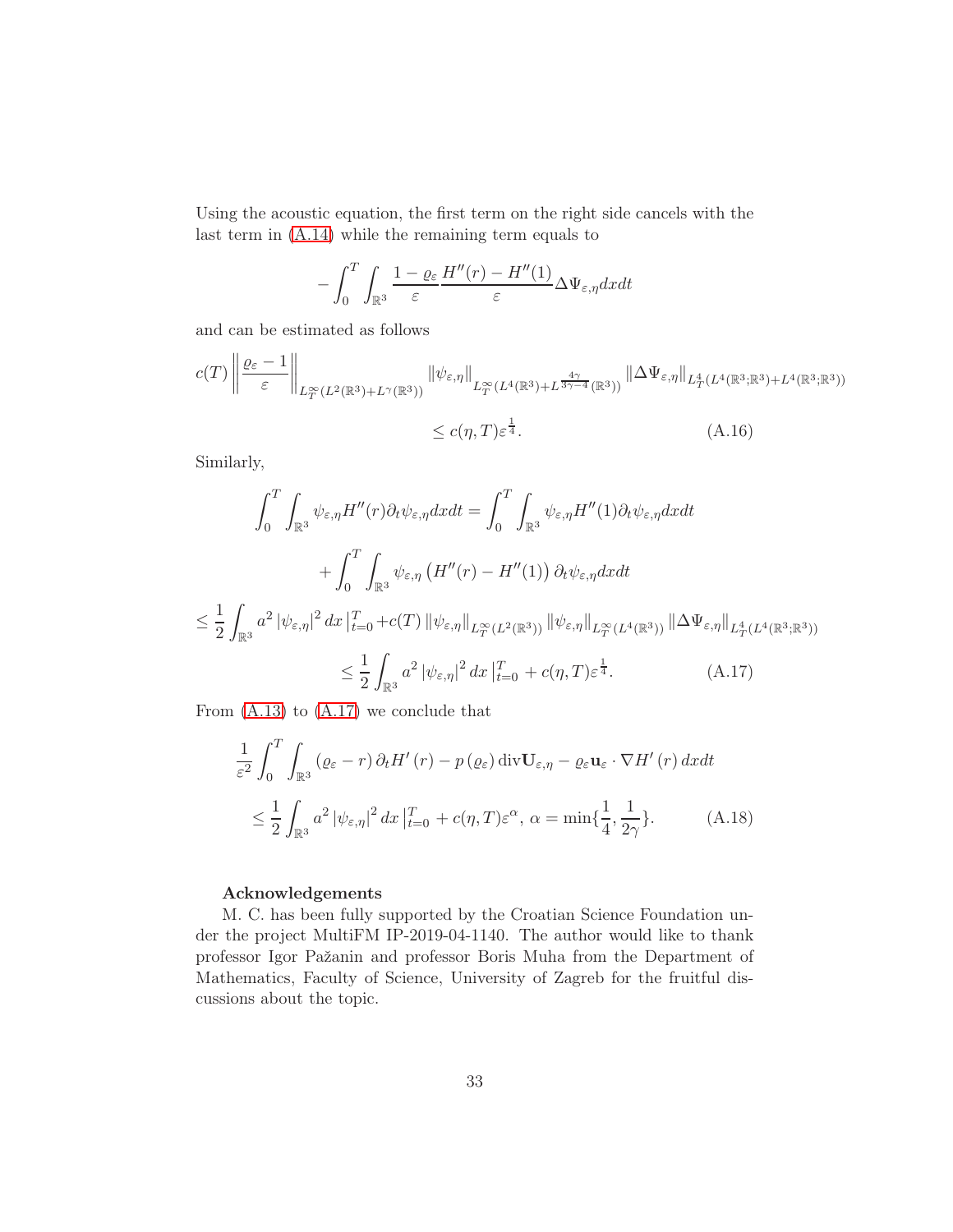## <span id="page-33-1"></span>References

- <span id="page-33-11"></span>[1] Amirat Y., Hamdache K., Weak solutions to the equations of motion for compressible magnetic fluids, J. Math. Pures Appl., 91, 433–466, 2015.
- [2] Bardos C., Nguyen T. T., Remarks on the inviscid limit for the compressible flows. Contemporary Mathematics. Recent Advances in Partial Differential Equations and Applications (V. D. Radulescu, A. Sequeira, V. A. Solonnikov, eds.), American Mathematical Society, Providence, 2016.
- <span id="page-33-7"></span><span id="page-33-6"></span>[3] Bayada G., Benhaboucha N., Chambat M., Wall slip induced by a micropolar fluid, J. Eng. Math., 60, 89–100, 2008.
- [4] Caggio M., Donatelli D., Nečasová Š., Sun Y., Low Mach number limit on thin domains, Nonlinearity, 33, 840–863, 2020.
- <span id="page-33-9"></span>[5] Caggio M., Nečasová Š., Inviscid incompressible limit for rotating fluids, Nonlinear Analysis, 163, 1–18, 2017.
- <span id="page-33-2"></span>[6] Chen M. T., Huang B., Zhang J. W., Blow up criterion for the threedimensional equations of compressible viscous micropolar fluids with vacuum, Nonlinear Anal., 79, 1–11, 2013.
- <span id="page-33-3"></span><span id="page-33-0"></span>[7] Chen Q. L., Miao C. X., Global well-posedness for the micropolar fluid system in critical Besov spaces, J. Differ. Equ., 252, 2698–2724, 2012.
- [8] Chen M. T., Xu X. Y., Zhang J. W., Global weak solutions of 3D compressible micropolar fluids with discontinuous initial data and vacuum, Commun. Math. Sci., 13, 225–247, 2015.
- <span id="page-33-10"></span><span id="page-33-8"></span>[9] Dafermos C. M., The second law of thermodynamics and stability, Arch. Rational Mech. Anal., 70, 167–179, 1979.
- <span id="page-33-4"></span>[10] Desjardins B., Grenier E., Low Mach number limit of viscous compressible flows in the whole space, Proc. R. Soc. Lond. 455, 2271–2279, 1999.
- [11] Dražić, I., 3-D flow of a compressible viscous micropolar fluid model with spherical symmetry: a brief survey and recent progress, Rev. Math. Phys., 30, 1830001, 2018.
- <span id="page-33-5"></span>[12] Dražić, I., Mujaković, N., 3-D flow of a compressible viscous micropolar fluid with spherical symmetry: large time behavior of the solution, J. Math. Anal. Appl., 431, 545–568, 2015.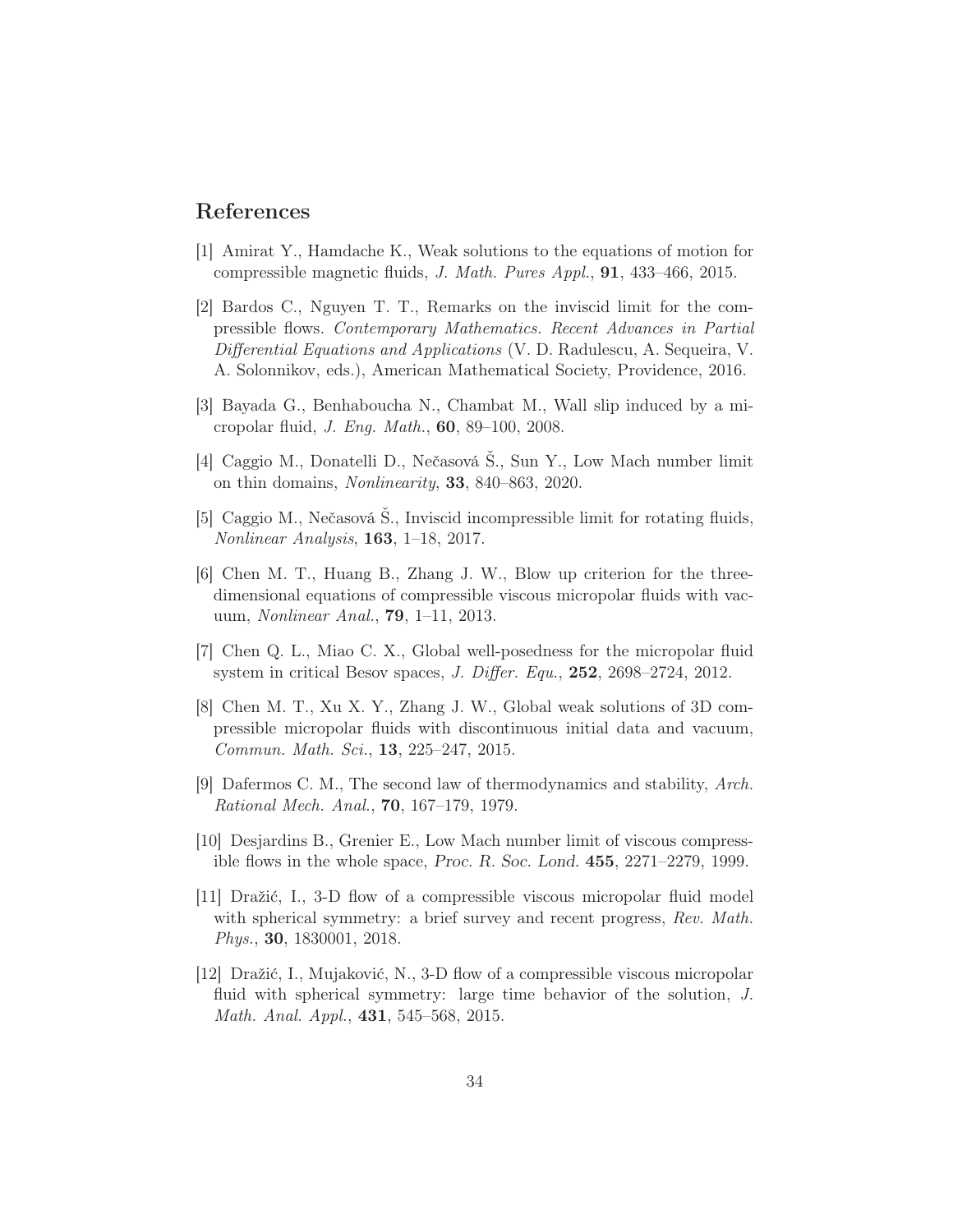- <span id="page-34-2"></span>[13] Duan R., Global strong solution for initial-boundary value problem of one-dimensional compressible micropolar fluids with density dependent viscosity and temperature dependent heat conductivity, Nonlinear Anal. Real World Appl., 42, 71–92, 2018.
- <span id="page-34-9"></span><span id="page-34-0"></span>[14] Eringen A. C., Theory of micropolar fluids, J. Math. Mech., 16, 1–18, 1966.
- <span id="page-34-4"></span>[15] Falkovich G., Fluid Mechanics, A Short Course for Physicists, Cambridge University Press, 2011.
- <span id="page-34-8"></span>[16] Feireisl E., Novotný A., Singular Limits in Thermodynamics of Viscous Fluids, Birkhäuser, Basel, 2009.
- <span id="page-34-11"></span>[17] Feireisl E., Gallagher I., Novotný A., A singular limit for compressible rotating fluid, SIAM J. Math. Anal. 40(1), 192–205, 2012.
- [18] Feireisl E., Jin B. J., Novotný A., Relative Entropies, Suitable Weak Solutions and Weak-Strong Uniqueness for the Compressible Navier-Stokes System, Journal of Mathematical Fluid Mechanics, 14, 717–730, 2012.
- <span id="page-34-10"></span>[19] Feireisl E., Karper T. G., Pokorný M., Mathematical theory of compressible viscous fluids. Analysis and numerics, Advances in Mathematical Fluid Mechanics. Lecture Notes in Mathematical Fluid Mechanics. Birkhäuser/Springer, Cham, 2016, xii+186 pp.
- <span id="page-34-3"></span>[20] Feng Z. F., Zhu C. J., Global classical large solution to compressible viscous micropolar and heat-conducting fluids with vacuum, Discrete Cont. Dyn.-A, 39, 3069–3097, 2019.
- <span id="page-34-7"></span>[21] Galdi G. P., An Introduction to the Mathematical Theory of the Navier-Stokes Equations, I. Springer, New York, 1994.
- <span id="page-34-5"></span>[22] Germain P., Weak-strong uniqueness for the isentropic compressible Navier-Stokes system, J. Math. Fluid. Mech., 13 (1), 137–146, 2011.
- <span id="page-34-6"></span><span id="page-34-1"></span>[23] Giga Y., Novotný A., Handbook of Mathematical Analysis in Mechanics of Viscous Fluids, Springer, 2018.
- [24] Huang B., On the Existence of Dissipative Measure-Valued Solutions to the Compressible Micropolar System, J. Math. Fluid Mech., 22:59, 16pp, 2020.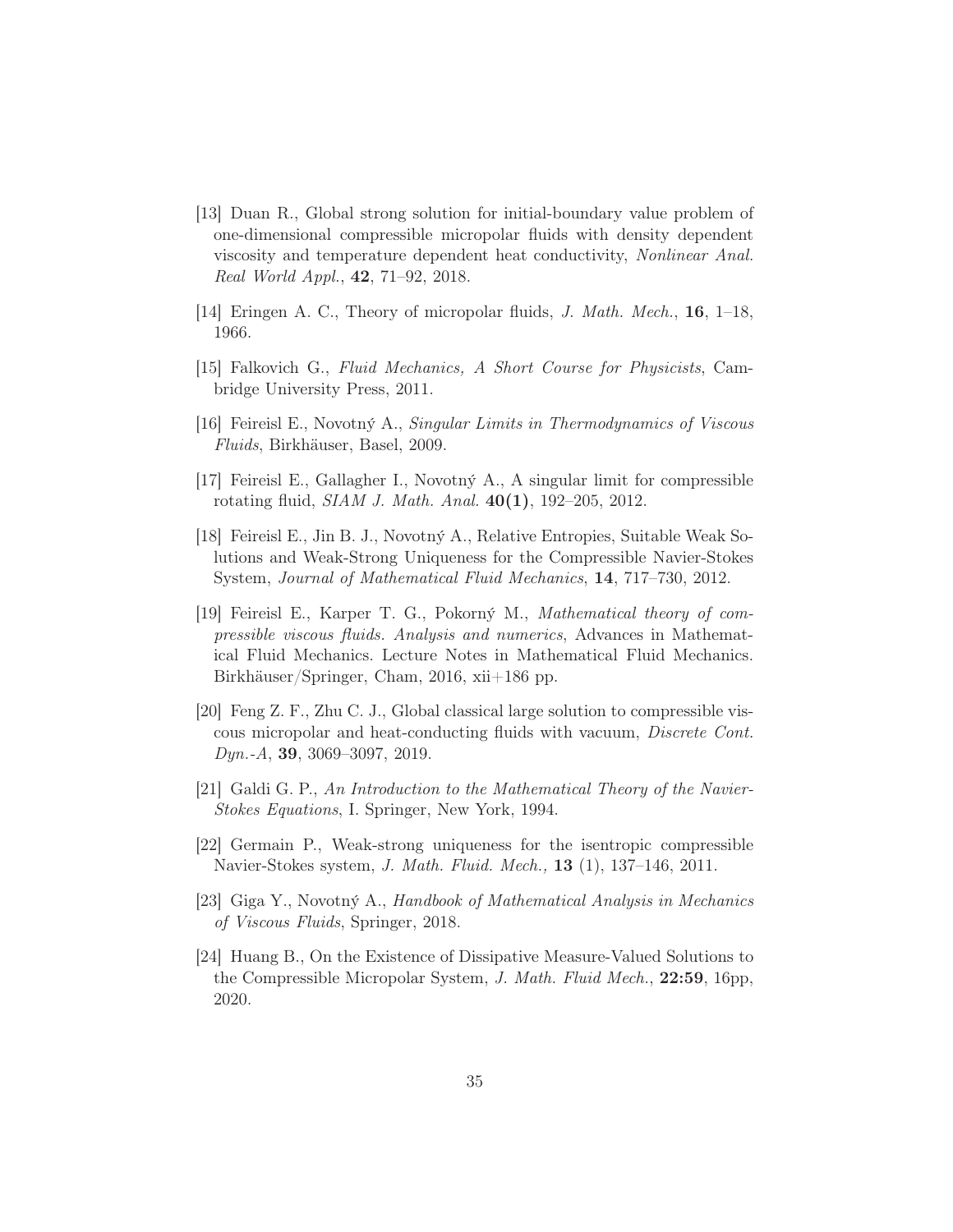- <span id="page-35-3"></span>[25] Huang B., Liu L., Zhang L., Global Dynamics of 3-D Compressible Micropolar Fluids with Vacuum and Large Oscillations, J. Math. Fluid Mech., **23:6**, 50pp, 2021.
- <span id="page-35-10"></span><span id="page-35-9"></span>[26] Kato T., Nonstationary flows of viscous and ideal fluids in  $\mathbb{R}^3$ , J. Funct. Anal., 9, 296–305, 1972
- <span id="page-35-12"></span>[27] Landau L., Lifshitz E., Fluid Mechanics, Pergamon Press, Oxford, 1987.
- <span id="page-35-13"></span>[28] Lighthill J., On sound generated aerodynamically I. General theory, Proc. of the Royal Society of London, A 211, 564–587, 1952.
- <span id="page-35-2"></span>[29] Lighthill J., On sound generated aerodynamically II. General theory, *Proc.* of the Royal Society of London,  $\bf{A}$  **222**, 1–32, 1954.
- <span id="page-35-0"></span>[30] Liu Q. Q., Zhang P. X., Optimal time decay of the compressible micropolar fluids, J. Differ. Equ., 260, 7634–7661, 2016.
- <span id="page-35-1"></span>[31] Lukaszewics G., Micropolar fluids: theory and applications, Springer Science+Business Media, LLC, New York, 1999.
- <span id="page-35-8"></span>[32] Mujaković, N., One-dimensional flow of a compressible viscous micropolar fluid: regularity of the solution, Rad. Mat., 10, 181–193, 2001.
- <span id="page-35-11"></span>[33] Saint-Raymond L., Hydrodynamic limits: some improvements of the relative entropy method, Ann. I. H. Poincaré-AN,  $26$ ,  $705-744$ ,  $2009$ .
- <span id="page-35-4"></span>[34] Strichartz R. S., A priori estimates for the wave equation and some applications, J. Functional Analysis, 5, 218–235, 1970.
- <span id="page-35-5"></span>[35] Su J., Incompressible limit of a compressible micropolar fluid model with general initial data, *Nonlinear Analysis*, **132**, 1–24, 2016.
- [36] Su J., Global existence and low Mach number limit to a 3D compressible micropolar fluids model in a bounded domain, Discrete and Continuous Dynamical System, 37(6), 3423–3434, 2017.
- <span id="page-35-6"></span>[37] Su J., Low Mach number limit of a compressible micropolar fluid model, Nonlinear Analysis: Real World Applications, 38, 21–34, 2017
- [38] Sueur F., On the Inviscid Limit for the Compressible Navier–Stokes System in an Impermeable Bounded Domain, J. Math. Fluid. Mech., 16, 163–178, 2014.
- <span id="page-35-7"></span>[39] White F. M., Fluid Mechanics, McGraw Hill, 1999.